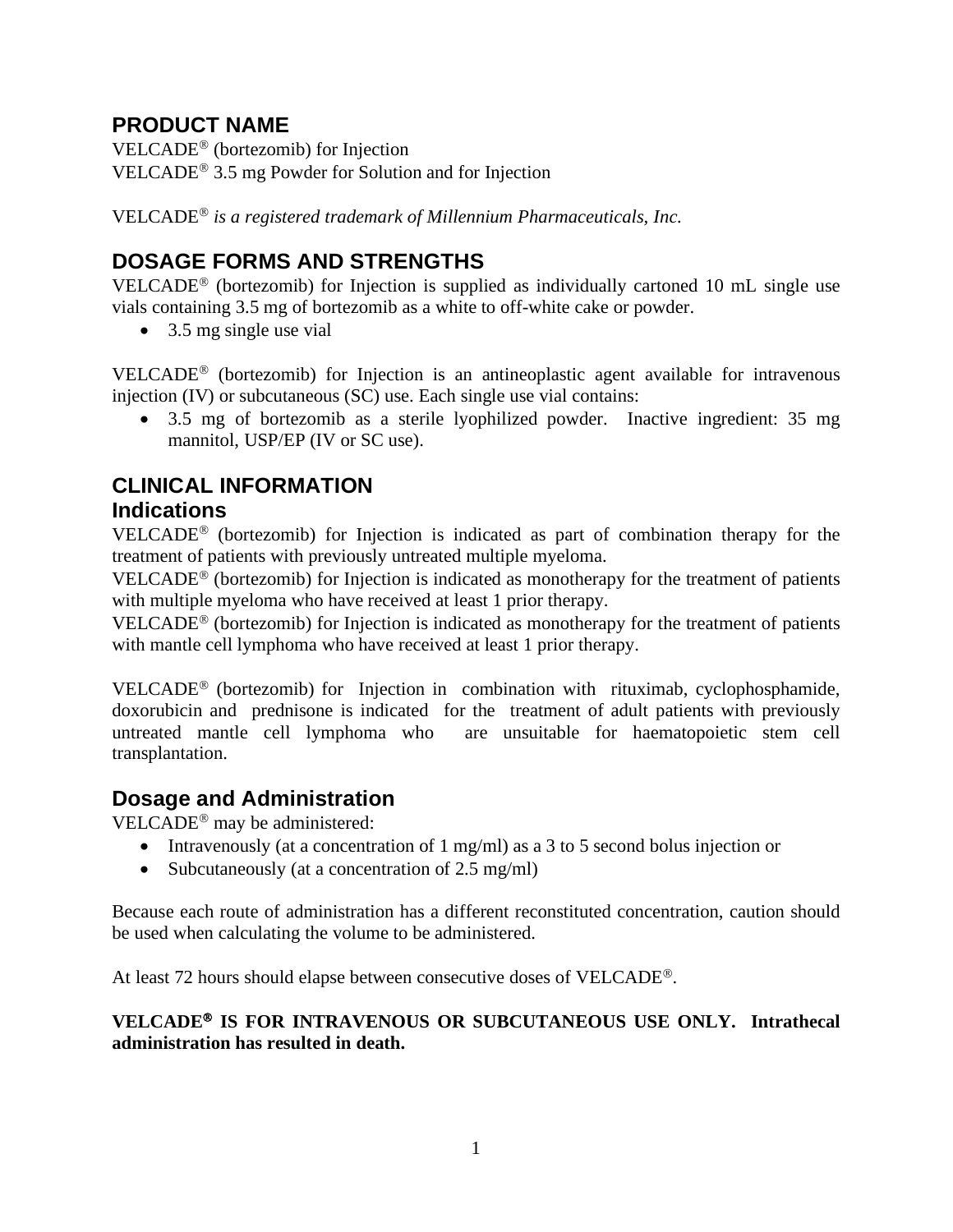## **Monotherapy** *Relapsed Multiple Myeloma and Relapsed Mantle Cell Lymphoma* **Recommended Dosage**

The recommended dose of VELCADE<sup>®</sup> is 1.3 mg/m<sup>2</sup>/dose administered twice weekly for 2 weeks (Days 1, 4, 8, and 11) followed by a 10-day rest period (Days 12-21). For extended therapy of more than 8 cycles, VELCADE<sup>®</sup> may be administered on the standard schedule or, for relapsed multiple myeloma, on a maintenance schedule of once weekly for 4 weeks (Days 1, 8, 15, and 22) followed by a 13-day rest period (Days 23 to 35) (see *Clinical Trials* section for a description of dose administration during the trials). At least 72 hours should elapse between consecutive doses of VELCADE.

## **Dose Modification and Re-initiation of Therapy**

VELCADE<sup>®</sup> therapy should be withheld at the onset of any Grade  $3$  non-hematological or Grade 4 hematological toxicities excluding neuropathy as discussed below (see *Special Warnings And Special Precautions For Use*). Once the symptoms of the toxicity have resolved, VELCADE<sup>®</sup> therapy may be reinitiated at a 25% reduced dose  $(1.3 \text{ mg/m}^2/\text{dose} \cdot \text{reduced to } 1.0 \text{ mg/m}^2/\text{dose};$ 1.0 mg/m<sup>2</sup>/dose reduced to 0.7 mg/m<sup>2</sup>/dose).

**Table 1** contains the recommended dose modification for the management of patients who experience VELCADE<sup>®</sup>-related neuropathic pain and/or peripheral neuropathy. Severe autonomic neuropathy resulting in treatment interruption or discontinuation has been reported. Patients with pre-existing severe neuropathy should be treated with  $VELCADE^{\circledR}$  only after careful risk-benefit assessment.

| Pain and/or Peripheral Sensory or Motor Neuropathy                                                     |                                                                         |  |  |  |  |
|--------------------------------------------------------------------------------------------------------|-------------------------------------------------------------------------|--|--|--|--|
| Severity of Peripheral Neuropathy Signs and Modification of Dose and Regimen                           |                                                                         |  |  |  |  |
| Symptoms <sup>a</sup>                                                                                  |                                                                         |  |  |  |  |
| Grade 1 (asymptomatic, loss of deep tendon reflexes No action                                          |                                                                         |  |  |  |  |
| or parasthesia) without pain or loss of function                                                       |                                                                         |  |  |  |  |
| Grade 1 with pain or Grade 2 (moderate symptoms;                                                       | Reduce VELCADE <sup>®</sup> to 1.0 mg/m <sup>2</sup>                    |  |  |  |  |
| Limiting Instrumental Activities of Daily Living                                                       | OR.                                                                     |  |  |  |  |
| $(ADL))^b$                                                                                             | Change VELCADE <sup>®</sup> treatment schedule to 1.3 mg/m <sup>2</sup> |  |  |  |  |
|                                                                                                        | once per week                                                           |  |  |  |  |
| Grade 2 with pain or Grade 3 (severe symptoms;                                                         | Withhold VELCADE® therapy until toxicity resolves.                      |  |  |  |  |
| limiting self care $ADL^c$ )                                                                           | When toxicity resolves reinitiate with a reduced dose of                |  |  |  |  |
|                                                                                                        | VELCADE <sup>®</sup> at 0.7mg/m <sup>2</sup> once per week.             |  |  |  |  |
| consequences; urgent Discontinue VELCADE <sup>®</sup><br>(life-threatening)<br>Grade<br>$\overline{4}$ |                                                                         |  |  |  |  |
| intervention indicated)                                                                                |                                                                         |  |  |  |  |

**Table 1: Recommended Dose Modification for VELCADE-related Neuropathic Pain and/or Peripheral Sensory or Motor Neuropathy**

<sup>a</sup> Grading based on NCI Common Toxicity Criteria CTCAE v4.0

<sup>b</sup> Instrumental ADL: refers to preparing meals, shopping for groceries or clothes, using telephone, managing money etc.

<sup>c</sup> Self care ADL: refers to bathing, dressing and undressing, feeding self, using the toilet, taking medications, and not bedridden.

### **Administration**

VELCADE<sup>®</sup> is administered intravenously or subcutaneously. When administered intravenously, VELCADE<sup>®</sup> is administered as a 3-5 second bolus intravenous injection through a peripheral or central intravenous catheter followed by a flush with 0.9% sodium chloride solution for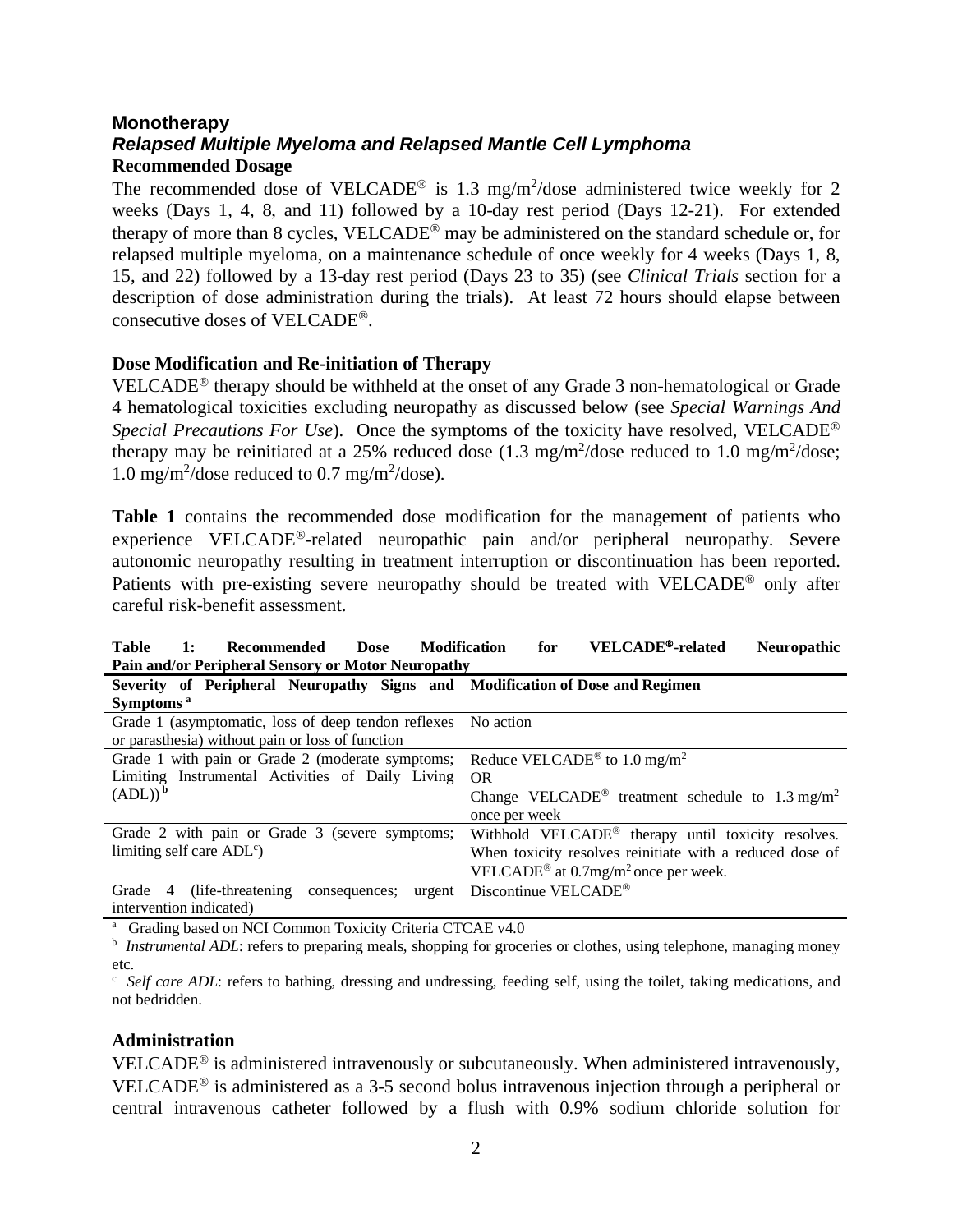injection. For subcutaneous administration, the reconstituted solution is injected into the thighs (right or left) or abdomen (right or left). Injection sites should be rotated for successive injections.

If local injection site reactions occur following VELCADE<sup>®</sup> injection subcutaneously, a less concentrated VELCADE<sup>®</sup> solution (1 mg/ml instead of 2.5 mg/ml) may be administered subcutaneously, or changed to IV injection.

## **Combination Therapy**

## *Previously Untreated Multiple Myeloma*

## **Recommended Dosage in Combination with Melphalan and Prednisone**

VELCADE<sup>®</sup> (bortezomib) for Injection is administered in combination with oral melphalan and oral prednisone for nine 6-week treatment cycles as shown in **Table 2**. In Cycles 1-4, VELCADE<sup>®</sup> is administered twice weekly (days 1, 4, 8, 11, 22, 25, 29 and 32). In Cycles 5-9, VELCADE<sup>®</sup> is administered once weekly (days 1, 8, 22 and 29). At least 72 hours should elapse between consecutive doses of VELCADE<sup>®</sup>.

| Table 2: Recommended Dosage Regimen for VELCADE® when used in combination with melphalan and |  |
|----------------------------------------------------------------------------------------------|--|
| prednisone for Patients with Previously Untreated Multiple Myeloma                           |  |

| Twice Weekly VELCADE <sup>®</sup> (Cycles 1-4) |     |     |       |     |         |       |        |       |       |       |       |        |
|------------------------------------------------|-----|-----|-------|-----|---------|-------|--------|-------|-------|-------|-------|--------|
| Week                                           |     |     |       |     |         |       |        |       |       |       |       |        |
| Vc<br>1.3                                      | Day | --  | $- -$ | Day | Dav     | Dav   | rest   | Day   | Day   | Day   | Dav   | rest   |
| $mg/m^2$                                       |     |     |       |     | $\circ$ |       | period | 22    | 25    | 29    | 32    | period |
| $m(9 \text{ mg/m}^2)$                          | Day | Day | Day   | Day | $- -$   | $- -$ | rest   | $- -$ | $- -$ | $- -$ | $- -$ | rest   |
| $p(60 \text{ mg/m}^2)$                         |     |     |       |     |         |       | period |       |       |       |       | period |

| Once Weekly VELCADE <sup>®</sup> (Cycles 5-9) |     |     |     |     |       |             |                   |       |             |
|-----------------------------------------------|-----|-----|-----|-----|-------|-------------|-------------------|-------|-------------|
| Week                                          |     |     |     |     |       |             |                   |       | $\sigma$    |
| Vc<br>(1.3)                                   | Day |     |     |     | Day   | rest period | Day               | Day   | rest period |
| mg/m <sup>2</sup>                             |     |     |     |     |       |             | 22                | 29    |             |
| m $(9 \text{ mg/m}^2)$                        | Dav | Day | Day | Day | $- -$ | rest period | $\qquad \qquad -$ | $- -$ | rest period |
| $p(60 \text{ mg/m}^2)$                        |     |     |     |     |       |             |                   |       |             |

 $Vc = VELCADE^{\circledast}$ ; m = melphalan, p=prednisone

## **Dose Management Guidelines for Combination Therapy with Melphalan and Prednisone**

Dose modification and reinitiation of therapy when  $VELCADE^{\circledast}$  is administered in combination with melphalan and prednisone

Prior to initiating a new cycle of therapy:

- Platelet count should be  $\geq 70 \times 10^9$ /L and the absolute neutrophil count (ANC) should be  $\geq 1.0 \times 10^9$ /L
- Non-hematological toxicities should have resolved to Grade 1 or baseline

| <b>Table 3: Dose Modifications During Subsequent Cycles</b> |                 |                                        |       |                |             |            |                                                        |
|-------------------------------------------------------------|-----------------|----------------------------------------|-------|----------------|-------------|------------|--------------------------------------------------------|
|                                                             | <b>Toxicity</b> |                                        |       |                |             |            | Dose modification or delay                             |
|                                                             |                 |                                        |       |                |             |            |                                                        |
|                                                             |                 | Hematological toxicity during a cycle: |       |                |             |            |                                                        |
|                                                             | - If            | prolonged                              | Grade | $\overline{4}$ | neutropenia | $\alpha$ r | Consider reduction of the melphalan dose by 25% in the |
|                                                             |                 |                                        |       |                |             |            |                                                        |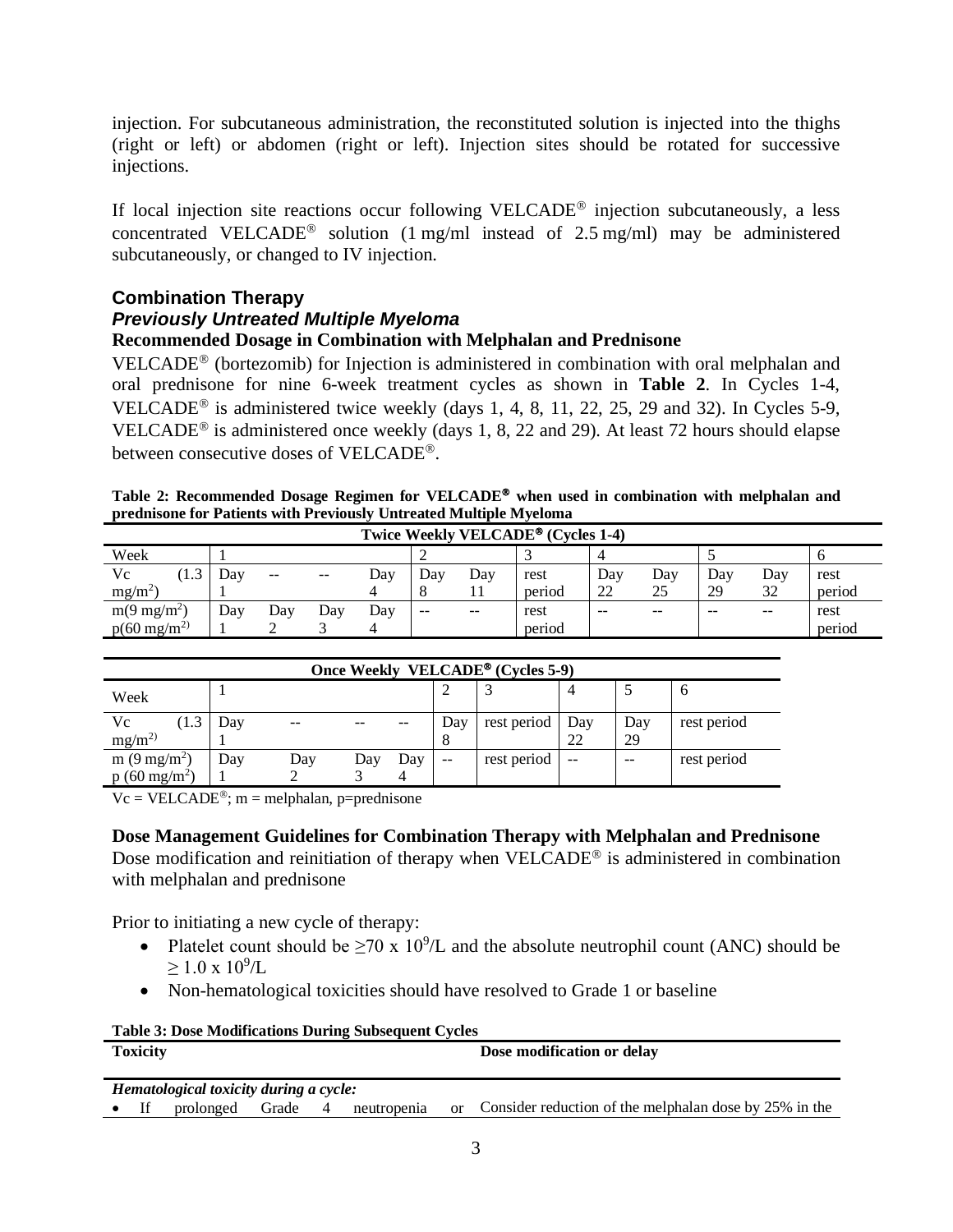| thrombocytopenia, or thrombocytopenia with next cycle                                                                                                                      |                                                                                                                                                                                                                                                                                                                                                                                                                                                             |  |  |
|----------------------------------------------------------------------------------------------------------------------------------------------------------------------------|-------------------------------------------------------------------------------------------------------------------------------------------------------------------------------------------------------------------------------------------------------------------------------------------------------------------------------------------------------------------------------------------------------------------------------------------------------------|--|--|
| bleeding is observed in the previous cycle                                                                                                                                 |                                                                                                                                                                                                                                                                                                                                                                                                                                                             |  |  |
| If platelet count $\leq 30 \times 10^9$ /L or ANC $\leq 0.75 \times 10^9$ /L VELCADE <sup>®</sup> dose should be withheld                                                  |                                                                                                                                                                                                                                                                                                                                                                                                                                                             |  |  |
| on a VELCADE <sup>®</sup> dosing day (other than day 1)                                                                                                                    |                                                                                                                                                                                                                                                                                                                                                                                                                                                             |  |  |
| If several VELCADE <sup>®</sup> doses in a cycle are<br>withheld $( \geq 3$ doses during twice weekly<br>administration or $\geq$ 2 doses during weekly<br>administration) | VELCADE <sup>®</sup> dose should be reduced by 1 dose level<br>(from 1.3 mg/m <sup>2</sup> to 1 mg/m <sup>2</sup> , or from 1 mg/m <sup>2</sup> to 0.7<br>$mg/m^2$ )                                                                                                                                                                                                                                                                                        |  |  |
| $Grade \geq 3$ non-hematological toxicities                                                                                                                                | $VELCADE^{\otimes}$ therapy should be withheld<br>until<br>symptoms of the toxicity have resolved to Grade 1 or<br>baseline. Then, VELCADE® may be reinitiated with<br>one dose level reduction (from 1.3 mg/m <sup>2</sup> to 1 mg/m <sup>2</sup> ,<br>or from 1 mg/m <sup>2</sup> to 0.7 mg/m <sup>2</sup> ). For VELCADE <sup>®</sup> -<br>related neuropathic pain and/or peripheral neuropathy,<br>hold and/or modify VELCADE® as outlined in Table 1. |  |  |

For additional information concerning melphalan and prednisone, see manufacturer's prescribing information.

## *Previously Untreated Mantle Cell Lymphoma Patients Not Eligible for Haematopoietic Stem Cell Transplantation*

### **Recommended Dosage in Combination with Rituximab, Cyclophosphamide, Doxorubicin and Prednisone**

For VELCADE<sup>®</sup> dosage, see Monotherapy. Six VELCADE<sup>®</sup> cycles are administered. For patients with a response first documented at Cycle 6, two additional VELCADE<sup>®</sup> cycles are recommended.

The following medicinal products are administered on Day 1 of each VELCADE<sup>®</sup> 3 week treatment cycle as intravenous infusions: rituximab at  $375 \text{ mg/m}^2$ , cyclophosphamide at  $750$ mg/m<sup>2</sup>, and doxorubicin at 50 mg/m<sup>2</sup>. Prednisone is administered orally at 100 mg/m<sup>2</sup> on Days 1, 2, 3, 4 and 5 of each treatment cycle.

## **Dose Adjustments during Treatment for Patients with Previously Untreated Mantle Cell Lymphoma**

Prior to the first day of each cycle (other than Cycle 1):

- Platelet count should be  $\geq 100 \times 10^9$ /L and absolute neutrophil count (ANC) should be  $\geq$  1.5 x 10<sup>9</sup>/L
- Hemoglobin should be  $\geq 8$  g/dL ( $\geq 4.96$  mmol/L)
- Non-hematologic toxicity should have recovered to Grade 1 or baseline

VELCADE<sup>®</sup> treatment must be withheld at the onset of any Grade 3 non-hematological or Grade 3 hematological toxicities, excluding neuropathy (see also section 4.4). For dose adjustments, see **Table 4** below.

| Table 4: Dose Adjustments during Treatment for Patients with Previously Untreated Mantle Cell Lymphoma |                                |  |  |
|--------------------------------------------------------------------------------------------------------|--------------------------------|--|--|
| <b>Toxicity</b>                                                                                        | Posology modification or delay |  |  |
| Hematological toxicity                                                                                 |                                |  |  |

| Hematological toxicity |
|------------------------|
|------------------------|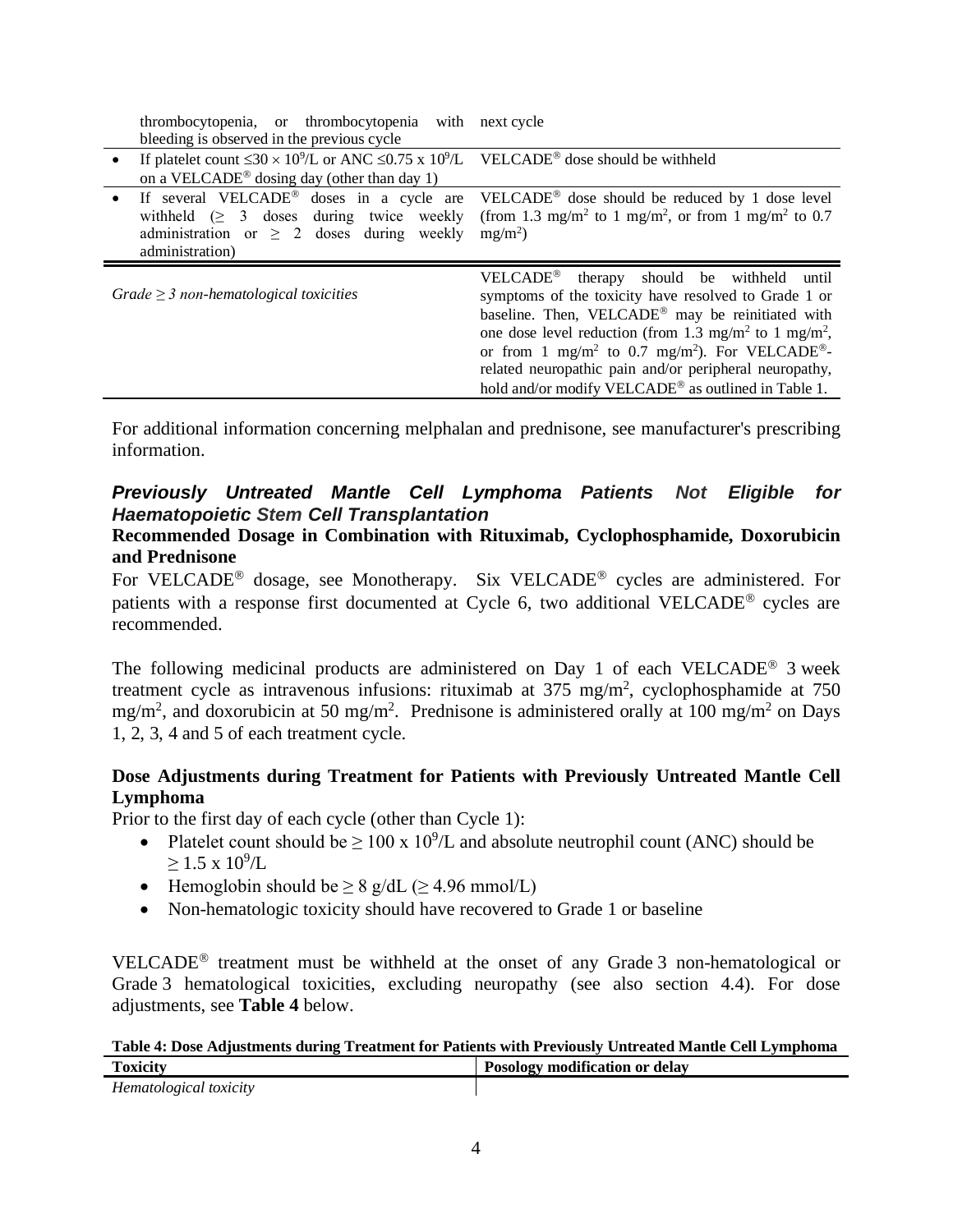| <b>Toxicity</b>                                                                                                                            | Posology modification or delay                                                                                                                                                                                                                                                                                                                                                                                                                                                                                                                                                                                                                                                                     |
|--------------------------------------------------------------------------------------------------------------------------------------------|----------------------------------------------------------------------------------------------------------------------------------------------------------------------------------------------------------------------------------------------------------------------------------------------------------------------------------------------------------------------------------------------------------------------------------------------------------------------------------------------------------------------------------------------------------------------------------------------------------------------------------------------------------------------------------------------------|
| $\geq$ Grade 3 neutropenia with fever, Grade 4<br>neutropenia lasting more than 7 days, a platelet count<br>$< 10 \times 10^9$ /L          | VELCADE <sup>®</sup> therapy should be withheld for up to 2<br>weeks until the patient has an ANC $\geq$ 0.75 $\times$ 10 <sup>9</sup> /L and a<br>platelet count $\geq 25 \times 10^9$ /L.<br>If, after VELCADE <sup>®</sup> has been held, the toxicity<br>does not resolve, as defined above, then<br>VELCADE <sup>®</sup> must be discontinued.<br>If toxicity resolves i.e. patient has an<br>$\bullet$<br>ANC $\geq$ 0.75 $\times$ 10 <sup>9</sup> /L and a platelet count<br>$\geq$ 25 × 10 <sup>9</sup> /L, VELCADE <sup>®</sup> dose should be reduced<br>by 1 dose level (from 1.3 mg/m <sup>2</sup> to 1 mg/m <sup>2</sup> , or<br>from 1 mg/m <sup>2</sup> to 0.7 mg/m <sup>2</sup> ). |
| If platelet counts < $25 \times 10^9$ /L. or ANC<br>$< 0.75 \times 10^{9}$ /L on a VELCADE <sup>®</sup> dosing day (other<br>than Day $1)$ | VELCADE <sup>®</sup> dose should be withheld                                                                                                                                                                                                                                                                                                                                                                                                                                                                                                                                                                                                                                                       |
| Grade $\geq$ 3 non-hematological toxicities                                                                                                | VELCADE® therapy should be withheld until symptoms<br>of the toxicity have resolved to Grade 2 or better. Then,<br>VELCADE <sup>®</sup> may be reinitiated with one dose level<br>reduction (from 1.3 mg/m <sup>2</sup> to 1 mg/m <sup>2</sup> , or from 1 mg/m <sup>2</sup><br>to 0.7 mg/m <sup>2</sup> ).<br>VELCADE <sup>®</sup> -related neuropathic pain<br>and/or<br>For<br>peripheral neuropathy, hold and/or modify VELCADE®<br>as outlined in Table 1.                                                                                                                                                                                                                                    |

For dosing instructions for rituximab, cyclophosphamide, doxorubicin, or prednisone, see manufacturer's prescribing information.

## **Special Populations** *Patients with Renal Impairment*

The pharmacokinetics of VELCADE<sup>®</sup> are not influenced by the degree of renal impairment. Therefore, dosing adjustments of VELCADE<sup>®</sup> are not necessary for patients with renal insufficiency. Since dialysis may reduce VELCADE<sup>®</sup> concentrations, the drug should be administered after the dialysis procedure (see *Pharmacokinetic Properties*).

## *Patients with Hepatic Impairment*

Patients with mild hepatic impairment do not require a starting dose adjustment and should be treated per the recommended VELCADE® dose. Patients with moderate or severe hepatic impairment should be started on VELCADE<sup>®</sup> at a reduced dose of 0.7 mg/m<sup>2</sup> per injection during the first cycle, and a subsequent dose escalation to  $1.0 \text{mg/m}^2$  or further dose reduction to 0.5mg/m<sup>2</sup> may be considered based on patient tolerance (see **Table 5**).

| <b>Liver Function</b> |                        | <b>SGOT (AST)</b> |                                                            |
|-----------------------|------------------------|-------------------|------------------------------------------------------------|
| <b>Test</b>           | <b>Bilirubin Level</b> | <b>Levels</b>     | <b>Modification of Starting Dose</b>                       |
| Mild                  | $\leq 1.0$ x ULN       | $>$ ULN           | None                                                       |
|                       | $>1.0x-1.5xULN$        | Any               | None                                                       |
| Moderate              | $>1.5x-3x$ ULN         | Anv               | Reduce VELCADE <sup>®</sup> to 0.7mg/m <sup>2</sup> in the |
| Severe                | $> 3x$ ULN             | Any               | first cycle. Consider dose escalation to                   |
|                       |                        |                   | $1.0$ mg/m <sup>2</sup> or further dose reduction to       |

**Table 5: Recommended Starting Dose Modification for VELCADE in Patients with Hepatic Impairment**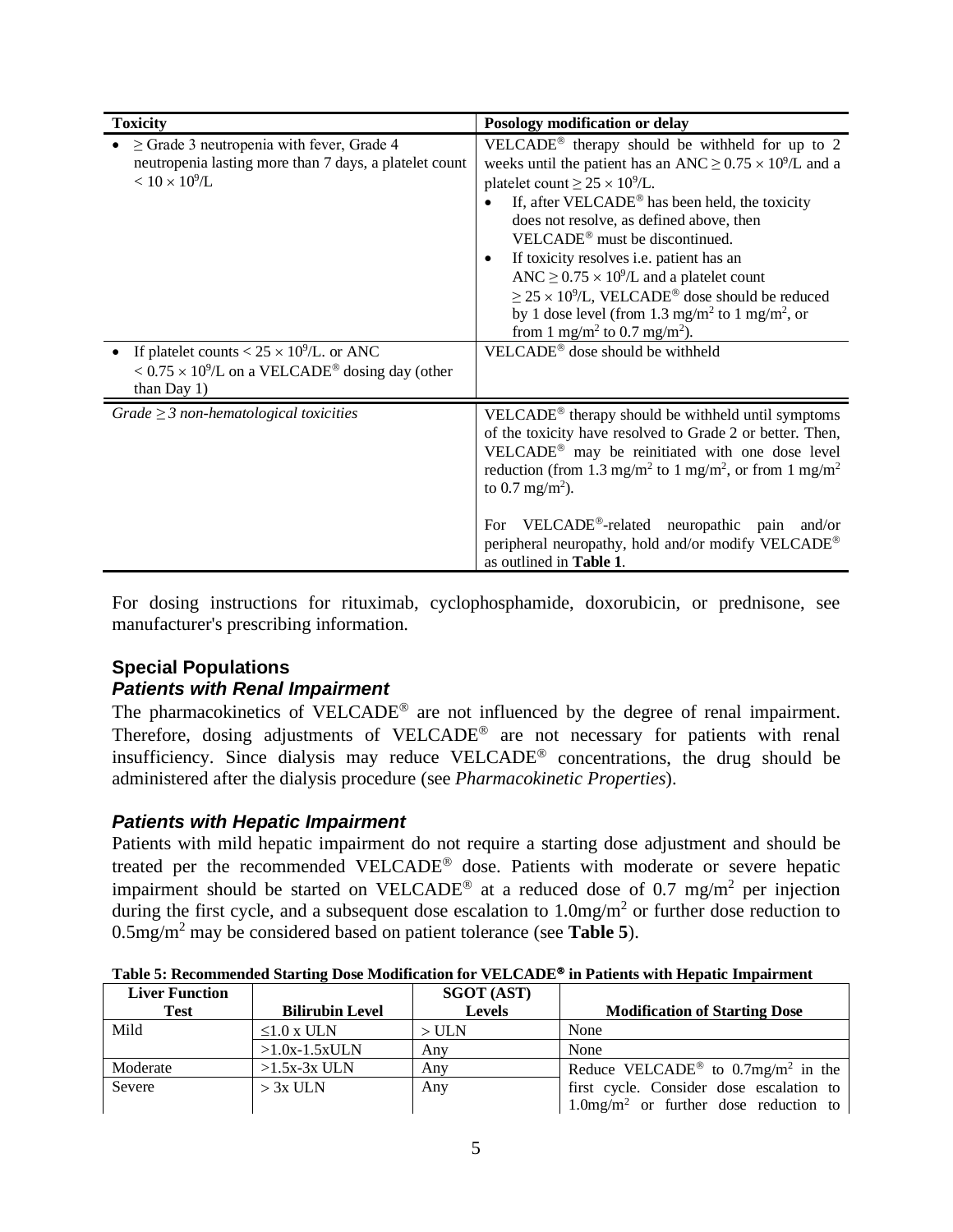|  | $0.5mg/m2$ in subsequent cycles based on |  |
|--|------------------------------------------|--|
|  | natient tolerability                     |  |

Abbreviations: SGOT = serum glutamic oxaloacetic transaminase;

 $AST =$  aspartate aminotransferase;  $ULN =$  upper limit of the normal range.

# **Contraindications**

VELCADE<sup>®</sup> is contraindicated in patients with acute diffuse infiltrative pulmonary and pericardial disease and hypersensitivity to bortezomib, boron, or mannitol.

## **Warnings and Precautions**

VELCADE<sup> $<sup>®</sup>$ </sup> should be administered under the supervision of a physician experienced in the use</sup> of antineoplastic therapy.

There have been fatal cases of inadvertent intrathecal administration of VELCADE<sup>®</sup>. VELCADE<sup>®</sup> is for IV and subcutaneous use only. **DO NOT ADMINISTER VELCADE<sup>®</sup> INTRATHECALLY.**

Overall, the safety profile of patients treated with VELCADE<sup>®</sup> in monotherapy was similar to that observed in patients treated with VELCADE<sup>®</sup> in combination with melphalan and prednisone.

## **Peripheral Neuropathy**

VELCADE<sup>®</sup> treatment causes a peripheral neuropathy  $(PN)$  that is predominantly sensory. However, cases of severe motor neuropathy with or without sensory peripheral neuropathy have been reported.

Patients with pre-existing symptoms (numbness, pain or a burning feeling in the feet or hands) and/or signs of peripheral neuropathy may experience worsening peripheral neuropathy (including  $\geq$ Grade 3) during treatment with VELCADE<sup>®</sup>. Patients should be monitored for symptoms of neuropathy, such as a burning sensation, hyperesthesia, hypoesthesia, paresthesia, discomfort, neuropathic pain or weakness. In the Phase 3 study comparing VELCADE<sup>®</sup> IV vs SC the incidence of Grade  $\geq 2$  peripheral neuropathy events was 24% for SC and 41% for IV  $(p = 0.0124)$ . Grade  $\geq 3$  peripheral neuropathy occurred in 6% of subjects in the SC treatment group, compared with 16% in the IV treatment group (p = 0.0264) (**Table 9**). Therefore, patients with pre-existing PN or at high risk of peripheral neuropathy may benefit from starting VELCADE<sup>®</sup> subcutaneously.

Patients experiencing new or worsening peripheral neuropathy may require a change in dose, schedule or route of administration to SC (see *Posology and Method of Administration*). Following dose adjustments, improvement in or resolution of peripheral neuropathy was reported in 51% of patients with ≥Grade 2 peripheral neuropathy in the single agent phase 3 multiple myeloma study of VELCADE<sup>®</sup> vs dexamethasone. Improvement in or resolution of peripheral neuropathy was reported in 73% of patients who discontinued due to Grade 2 neuropathy or who had ≥Grade 3 peripheral neuropathy in the phase 2 multiple myeloma studies.

The long-term outcome of peripheral neuropathy has not been studied in mantle cell lymphoma.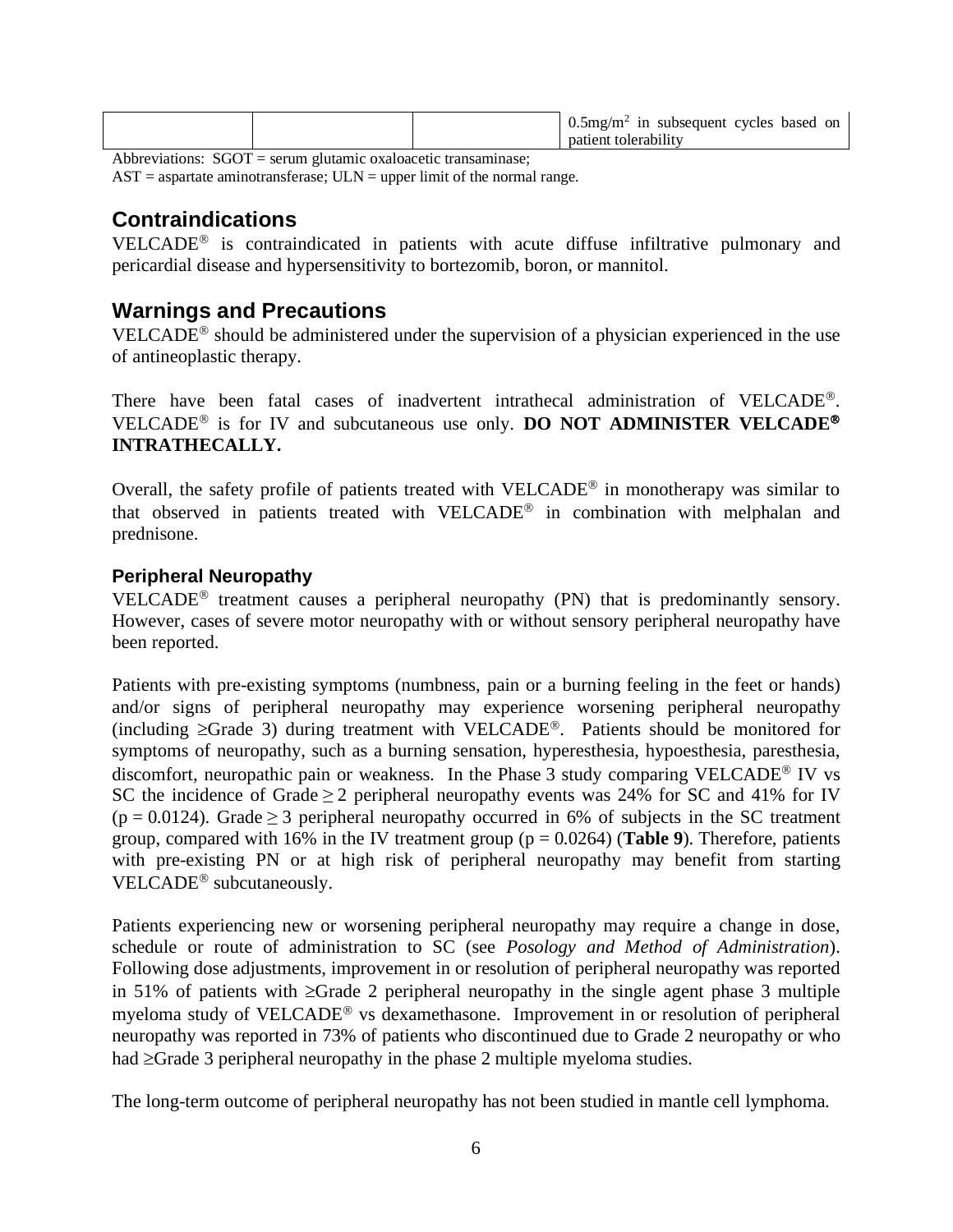## **Hypotension**

In phase 2 and 3 single agent multiple myeloma studies, the incidence of hypotension (postural, orthostatic, and hypotension Not Otherwise Specified) was 11% to 12%. These events are observed throughout therapy. Caution should be used when treating patients with a history of syncope, patients receiving medications known to be associated with hypotension, and patients who are dehydrated. Management of orthostatic/postural hypotension may include adjustment of antihypertensive medications, hydration, and administration of mineralocorticoids and/or sympathomimetics (see *Undesirable Effects*).

## **Cardiac Disorders**

Acute development or exacerbation of congestive heart failure, and/or new onset of decreased left ventricular ejection fraction has been reported, including reports in patients with few or no risk factors for decreased left ventricular ejection fraction. Patients with risk factors for, or existing heart disease should be closely monitored. In the single agent phase 3 multiple myeloma study of  $VELCADE^{\circledast}$  vs dexamethasone, the incidence of any treatment-emergent cardiac disorder was 15% and 13% respectively. The incidence of heart failure events (acute pulmonary edema, cardiac failure, congestive cardiac failure, cardiogenic shock, pulmonary edema) was similar in the VELCADE<sup>®</sup> and dexamethasone groups, 5% and 4%, respectively.

There have been isolated cases of QT-interval prolongation in clinical studies; causality has not been established.

### **Hepatic Events**

Rare cases of acute liver failure have been reported in patients receiving multiple concomitant medications and with serious underlying medical conditions. Other reported hepatic events include increases in liver enzymes, hyperbilirubinemia, and hepatitis. Such changes may be reversible upon discontinuation of VELCADE<sup>®</sup>. There is limited re-challenge information in these patients.

### **Pulmonary Disorders**

There have been rare reports of acute diffuse infiltrative pulmonary disease of unknown etiology such as pneumonitis, interstitial pneumonia, lung infiltration and Acute Respiratory Distress Syndrome (ARDS) in patients receiving VELCADE<sup>®</sup>. Some of these events have been fatal. A higher proportion of these events have been reported in Japan. In the event of new or worsening pulmonary symptoms, a prompt comprehensive diagnostic evaluation should be performed and patients treated appropriately.

In a clinical trial, two patients given high-dose cytarabine  $(2g/m^2$  per day) by continuous infusion with daunorubicin and VELCADE<sup>®</sup> for relapsed acute myelogenous leukemia died of ARDS early in the course of therapy. Therefore, this specific regimen with concomitant administration with high-dose cytarabine (2g/m<sup>2</sup> per day) by continuous infusion over 24 hours is not recommended.

There have been rare reports of pulmonary hypertension associated with VELCADE<sup>®</sup> administration in the absence of left heart failure or significant pulmonary disease.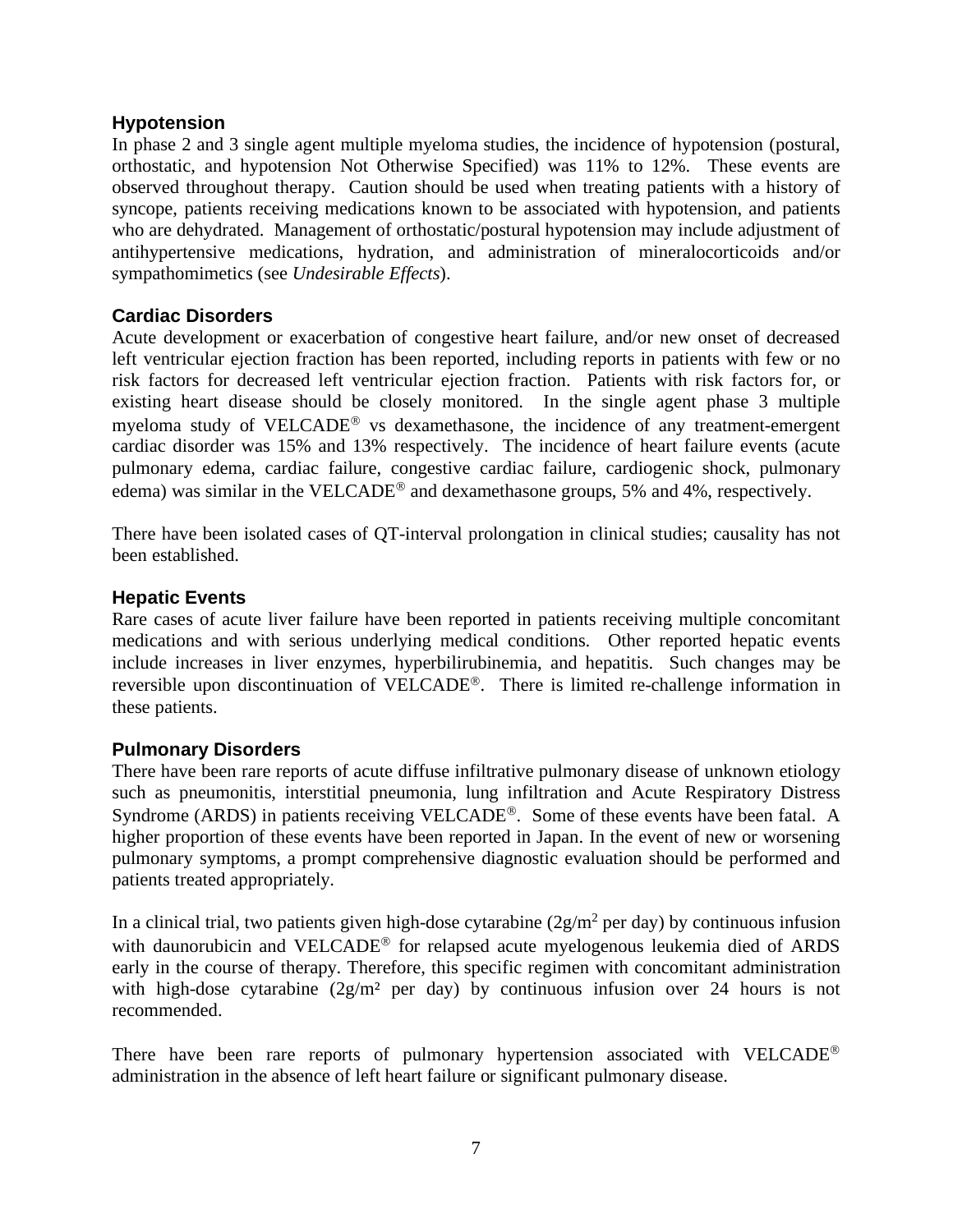### **Laboratory Tests**

Complete blood counts (CBC) should be frequently monitored during treatment with VELCADE<sup>®</sup>.

## **Thrombocytopenia/Neutropenia**

VELCADE is associated with thrombocytopenia and neutropenia (see *Undesirable Effects*). Platelets were lowest at Day 11 of each cycle of  $VELCADE<sup>®</sup>$  treatment and typically recovered to baseline by the next cycle. The cyclical pattern of platelet count decrease and recovery remain consistent in the studies of multiple myeloma and mantle cell lymphoma, with no evidence of cumulative thrombocytopenia or neutropenia in any of the regimens studied.

Platelet counts should be monitored prior to each dose of VELCADE<sup>®</sup>. VELCADE<sup>®</sup> therapy should be held when the platelet count is <25,000/µL (see *Posology and Method of Administration* and *Undesirable Effects*). There have been reports of gastrointestinal and intracerebral hemorrhage in association with VELCADE®. Transfusions and supportive care may be considered.

In the single-agent multiple myeloma study of  $VELCADE^{\circledR}$  vs dexamethasone, the mean platelet count nadir measured was approximately 40% of baseline. The severity of thrombocytopenia related to pretreatment platelet count is shown in **Table 6**. The incidence of significant bleeding events ( $>$  Grade 3) was similar on both the VELCADE<sup>®</sup> (4%) and dexamethasone (5%) arms.

**Table 6: Severity of Thrombocytopenia Related to Pretreatment Platelet Count in the Single Agent Phase 3 Multiple Myeloma Study of VELCADE vs Dexamethasone**

|                                    |                                 |                           | Number (%) of Patients Number (%) of Patients with |
|------------------------------------|---------------------------------|---------------------------|----------------------------------------------------|
| Pretreatment                       | <b>Patients</b><br>Number<br>of | with<br>Platelet<br>Count | Platelet<br>Count                                  |
| Platelet Count <sup>a</sup>        | $(N=331)^b$                     | $<$ 10,000/µL             | $10,000-25,000/\mu L$                              |
| $\geq$ 75,000/µL                   | 309                             | 8(3%)                     | 36(12%)                                            |
| $\geq 50,000/\mu L - 75,000/\mu L$ | 14                              | 2(14%)                    | 11 (79%)                                           |
| $\geq$ 10,000/µL-<50,000/µL        |                                 | 1 (14%)                   | 5 (71%)                                            |

<sup>a</sup> A baseline platelet count of 50,000/µL was required for study eligibility.

<sup>b</sup> Data were missing at baseline for 1 patient

In the combination study of VELCADE<sup>®</sup> with rituximab, cyclophosphamide, doxorubicin and prednisone (VcR-CAP) in previously untreated mantle cell lymphoma patients, the incidence of thrombocytopenia adverse events  $(≥$  Grade 4) was 32% versus 2% for the rituximab, cyclophosphamide, doxorubicin, vincristine, and prednisone (R-CHOP) arm. The incidence of bleeding adverse events ( $\geq$  Grade 3) was 1.7% (4 patients) in the VcR-CAP arm and was 1.2% (3 patients) in the R-CHOP arm.

There were no deaths due to bleeding events in either arm. There were no CNS bleeding events in the VcR-CAP arm; there was 1 bleeding event in the R-CHOP arm. Platelet transfusions were given to 23% of the patients in the VcR-CAP arm and 3% of the patients in the R-CHOP arm.

The incidence of neutropenia ( $\geq$  Grade 4) was 70% in the VcR-CAP arm and was 52% in the R-CHOP arm. The incidence of febrile neutropenia ( $\geq$  Grade 4) was 5% in the VcR-CAP arm and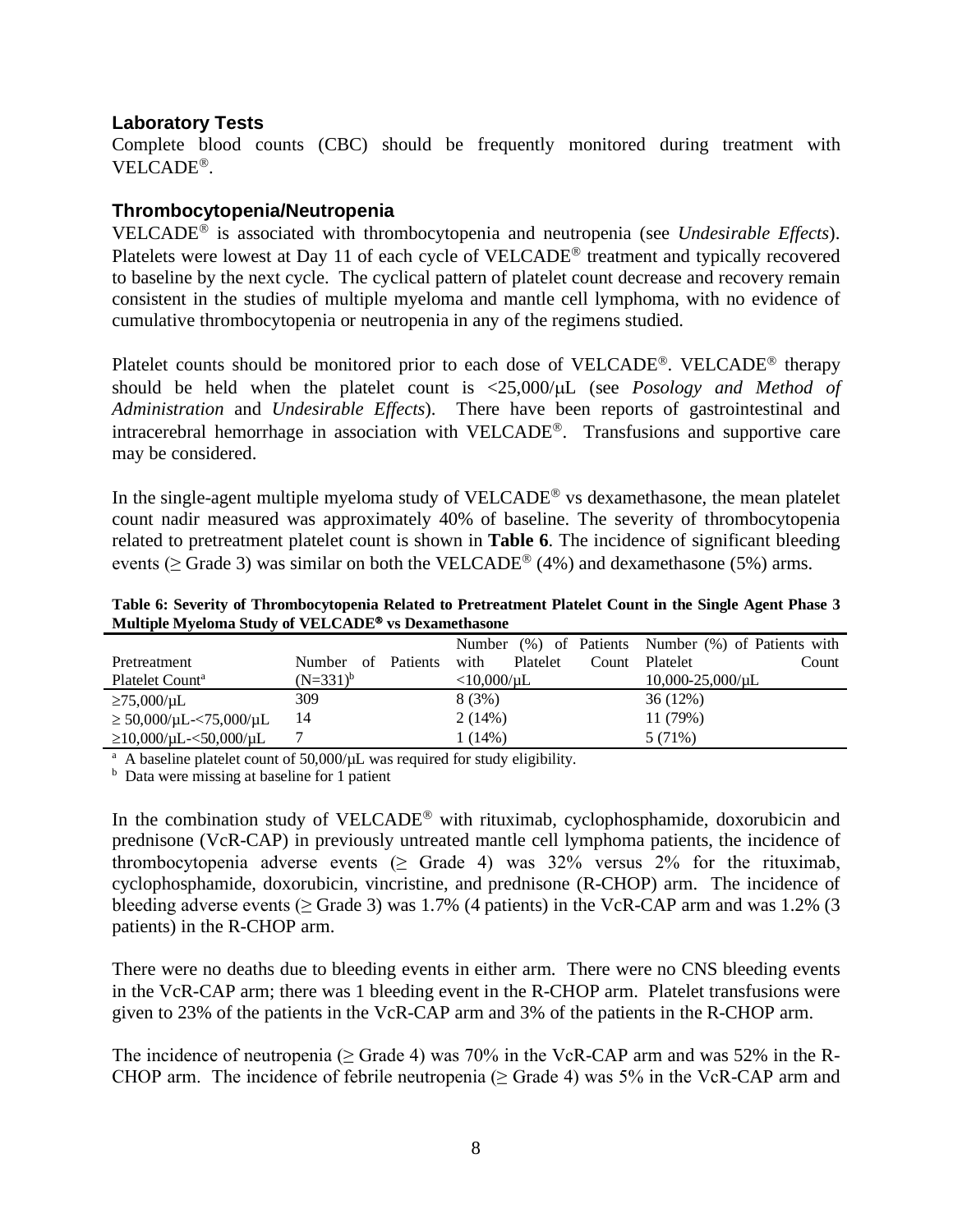was 6% in the R-CHOP arm. Colony-stimulating factor support was provided at a rate of 78% in the VcR-CAP arm and 61% in the R-CHOP arm.

## **Gastrointestinal Adverse Events**

VELCADE<sup>®</sup> treatment can cause nausea, diarrhea, constipation, and vomiting (see *Undesirable Effects*) sometimes requiring use of antiemetics and antidiarrheal medications. Fluid and electrolyte replacement should be administered to prevent dehydration. Since patients receiving VELCADE<sup>®</sup> therapy may experience vomiting and/or diarrhea, patients should be advised regarding appropriate measures to avoid dehydration. Patients should be instructed to seek medical advice if they experience symptoms of dizziness, light headedness or fainting spells.

## **Tumor Lysis Syndrome**

Because VELCADE<sup>®</sup> is a cytotoxic agent and can rapidly kill malignant cells, the complications of tumor lysis syndrome may occur. Patients at risk of tumor lysis syndrome are those with high tumor burden prior to treatment. These patients should be monitored closely and appropriate precautions taken.

## **Patients with Hepatic Impairment**

Bortezomib is metabolized by liver enzymes. Bortezomib exposure is increased in patients with moderate or severe hepatic impairment, these patients should be treated with VELCADE<sup>®</sup> at reduced starting doses and closely monitored for toxicities (see *Posology and Method of Administration* and *Pharmacokinetic Properties*).

## **Posterior Reversible Encephalopathy Syndrome (PRES)**

There have been reports of PRES in patients receiving VELCADE<sup>®</sup>. PRES is a rare, reversible, neurological disorder, which can present with seizure, hypertension, headache, lethargy, confusion, blindness, and other visual and neurological disturbances. Brain imaging, preferably MRI (Magnetic Resonance Imaging), is used to confirm the diagnosis. In patients developing PRES, discontinue VELCADE<sup>®</sup>. The safety of reinitiating VELCADE<sup>®</sup> therapy in patients previously experiencing PRES is not known.

### **Seizures**

Seizures have been uncommonly reported in patients without previous history of seizures or epilepsy. Special care is required when treating patients with any risk factors for seizures.

### **Renal Impairment**

Renal complications are frequent in patients with multiple myeloma. Patients with renal impairment should be monitored closely.

### **Concomitant Medicinal Products**

Patients should be closely monitored when given bortezomib in combination with potent CYP3A4 inhibitors. Caution should be exercised when bortezomib is combined with CYP3A4 or CYP2C19 substrates. Normal liver function should be confirmed and caution should be exercised in patients receiving oral hypoglycemic.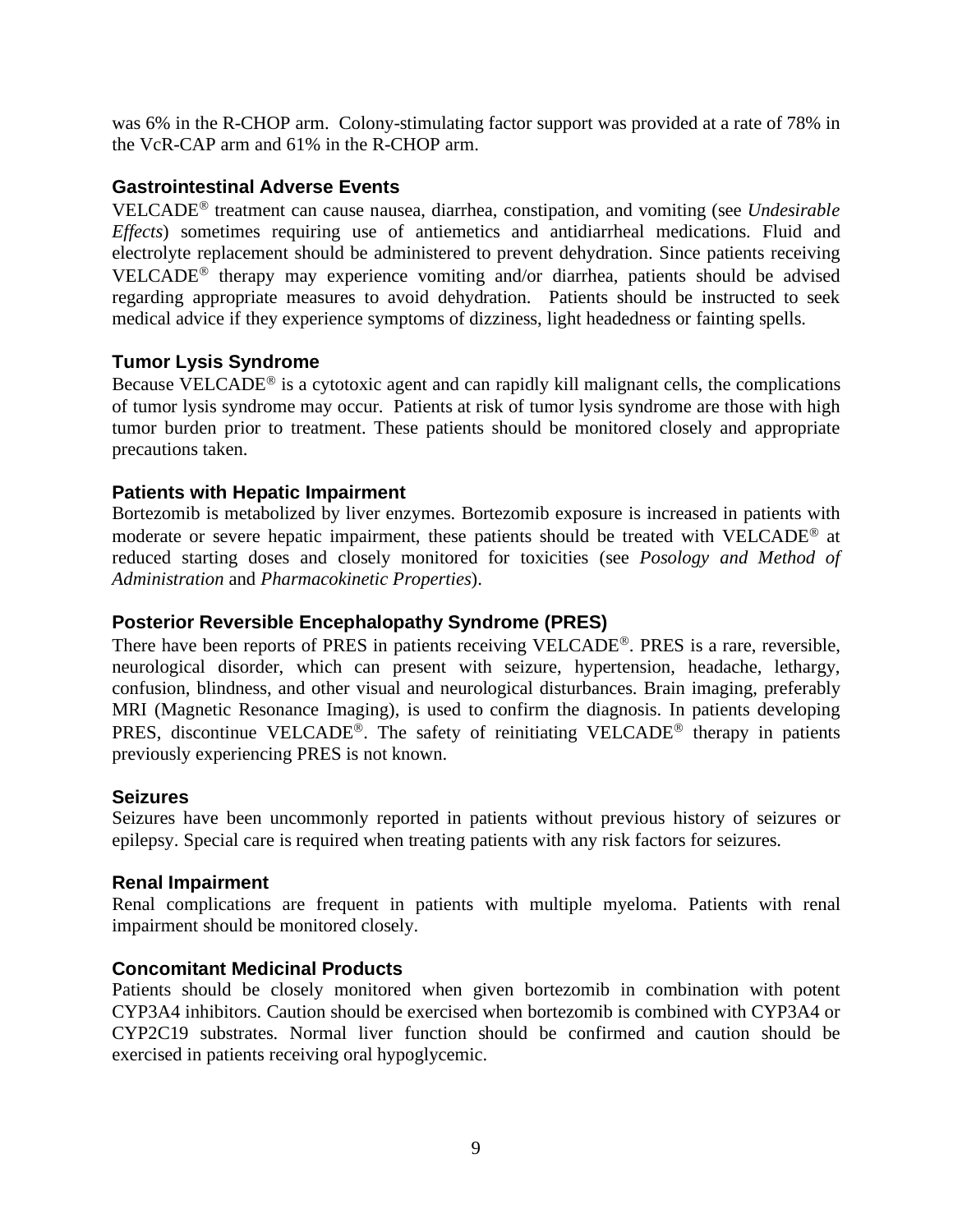## **Potentially Immunocomplex-mediated Reactions**

Potentially immunocomplex-mediated reactions, such as serum-sickness-type reaction, polyarthritis with rash and proliferative glomerulonephritis have been reported uncommonly. Bortezomib should be discontinued if serious reactions occur.

## **Thrombotic Microangiopathy**

Cases, sometimes fatal, of thrombotic microangiopathy, including thrombotic thrombocytopenic purpura/haemolytic uremic syndrome (TTP/HUS), have been reported in the postmarketing setting in patients who received bortezomib. Monitor for signs and symptoms of TTP/HUS. If the diagnosis is suspected, stop bortezomib and evaluate. If the diagnosis of TTP/HUS is excluded, consider restarting bortezomib. The safety of reinitiating bortezomib therapy in patients previously experiencing TTP/HUS is not known.

## **Interactions**

*In vitro* and animal *ex vivo* studies indicate that bortezomib is a weak inhibitor of cytochrome P450 (CYP) isozymes 1A2, 2C9, 2C19, 2D6 and 3A4. Based on limited contribution (7%) of CYP2D6 to the metabolism of bortezomib, the CYP2D6 poor metabolizer phenotype is not expected to affect the overall disposition of bortezomib.

A drug-drug interaction study assessing the effect of ketoconazole, a potent CYP3A4 inhibitor, on the pharmacokinetics of VELCADE®, showed a bortezomib AUC mean increase of 35%, based on data from 12 patients. Therefore, patients should be closely monitored when given bortezomib in combination with potent CYP3A4-inhibitors (e.g. ketoconazole, ritonavir).

In a drug-drug interaction study assessing the effect of omeprazole, a potent inhibitor of CYP2C19, on the pharmacokinetics of VELCADE®, there was no significant effect on the pharmacokinetics of bortezomib, based on data from 17 patients.

A drug-drug interaction study assessing the effect of rifampicin, a potent CYP3A4 inducer, on the pharmacokinetics of VELCADE® showed a mean bortezomib AUC reduction of 45% based on data from 6 patients. The concomitant use of VELCADE<sup>®</sup> with strong CYP3A4 inducers is therefore not recommended, as efficacy may be reduced. Examples of CYP3A4 inducers are rifampicin, carbamazepine, phenytoin, phenobarbital and St. John's Wort. In the same drug-drug interaction study, the effect of dexamethasone, a weaker CYP3A4 inducer was assessed. There was no significant effect on bortezomib pharmacokinetics based on data from 7 patients.

A drug-drug interaction study assessing the effect of melphalan-prednisone on VELCADE<sup>®</sup> showed a 17% increase in mean bortezomib AUC based on data from 21 patients. This is not considered clinically relevant.

During clinical trials, hypoglycemia and hyperglycemia were reported in diabetic patients receiving oral hypoglycemics. Patients on oral antidiabetic agents receiving VELCADE<sup>®</sup> treatment may require close monitoring of their blood glucose levels and adjustment of the dose of their antidiabetic medication.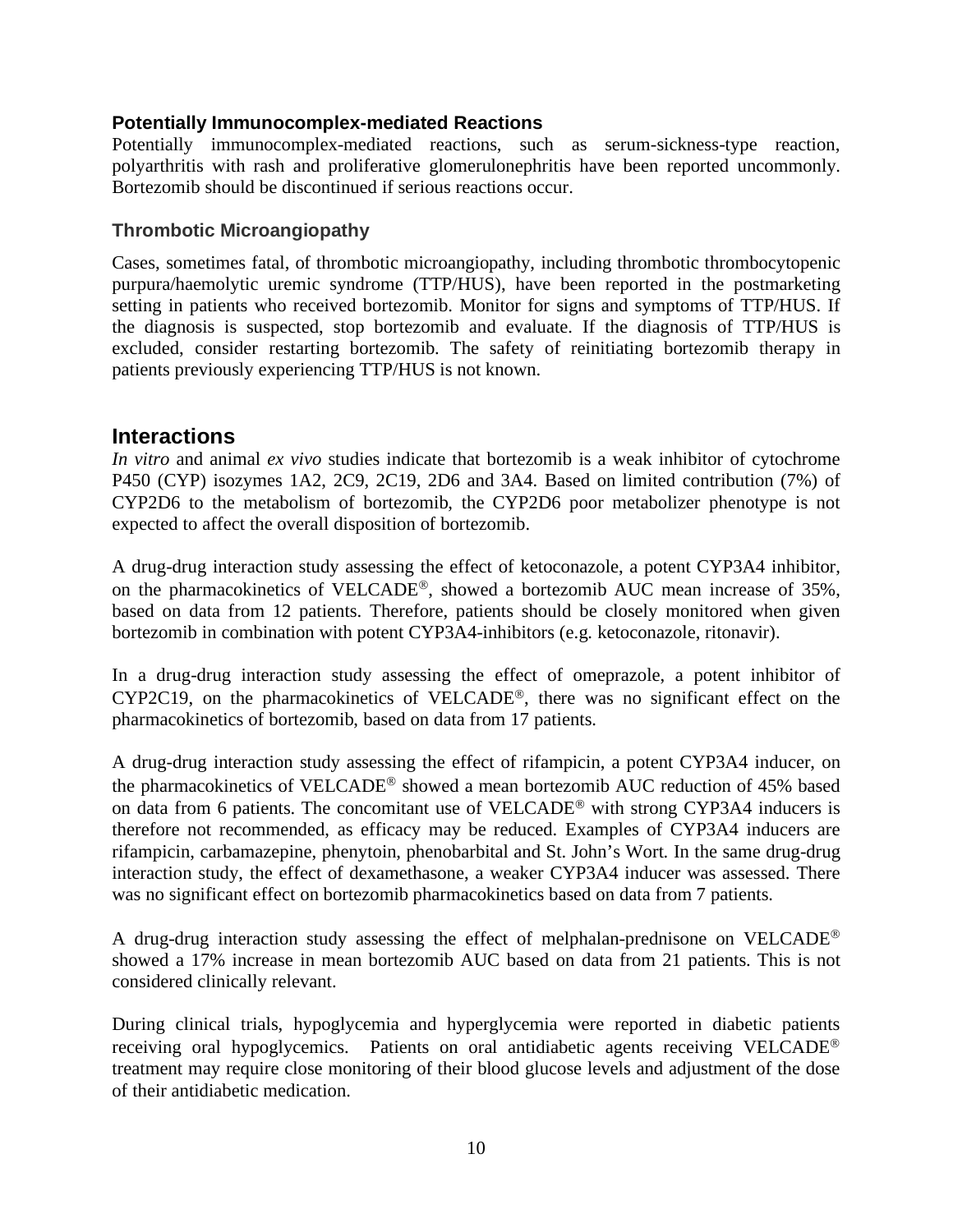Patients should be cautioned about the use of concomitant medications that may be associated with peripheral neuropathy (such as amiodarone, anti-virals, isoniazid, nitrofurantoin, or statins), or with a decrease in blood pressure.

## **Drug Laboratory Test Interactions**

None known.

## **Pregnancy and Breast-feeding**

Women of childbearing potential should avoid becoming pregnant while being treated with VELCADE<sup>®</sup>.

Bortezomib was not teratogenic in nonclinical developmental toxicity studies in rats and rabbits at the highest dose tested (0.075 mg/kg(0.5 mg/m<sup>2</sup>) in the rat and 0.05 mg/kg(0.6 mg/m<sup>2</sup>) in the rabbit) when administered during organogenesis. These dosages are approximately half the clinical dose of  $1.3 \text{ mg/m}^2$  based on body surface area.

Pregnant rabbits given bortezomib during organogenesis at a dose of  $0.05 \text{mg/kg}$  (0.6 mg/m<sup>2</sup>) experienced significant post-implantation loss and decreased number of live fetuses. Live fetuses from these litters also showed significant decreases in fetal weight. The dose is approximately 0.5 times the clinical dose of 1.3 mg/m<sup>2</sup> based on body surface area.

No placental transfer studies have been conducted with bortezomib. There are no adequate and well-controlled studies in pregnant women. If  $VELCADE^{\circledast}$  is used during pregnancy, or if the patient becomes pregnant while receiving this drug, the patient should be apprised of the potential hazard to the fetus.

Patients should be advised to use effective contraceptive measures to prevent pregnancy.

## **Nursing Mothers**

It is not known whether bortezomib is excreted in human milk. Because many drugs are excreted in human milk and because of the potential for serious adverse reactions in nursing infants from VELCADE<sup>®</sup>, women should be advised against breast feeding while being treated with VELCADE<sup>®</sup>.

## **Effects on Ability to Drive and use Machines**

VELCADE<sup>®</sup> may cause fatigue, dizziness, syncope, orthostatic/postural hypotension or blurred vision. Patients should be advised not to drive or operate machinery if they experience these symptoms.

## **Adverse Reactions**

**Summary of Clinical Trials of VELCADE IV in Patients with Relapsed/Refractory Multiple Myeloma**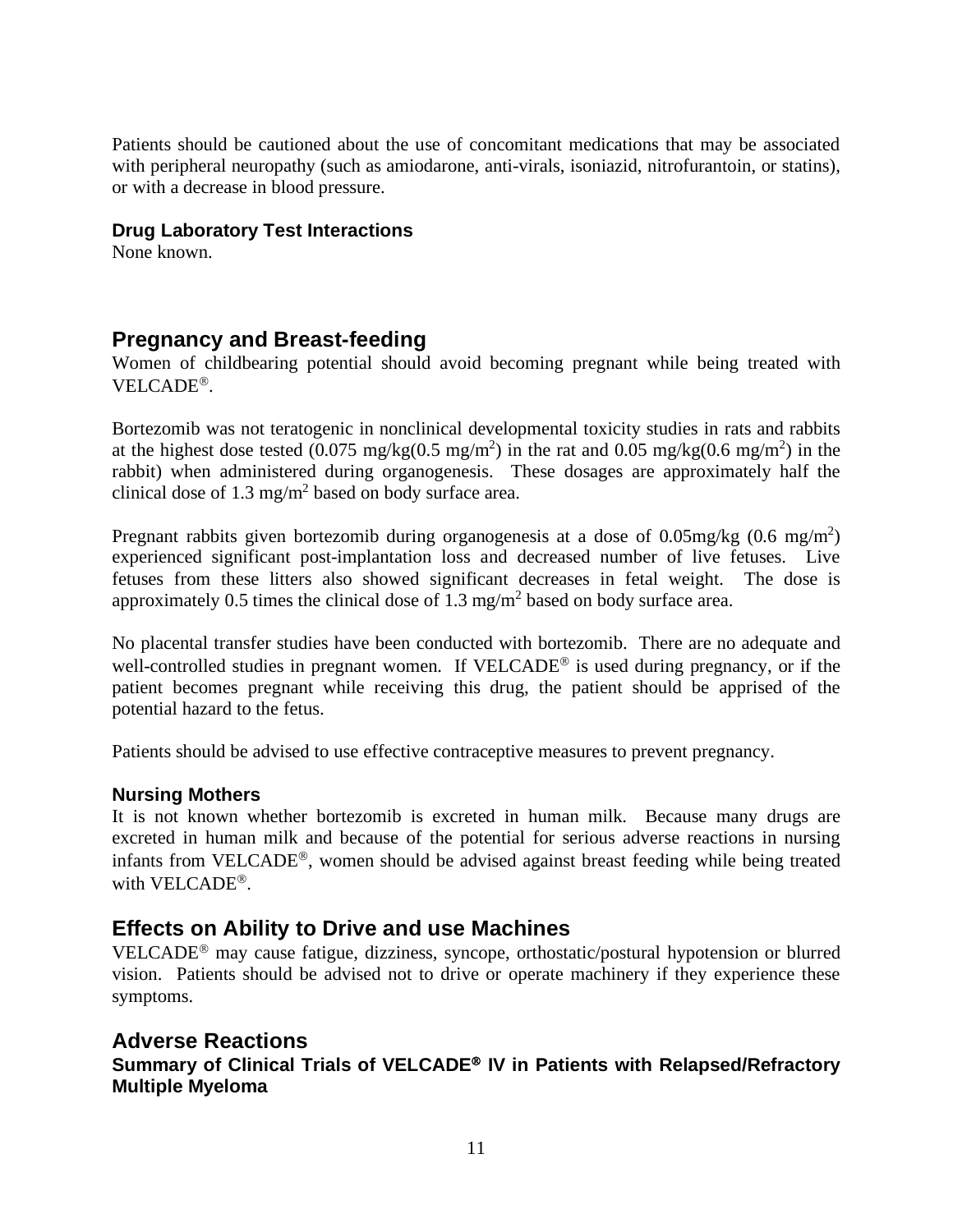The safety and efficacy of VELCADE<sup>®</sup> were evaluated in 3 studies at the recommended dose of 1.3 mg/m<sup>2</sup>. These included a phase 3 randomized, comparative study, versus dexamethasone of 669 patients with relapsed or refractory multiple myeloma who had received 1-3 prior lines of therapy (M34101-039); a phase 2 single arm, open-label, multicenter study of 202 patients who had received at least 2 prior therapies and demonstrated disease progression on their most recent therapy (M34100-025); and a phase 2 dose-response clinical study in relapsed multiple myeloma for patients who had progressed or relapsed on or after first line therapy with VELCADE<sup>®</sup> 1.0 mg/m<sup>2</sup> or 1.3 mg/m<sup>2</sup> (M34100-024).

|                                                                     | <b>Study No.</b>               |             |
|---------------------------------------------------------------------|--------------------------------|-------------|
| <b>MedDRA System Organ Class</b>                                    | 039                            | 024/025     |
| Preferred Term                                                      | $(N=331)$                      | $(N=228^a)$ |
| <b>Blood and lymphatic system disorders</b>                         |                                |             |
| Thrombocytopenia                                                    | 115 (35%)                      | 97 (43%)    |
| Anemia                                                              | 87 (26%)                       | 74 (32%)    |
| Neutropenia                                                         | 62 (19%)                       | 55 (24%)    |
| Leucopenia                                                          | 24 (7%)                        | 15 (7%)     |
| Lymphopenia                                                         | 15 (5%)                        | 11 (5%)     |
| Pancytopenia                                                        | $2(1\%)$                       | 6(3%)       |
| Febrile Neutropenia                                                 | $1(1\%)$                       | $1(1\%)$    |
| <b>Cardiac disorders</b>                                            |                                |             |
| Arrhythmias                                                         | $4(1\%)$                       | $2(1\%)$    |
| Tachycardia                                                         | 9(3%)                          | 17 (7%)     |
| <b>Atrial Fibrillation</b>                                          | 6(2%)                          | $2(1\%)$    |
| Palpitations                                                        | 5(2%)                          | 4(2%)       |
| Acute Development or exacerbation of cardiac failure, including CHF | 7(2%)                          | 8(4%)       |
| Pulmonary edema                                                     | 6(2%)                          | 3(1%)       |
| Cardiogenic shock <sup>b</sup>                                      | $1(1\%)$                       |             |
| New onset of decreased left ventricular ejection fraction           | $1(1\%)$                       |             |
| <b>Atrial Flutter</b>                                               | $1(1\%)$                       |             |
| <b>Bradycardia</b>                                                  | $3 \left( \frac{1}{6} \right)$ | $1(1\%)$    |
| Ear & labyrinth disorders                                           |                                |             |
| <b>Hearing Impairment</b>                                           | $1(1\%)$                       | $1(1\%)$    |
| <b>Eye disorders</b>                                                |                                |             |
| <b>Blurred Vision</b>                                               | 9(3%)                          | 25 (11%)    |
| Conjunctival infection and irritation                               | 14 (4%)                        | 7(3%)       |
| <b>Gastrointestinal (GI) disorders</b>                              |                                |             |
| Constipation                                                        | 140 (42%)                      | 97 (43%)    |
| Diarrhea                                                            | 190 (57%)                      | 116 (51%)   |
| Nausea                                                              | 190 (57%)                      | 145 (64%)   |
| Vomiting                                                            | 117 (35%)                      | 82 (36%)    |
| Gastrointestinal and abdominal pain, excluding oral and throat      | 80 (24%)                       | 48 (21%)    |
| Dyspepsia                                                           | 32 (10%)                       | 30 (13%)    |
| Pharyngolaryngeal pain                                              | 25 (8%)                        | 19 (8%)     |

**Table 7: VELCADE Adverse Drug Reactions in Phase 2 and Phase 3 Relapsed/Refractory Multiple Myeloma Studies**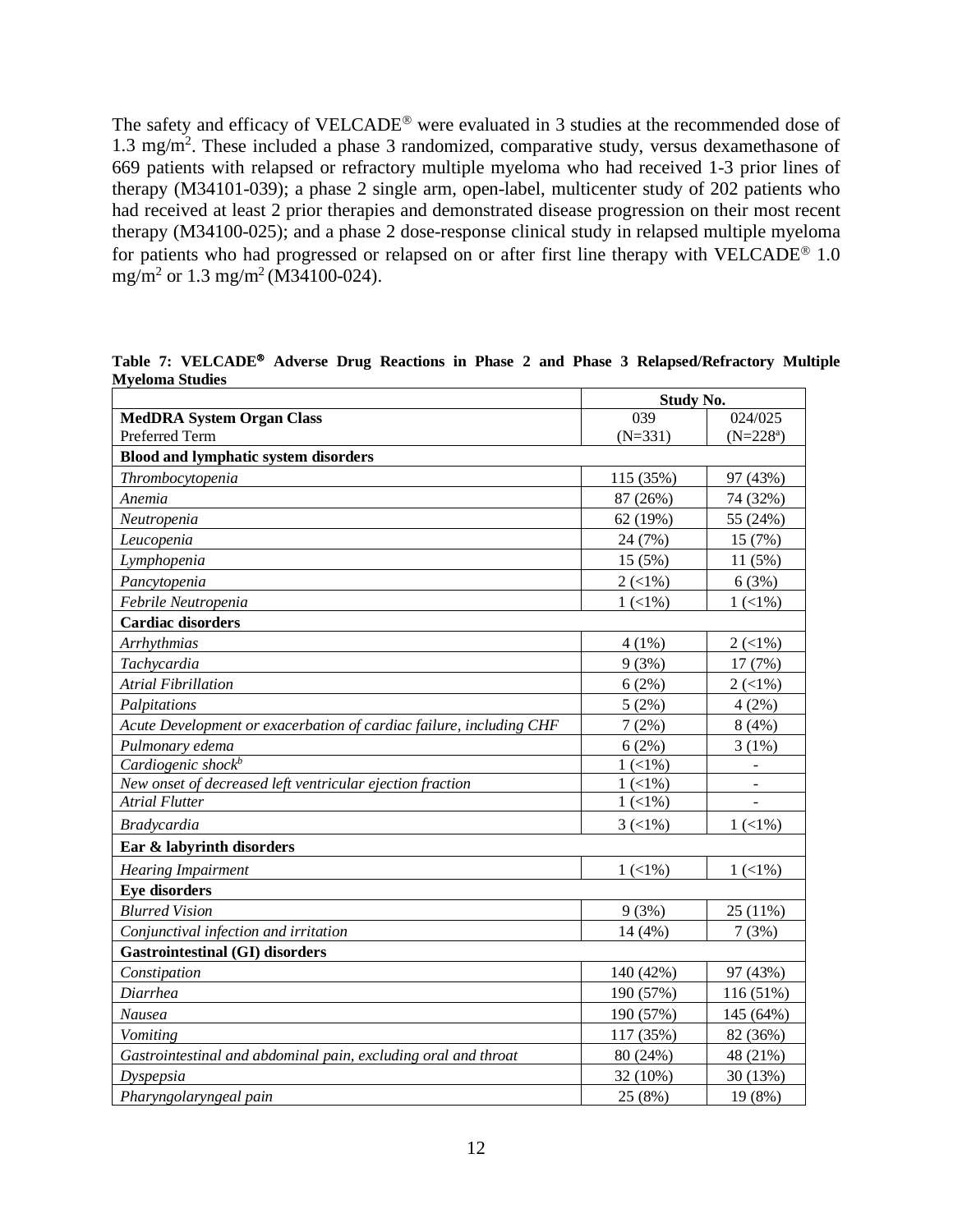|                                                           | <b>Study No.</b>                    |             |
|-----------------------------------------------------------|-------------------------------------|-------------|
| <b>MedDRA System Organ Class</b>                          | 039                                 | 024/025     |
| Preferred Term                                            | $(N=331)$                           | $(N=228^a)$ |
| Gastroesophageal reflux                                   | 10(3%)                              | $1(1\%)$    |
| Eructation                                                | $2(1\%)$                            | 4(2%)       |
| Abdominal distension                                      | 14 (4%)                             | 13 (6%)     |
| Stomatitis and mouth ulceration                           | 24 (7%)                             | 10(4%)      |
| Dysphagia                                                 | $4(1\%)$                            | 5(2%)       |
| GI hemorrhage (upper and lower GI tract) <sup>b</sup>     | 7(2%)                               | 3(1%)       |
| Rectal hemorrhage (includes hemorrhagic diarrhea)         | 7(2%)                               | 3(1%)       |
| Tongue ulceration                                         | $2(1\%)$                            | $1(1\%)$    |
| Retching                                                  | $3(1\%)$                            | $2(1\%)$    |
| <b>Upper GI</b> hemorrhage                                | $1(1\%)$                            |             |
| Hematemesis                                               | $1(1\%)$                            |             |
| Oral mucosal petechiae                                    | $3(1\%)$                            |             |
| <b>Ileus Paralytic</b>                                    | $1(1\%)$                            | $2(1\%)$    |
| General disorders and administration site conditions      |                                     |             |
| Asthenic conditions                                       | 201 (61%)                           | 149 (65%)   |
| weakness                                                  | 40 (12%)                            | 44 (19%)    |
| fatigue                                                   | 140 (42%)                           | 118 (52%)   |
| lethargy                                                  | 12(4%)                              | 9(4%)       |
| malaise                                                   | 13 (4%)                             | 22 (10%)    |
| Pyrexia                                                   | 116 (35%)                           | 82 (36%)    |
| Rigors                                                    | 37 (11%)                            | 27 (12%)    |
| Edema of the lower limbs                                  | 35 (11%)                            | 27 (12%)    |
| Neuralgia                                                 | 21(6%)                              | 5(2%)       |
| <b>Chest Pain</b>                                         | 26 (8%)                             | 16(7%)      |
| Injection site pain and irritation                        | $1(1\%)$                            | $1(1\%)$    |
| Injection site phlebitis                                  | $1(1\%)$                            | $1(1\%)$    |
| <b>Hepatobiliary disorders</b>                            |                                     |             |
| Hyperbilirubinemia                                        | $1(1\%)$                            |             |
| Abnormal liver function tests                             | $\overline{3}$ (<1%)                | $2(1\%)$    |
| Hepatitis                                                 | $2$ (<1%) in study<br>$M34101-040c$ |             |
| <b>Immune system disorders</b>                            |                                     |             |
| Drug hypersensitivity                                     | $1(1\%)$                            | $1(1\%)$    |
| <b>Infections and infestations</b>                        |                                     |             |
| Upper respiratory tract infection                         | 26 (8%)                             | 41 (18%)    |
| Nasopharyngitis                                           | 45 (14%)                            | 17(7%)      |
| Lower respiratory tract and lung infections               | 48 (15%)                            | 29 (13%)    |
| Pneumonia <sup>b</sup>                                    | 21 (6%)                             | 23 (10%)    |
| Herpes zoster (including multidermatomal or disseminated) | 42 (13%)                            | 26 (11%)    |
| Herpes simplex                                            | 25 (8%)                             | 13 (6%)     |
| <b>Bronchitis</b>                                         | 26 (8%)                             | 6(3%)       |
| Postherpetic neuralgia                                    | $4(1\%)$                            | $1(1\%)$    |
| <i>Sinusitis</i>                                          | 14 (4%)                             | 15 (7%)     |
| Pharyngitis                                               | 6(2%)                               | $2(1\%)$    |
| Oral candidiasis                                          | 6(2%)                               | 3(1%)       |
| Urinary tract infection                                   | 13 (4%)                             | 14 (6%)     |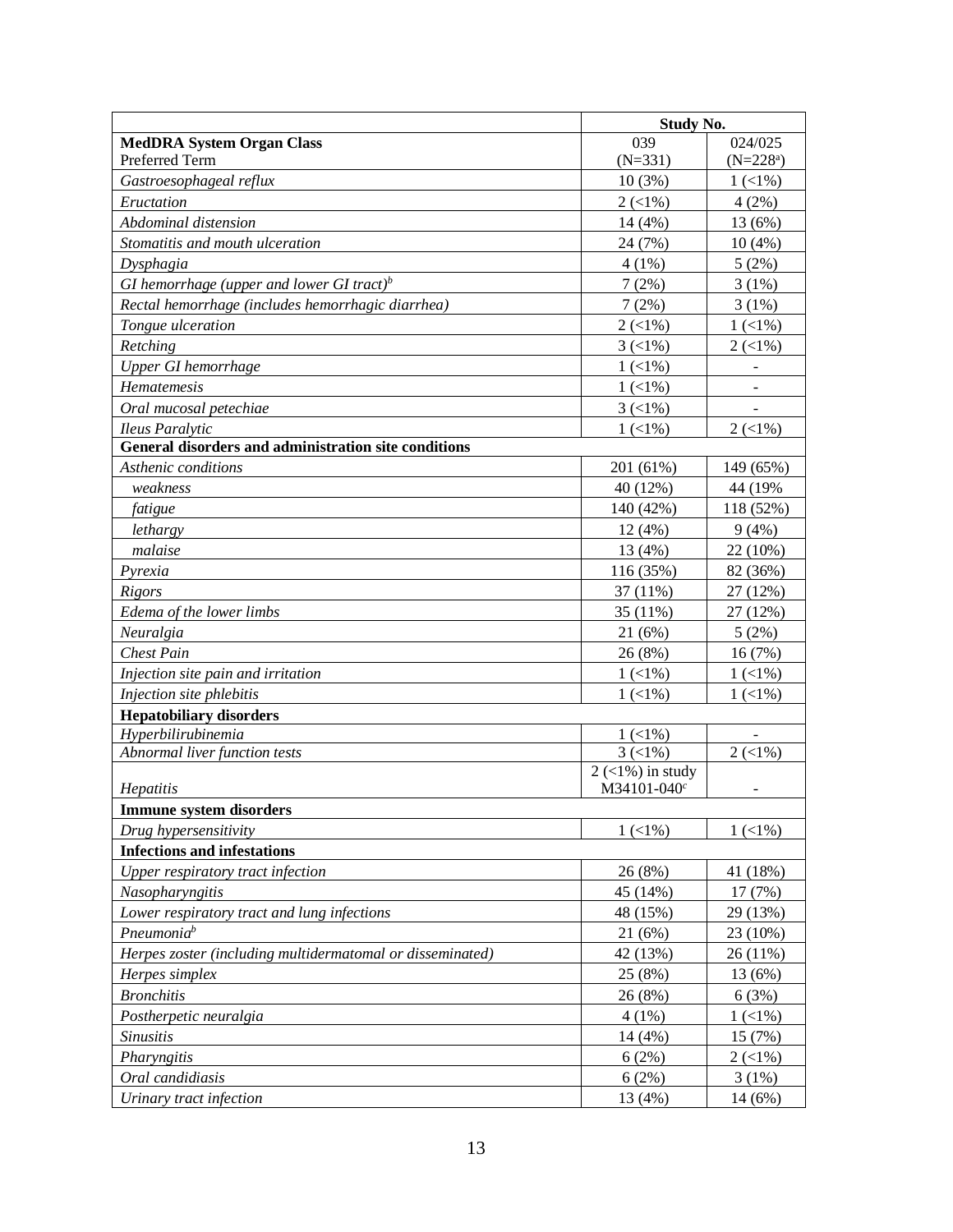|                                                                 | <b>Study No.</b>        |                          |
|-----------------------------------------------------------------|-------------------------|--------------------------|
| <b>MedDRA System Organ Class</b>                                | 039                     | 024/025                  |
| Preferred Term                                                  | $(N=331)$               | $(N=228^a)$              |
| Catheter related infection                                      | 10(3%)                  | 6(3%)                    |
| Sepsis and bacteremiab                                          | 9(3%)                   | 9(4%)                    |
| <b>Gastroenteritis</b>                                          | 7(2%)                   | $\overline{\phantom{a}}$ |
| Injury, poisoning, and procedural complications                 |                         |                          |
| Catheter related complication                                   | 7(2%)                   | 8(4%)                    |
| <b>Investigations</b>                                           |                         |                          |
| <b>Increased ALT</b>                                            | $3(1\%)$                | 10(4%)                   |
|                                                                 |                         |                          |
| <b>Increased AST</b>                                            | 5(2%)                   | 12 (5%)                  |
| Increased alkaline phosphatase                                  | 6(2%)                   | 8(4%)                    |
| <b>Increased GGT</b>                                            | $1(1\%)$                | 4(2%)                    |
| <b>Metabolism and nutritional disorders</b>                     |                         |                          |
| Decreased appetite and anorexia                                 | 112 (34%)               | 99 (43%)                 |
| Dehydration                                                     | 24 (7%)                 | 42 (18%)                 |
| Hyperglycemia                                                   | 5(2%)                   | 16 (7%)                  |
| Hypoglycemia                                                    | 7(2%)                   | 4(2%)                    |
| Hyponatremia                                                    | 8(2%)                   | 18 (8%)                  |
|                                                                 | $2$ (<1%) in study      |                          |
| Tumor Lysis Syndrome                                            | M34101-040 <sup>c</sup> | $\overline{\phantom{a}}$ |
| Musculoskeletal and connective tissue disorders<br>Pain in limb |                         |                          |
|                                                                 | 50 (15%)                | 59 (26%)                 |
| Myalgia<br>Arthralgia                                           | 39 (12%)<br>45 (14%)    | 32 (14%)                 |
| Nervous system disorders                                        |                         | 60(26%)                  |
| Peripheral neuropathy <sup>d</sup>                              | 120 (36%)               | 84 (37%)                 |
| Paresthesia and dysesthesia                                     | 91 (27%)                | 53 (23%)                 |
| Dizziness, excluding vertigo                                    | 45 (14%)                | 48 (21%)                 |
| Headache                                                        | 85 (26%)                | 63 (28%)                 |
| Dysgeusia                                                       | 17 (5%)                 | 29 (13%)                 |
| Polyneuropathy                                                  | 9(3%)                   | $1(1\%)$                 |
| Syncope                                                         | 8(2%)                   | 17 (7%)                  |
| Convulsions                                                     | $4(1\%)$                | $\overline{a}$           |
| Loss of consciousness                                           | $2(1\%)$                | $\bar{\phantom{a}}$      |
| Ageusia                                                         | $2(1\%)$                | $\overline{a}$           |
| <b>Psychiatric disorders</b>                                    |                         |                          |
| Anxiety                                                         | 31 (9%)                 | 32 (14%)                 |
| <b>Renal and urinary disorders</b>                              |                         |                          |
| Renal Impairment and Failure                                    | 21(6%)                  | 21 (9%)                  |
| Difficulty in micturition                                       | 2(1%)                   | 3(1%)                    |
| Hematuria                                                       | 5(2%)                   | 4(2%)                    |
| Respiratory, thoracic, and mediastinal disorders                |                         |                          |
| Epistaxis                                                       | 21(6%)                  | 23 (10%)                 |
| Cough                                                           | 70 (21%)                | 39 (17%)                 |
| <b>Dyspnea</b>                                                  | 65 (20%)                | 50 (22%)                 |
| Exertional dyspnea                                              | 21(6%)                  | 18 (8%)                  |
| Pleural effusion                                                | $4(1\%)$                | 9(4%)                    |
| Rhinorrhoea                                                     | $4(1\%)$                | 14 (6%)                  |
| Hemoptysis                                                      | $3(1\%)$                | $2(1\%)$                 |
| Skin and subcutaneous tissue disorders                          |                         |                          |
| Skin rash, which can be pruritic, erythematous, and can include | 61 (18%)                | 47 (21%)                 |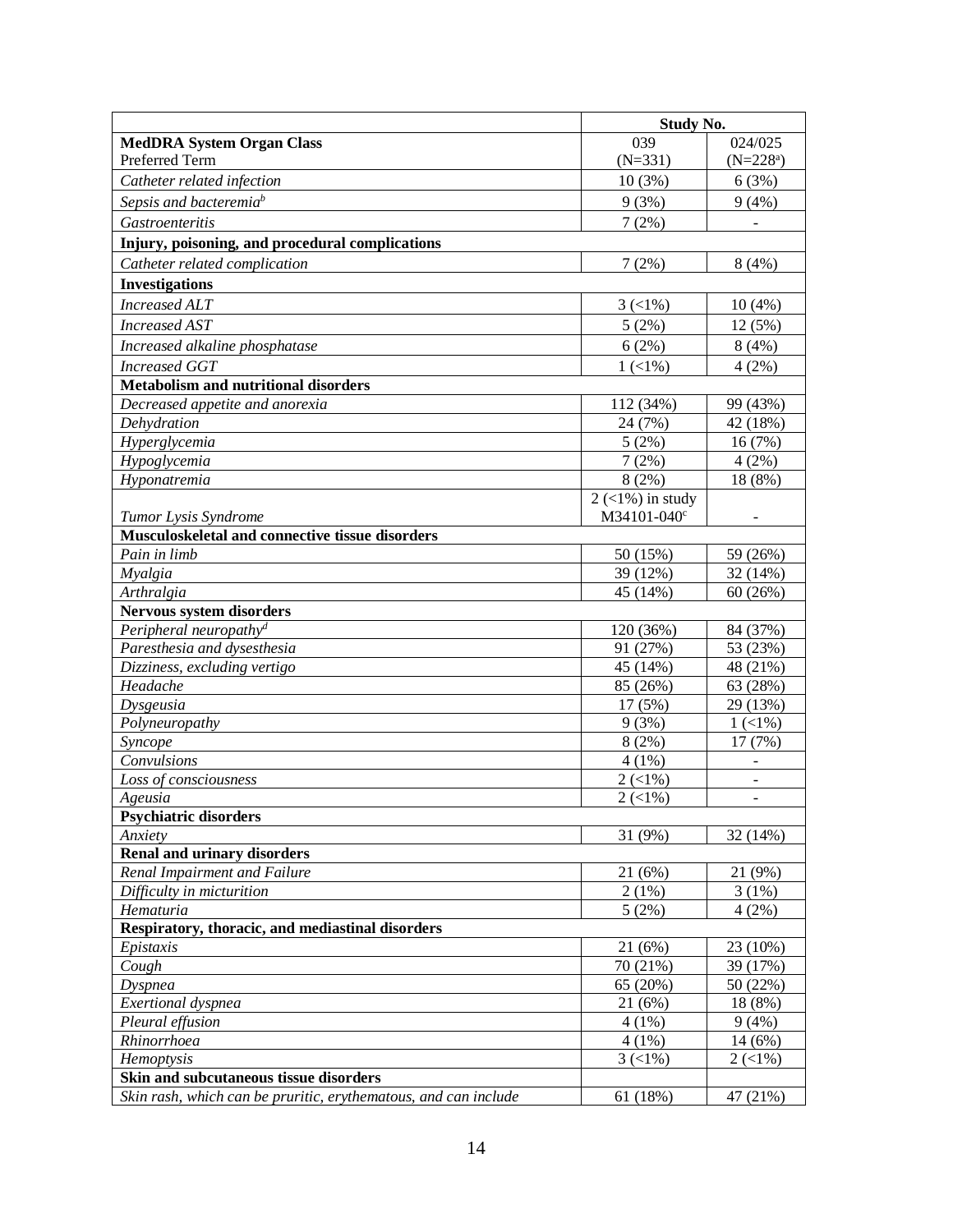|                                         | <b>Study No.</b> |                          |  |  |
|-----------------------------------------|------------------|--------------------------|--|--|
| <b>MedDRA System Organ Class</b>        | 039              | 024/025                  |  |  |
| Preferred Term                          | $(N=331)$        | $(N=228^a)$              |  |  |
| evidence of leukocytoclastic vasculitis |                  |                          |  |  |
| <i>Urticaria</i>                        | 7 (2%)           | 5(2%)                    |  |  |
| <b>Vascular disorders</b>               |                  |                          |  |  |
| Hypotension                             | 20(6%)           | 27 (12%)                 |  |  |
| Orthostatic/postural hypotension        | 14 (4%)          | 8(4%)                    |  |  |
| Petechiae                               | 6(2%)            | 7(3%)                    |  |  |
| Cerebral hemorrhage $b$                 | $1(1\%)$         | $\overline{\phantom{a}}$ |  |  |

<sup>*a*</sup> All 228 patients received VELCADE<sup>®</sup> at a dose of 1.3 mg/m<sup>2</sup>

*b includes fatal outcome*

 $c_A$  *A study of VELCADE*<sup>®</sup> *at the recommended dose of* 1.3 mg/m<sup>2</sup> *in multiple myeloma patients who experienced progressive disease after receiving at least four previous therapies or after receiving high-dose dexamethasone in Protocol M34101-039*

*d Including all preferred terms under the MedDRA HLT "peripheral neuropathy NEC"*

## *Serious Adverse Events (SAEs) and Events Leading to Treatment Discontinuation in the Phase 3 Multiple Myeloma Study*

Serious adverse events are defined as any event, regardless of causality, that results in death, is life-threatening, requires hospitalization or prolongs a current hospitalization, results in a significant disability, or is deemed to be an important medical event. A total of 144 (44%) patients from the VELCADE<sup>®</sup> treatment arm experienced an SAE during the study. The most commonly reported SAEs in the VELCADE<sup>®</sup> treatment arm were pyrexia (6%), diarrhea (5%), dyspnea and pneumonia (4%), and vomiting (3%). 84 (25%) of 331 patients in the VELCADE<sup>®</sup> treatment group were discontinued from treatment due to adverse events assessed as drug-related by the investigators. Among the 331 VELCADE<sup>®</sup> treated patients, the most commonly reported drug-related event leading to discontinuation was peripheral neuropathy (8%). Four deaths were considered to be VELCADE<sup>®</sup> related in the phase 3 multiple myeloma study: 1 case each of cardiogenic shock, respiratory insufficiency, congestive heart failure and cardiac arrest.

### **Non-randomized Phase 2 Clinical Studies**

### *Serious Adverse Events (SAEs)*

A total of 113 (50%) of 228 patients in the phase 2 studies experienced SAEs during the studies. The most commonly reported SAEs included pyrexia and pneumonia (each 7%), diarrhea (6%), vomiting and dehydration (each 5%) and nausea (4%).

In phase 2 clinical studies, adverse events thought by the investigator to be drug-related and leading to discontinuation occurred in 22% of patients. The reasons for discontinuation included peripheral neuropathy (5%), thrombocytopenia (4%), and diarrhea and fatigue (each 2%).

Two deaths were reported and considered by the investigator to be possibly related to study drug: 1 case pulmonary arrest and 1 case of respiratory failure.

## Summary of Clinical Trials of VELCADE<sup>®</sup> IV vs SC in Patients with Relapsed **Multiple Myeloma**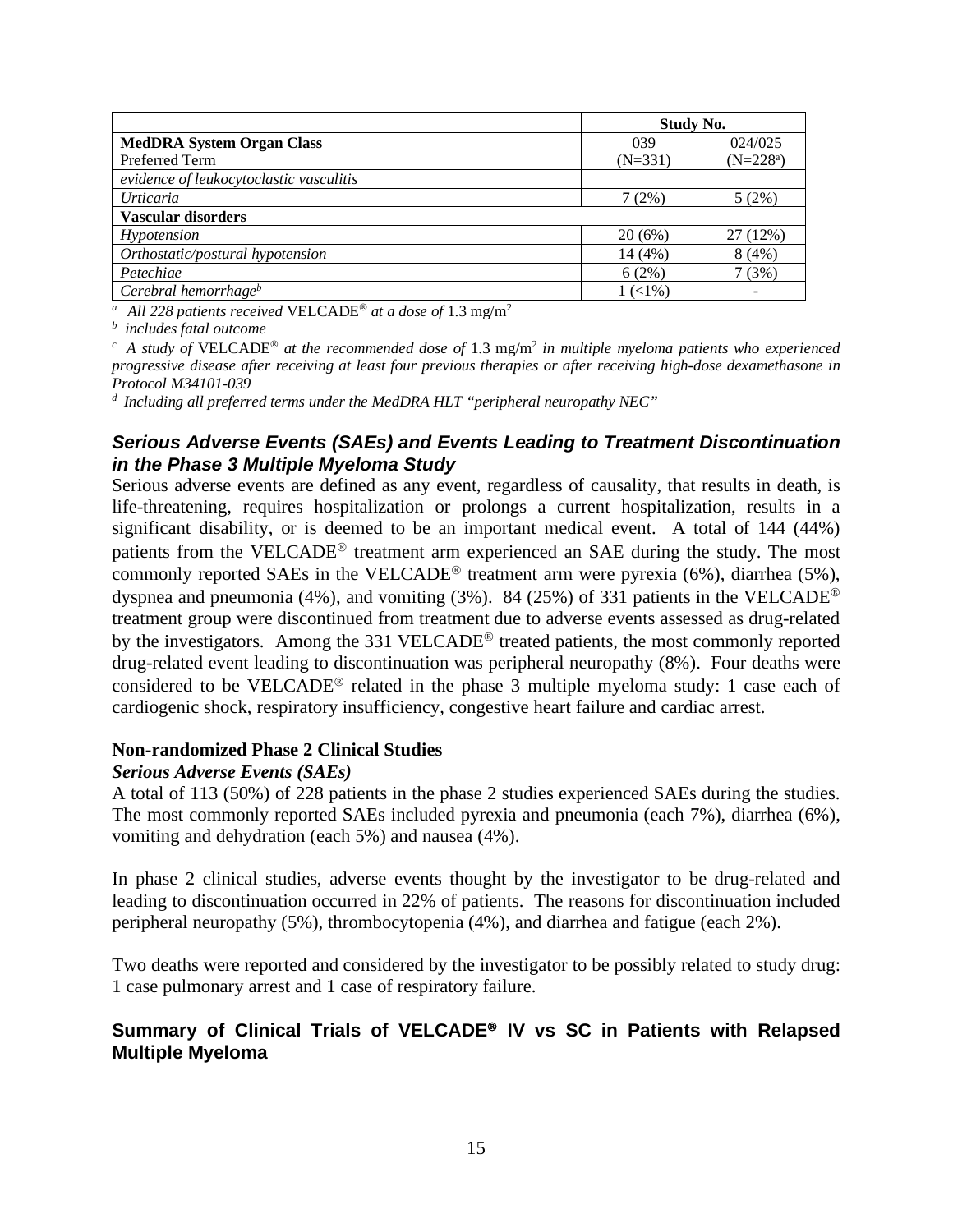The safety and efficacy of VELCADE® SC were evaluated in one Phase 3 study at the recommended dose of 1.3 mg/m<sup>2</sup>. This was a randomized, comparative study of VELCADE<sup>®</sup> IV vs SC in 222 patients with relapsed multiple myeloma.

Table 8: Incidence of VELCADE<sup>®</sup> Adverse Drug Reactions reported in  $\geq 10\%$  of patients in the Phase 3 **Relapsed Multiple Myeloma Study comparing VELCADE IV and SC**

|                                                                                                            |         | $(N = 74)$              |                  |         | $(N = 147)$       |                  |
|------------------------------------------------------------------------------------------------------------|---------|-------------------------|------------------|---------|-------------------|------------------|
| <b>MedDRA System Organ Class</b>                                                                           | Total   | Toxicity Grade, n Total |                  |         | Toxicity Grade, n |                  |
|                                                                                                            |         | (% )                    |                  |         | (% )              |                  |
| Preferred Term                                                                                             | $n$ (%) | 3 <sup>7</sup>          | $\geq$ 4         | $n$ (%) | 3 <sup>7</sup>    | $\geq$ 4         |
| <b>Blood and lymphatic system disorders</b>                                                                |         |                         |                  |         |                   |                  |
| Anaemia                                                                                                    | 26(35)  | 6(8)                    | $\overline{0}$   | 53 (36) | 14(10)            | 4(3)             |
| Leukopenia                                                                                                 | 16(22)  | 4(5)                    | 1(1)             | 29(20)  | 9(6)              | $\theta$         |
| Neutropenia                                                                                                | 20(27)  | 10(14)                  | 3(4)             | 42(29)  | 22(15)            | 4(3)             |
| Thrombocytopenia                                                                                           | 27(36)  | 8 (11)                  | 6(8)             | 52(35)  | 12(8)             | 7(5)             |
| <b>Gastrointestinal disorders</b>                                                                          |         |                         |                  |         |                   |                  |
| Abdominal pain                                                                                             | 8(11)   | $\boldsymbol{0}$        | $\overline{0}$   | 5(3)    | 1(1)              | $\boldsymbol{0}$ |
| Abdominal pain upper                                                                                       | 8(11)   | $\overline{0}$          | $\overline{0}$   | 3(2)    | $\mathbf{0}$      | $\boldsymbol{0}$ |
| Constipation                                                                                               | 11(15)  | 1(1)                    | $\overline{0}$   | 21(14)  | 1(1)              | $\boldsymbol{0}$ |
| Diarrhoea                                                                                                  | 27(36)  | 3(4)                    | 1(1)             | 35(24)  | 2(1)              | 1(1)             |
| Nausea                                                                                                     | 14 (19) | $\overline{0}$          | $\boldsymbol{0}$ | 27(18)  | $\overline{0}$    | $\boldsymbol{0}$ |
| Vomiting                                                                                                   | 12(16)  | $\overline{0}$          | 1(1)             | 17(12)  | 3(2)              | $\mathbf{0}$     |
| disorders<br>and<br>administration<br>site<br>General                                                      |         |                         |                  |         |                   |                  |
| conditions                                                                                                 |         |                         |                  |         |                   |                  |
| Asthenia                                                                                                   | 14(19)  | 4(5)                    | $\mathbf{0}$     | 23(16)  | 3(2)              | $\boldsymbol{0}$ |
| Fatigue                                                                                                    | 15(20)  | 3(4)                    | $\mathbf{0}$     | 17(12)  | 3(2)              | $\boldsymbol{0}$ |
| Pyrexia                                                                                                    | 12(16)  | $\left( 0 \right)$      | $\overline{0}$   | 28(19)  | $\left($          | $\boldsymbol{0}$ |
| <b>Infections and infestations</b>                                                                         |         |                         |                  |         |                   |                  |
| Herpes zoster                                                                                              | 7(9)    | 1(1)                    | $\boldsymbol{0}$ | 16(11)  | 2(1)              | $\mathbf{0}$     |
| <b>Metabolism and nutrition disorders</b>                                                                  |         |                         |                  |         |                   |                  |
| Decreased appetite                                                                                         | 7(9)    | $\mathbf{0}$            | $\boldsymbol{0}$ | 14(10)  | $\mathbf{0}$      | $\boldsymbol{0}$ |
| Musculoskeletal and connective tissue disorders                                                            |         |                         |                  |         |                   |                  |
| Pain in extremity                                                                                          | 8(11)   | 2(3)                    | $\boldsymbol{0}$ | 8(5)    | 1(1)              | $\boldsymbol{0}$ |
| Nervous system disorders                                                                                   |         |                         |                  |         |                   |                  |
| Headache                                                                                                   | 8(11)   | $\boldsymbol{0}$        | $\overline{0}$   | 5(3)    | $\boldsymbol{0}$  | $\boldsymbol{0}$ |
| Neuralgia                                                                                                  | 17(23)  | 7(9)                    | $\overline{0}$   | 35(24)  | 5(3)              | $\boldsymbol{0}$ |
| Peripheral sensory neuropathy                                                                              | 36(49)  | 10(14)                  | 1(1)             | 51(35)  | 7(5)              | $\mathbf{0}$     |
| <b>Psychiatric disorders</b>                                                                               |         |                         |                  |         |                   |                  |
| Insomnia                                                                                                   | 8(11)   | $\overline{0}$          | $\boldsymbol{0}$ | 18(12)  | $\theta$          | $\boldsymbol{0}$ |
| Respiratory, thoracic and mediastinal disorders                                                            |         |                         |                  |         |                   |                  |
| Dyspnoea                                                                                                   | 9(12)   | 2(3)                    | 0                | 11(7)   | 2(1)              | $\Omega$         |
| Note: Percentages in 'Total' column for each group calculated with the number of subjects in each group as |         |                         |                  |         |                   |                  |

denominator.

Percentages of toxicity grade sub-groups calculated with the number of subjects in each group as denominator.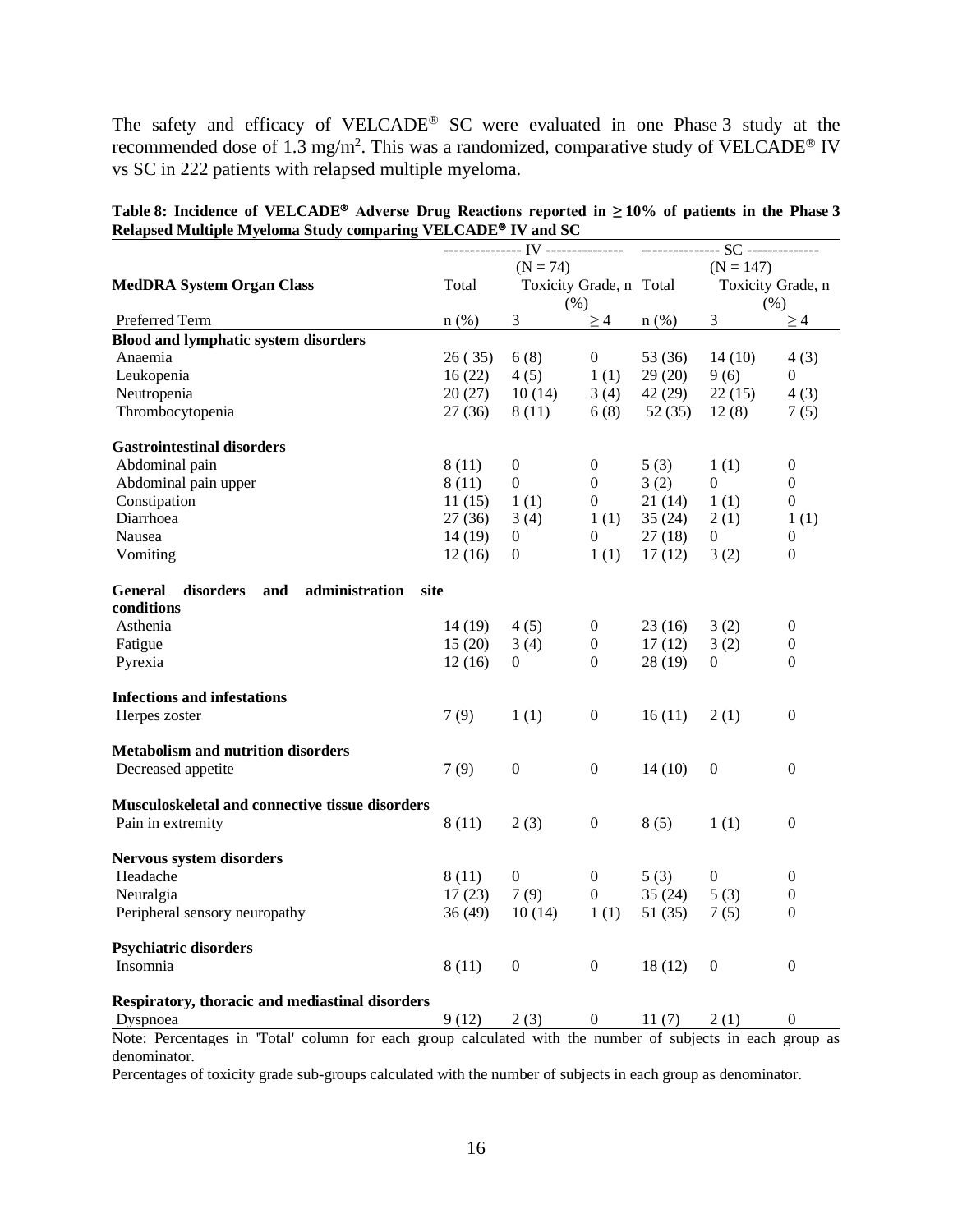Although, in general safety data were similar for the IV and SC treatment groups, the following table highlights differences larger than 10% in the overall incidence of adverse drug reactions between the two treatment arms.

| Table 9: Incidence of Adverse Drug Reactions with >10% Difference in Overall Incidence between Treatment  |
|-----------------------------------------------------------------------------------------------------------|
| Arms in the Phase 3 Relapsed Multiple Myeloma Study comparing VELCADE <sup>®</sup> IV and SC, by Toxicity |
| <b>Grade and Discontinuation</b>                                                                          |

|                                                                |                                   |                |                |          | -------------- SC ------------    |                |
|----------------------------------------------------------------|-----------------------------------|----------------|----------------|----------|-----------------------------------|----------------|
|                                                                |                                   | $(N = 74)$     |                |          | $(N = 147)$                       |                |
| <b>MedDRA System Organ Class</b>                               | ------- Category, $n$ (%) ------- |                |                |          | ------- Category, $n$ (%) ------- |                |
| MedDRA High Level Term                                         | <b>TEAE</b>                       | $G \geq 3$     | Disc           | TEAE     | $G \geq 3$                        | Disc           |
| All subjects with TEAE                                         | 73 (99)                           | 52 (70)        | 20(27)         | 140 (95) | 84 (57)                           | 33 (22)        |
| <b>Gastrointestinal disorders</b>                              |                                   |                |                |          |                                   |                |
| Diarrhoea (excl infective)                                     | 27 (36)                           | 4(5)           | 1(1)           | 35 (24)  | 3(2)                              | 1(1)           |
| Gastrointestinal and abdominal pains (excl oral and            | 14 (19)                           | $\overline{0}$ | $\theta$       | 9(6)     | 1(1)                              | $\overline{0}$ |
| throat)                                                        |                                   |                |                |          |                                   |                |
| <b>General disorders and administration site</b><br>conditions |                                   |                |                |          |                                   |                |
| Asthenic conditions                                            | 29 (39)                           | 7(9)           | 1(1)           | 40 (27)  | 6(4)                              | 2(1)           |
| <b>Infections and infestations</b>                             |                                   |                |                |          |                                   |                |
| Upper respiratory tract infections                             | 19(26)                            | 2(3)           | $\overline{0}$ | 20(14)   | $\overline{0}$                    | $\mathbf{0}$   |
| Nervous system disorders                                       |                                   |                |                |          |                                   |                |
| Peripheral neuropathies <sup>a</sup>                           | 39 (53)                           | 12(16)         | 10(14)         | 56 (38)  | 9(6)                              | 9(6)           |
| <sup>a</sup> Represents the high level term                    |                                   |                |                |          |                                   |                |

TEAE = Treatment-Emergent Adverse Event;  $G \ge 3 =$  Toxicity Grade greater than or equal to 3

Disc = Discontinuation of any study drug

Patients who received VELCADE<sup>®</sup> subcutaneously compared to intravenous administration had 13% lower overall incidence of treatment-emergent adverse drug reactions that were grade 3 or higher in toxicity (57% vs 70% respectively), and a 5% lower incidence of discontinuation of VELCADE<sup>®</sup> (22% vs 27%). The overall incidence of diarrhea (24% for the SC arm vs 36% for the IV arm), gastrointestinal and abdominal pain (6% for the SC arm vs 19% for the IV arm), asthenic conditions (27% for SC arm vs 39% for IV arm), upper respiratory tract infections (14% SC arm vs 26% IV arm) and peripheral neuropathy NEC (38% SC arm vs 53% IV arm) were 12%-15% lower in the subcutaneous group than the intravenous group. In addition, the incidence of peripheral neuropathies that were grade 3 or higher in toxicity was 10% lower (6% for SC vs 16% for IV), and the discontinuation rate due to peripheral neuropathies was 8% lower for the subcutaneous group (5%) as compared to the intravenous group (12%).

Six percent of patients were reported to have had an adverse local reaction to SC administration, mostly redness. Only 2 (1%) subjects were reported as having severe reactions. These severe local reactions were 1 case of pruritus and 1 case of redness. These reactions seldom led to dose modifications and all resolved in a median of 6 days.

## **Summary of Clinical Trials in Patients with Previously Untreated Multiple Myeloma**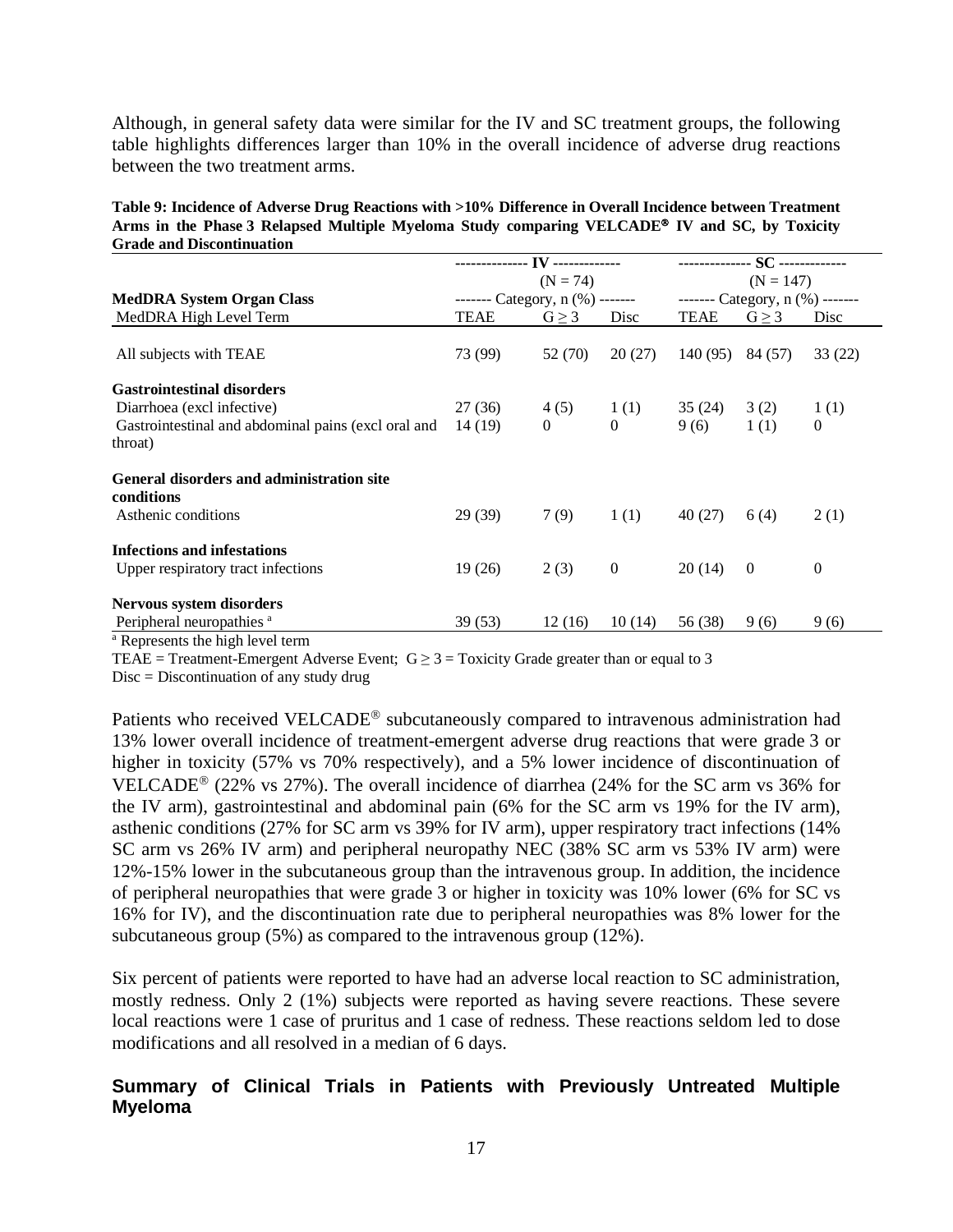The following table describes safety data from 340 patients with previously untreated multiple myeloma who received VELCADE<sup>®</sup> IV (1.3 mg/m<sup>2</sup>) in combination with melphalan (9 mg/m<sup>2</sup>) and prednisone (60 mg/m<sup>2</sup>) in a prospective phase 3 study.

| , ELCADE<br>TV in compliance with meiphalan and preditione |          | ------------- Vc-MP ------------- |                  | ------------ | <b>MP</b> --------------- |                  |
|------------------------------------------------------------|----------|-----------------------------------|------------------|--------------|---------------------------|------------------|
|                                                            |          | $(n=340)$                         |                  |              | $(n=337)$                 |                  |
| <b>MedDRA System Organ Class</b>                           | Total    | Toxicity Grade, n (%)             |                  | Total        | Toxicity Grade, n (%)     |                  |
| Preferred Term                                             | $n$ (%)  | 3                                 | >4               | $n$ (%)      | 3                         | >4               |
| <b>Blood and Lymphatic System Disorders</b>                |          |                                   |                  |              |                           |                  |
| Thrombocytopenia                                           | 164 (48) | 60(18)                            | 57 (17)          | 140(42)      | 48 (14)                   | 39(12)           |
| Neutropenia                                                | 160(47)  | 101(30)                           | 33(10)           | 143(42)      | 77(23)                    | 42 (12)          |
| Anemia                                                     | 109(32)  | 41 (12)                           | 4(1)             | 156(46)      | 61(18)                    | 18(5)            |
| Leukopenia                                                 | 108(32)  | 64 (19)                           | 8(2)             | 93 (28)      | 53(16)                    | 11(3)            |
| Lymphopenia                                                | 78 (23)  | 46(14)                            | 17(5)            | 51 (15)      | 26(8)                     | 7(2)             |
| <b>Gastrointestinal Disorders</b>                          |          |                                   |                  |              |                           |                  |
| Nausea                                                     | 134 (39) | 10(3)                             | $\mathbf{0}$     | 70(21)       | $1($ <1)                  | $\boldsymbol{0}$ |
| Diarrhea                                                   | 119(35)  | 19(6)                             | 2(1)             | 20(6)        | 1 (< 1)                   | $\boldsymbol{0}$ |
| Vomiting                                                   | 87 (26)  | 13(4)                             | $\overline{0}$   | 41 (12)      | 2(1)                      | $\mathbf{0}$     |
| Constipation                                               | 77 (23)  | 2(1)                              | $\overline{0}$   | 14(4)        | $\overline{0}$            | $\mathbf{0}$     |
| Abdominal Pain Upper                                       | 34(10)   | $1($ <1)                          | $\overline{0}$   | 20(6)        | $\theta$                  | $\mathbf{0}$     |
| <b>Nervous System Disorders</b>                            |          |                                   |                  |              |                           |                  |
| Peripheral Neuropathy                                      | 156(46)  | 42(12)                            | 2(1)             | 4 (1)        | $\boldsymbol{0}$          | $\theta$         |
| Neuralgia                                                  | 117(34)  | 27(8)                             | 2(1)             | 1 (< 1)      | $\mathbf{0}$              | 0                |
| Paresthesia                                                | 42 (12)  | 6(2)                              | $\Omega$         | 4(1)         | $\theta$                  | $\Omega$         |
| <b>General Disorders and Administration</b>                |          |                                   |                  |              |                           |                  |
| <b>Site Conditions</b>                                     |          |                                   |                  |              |                           |                  |
| Fatigue                                                    | 85 (25)  | 19(6)                             | 2(1)             | 48 (14)      | 4(1)                      | $\boldsymbol{0}$ |
| Asthenia                                                   | 54 (16)  | 18(5)                             | $\mathbf{0}$     | 23(7)        | 3(1)                      | $\boldsymbol{0}$ |
| Pyrexia                                                    | 53(16)   | 4(1)                              | $\overline{0}$   | 19(6)        | 1 (< 1)                   | $1($ <1)         |
| <b>Infections and Infestations</b>                         |          |                                   |                  |              |                           |                  |
| Herpes Zoster                                              | 39(11)   | 11(3)                             | $\boldsymbol{0}$ | 9(3)         | 4(1)                      | $\mathbf{0}$     |
| <b>Metabolism and Nutrition Disorders</b>                  |          |                                   |                  |              |                           |                  |
| Anorexia                                                   | 64 (19)  | 6(2)                              | $\overline{0}$   | 19(6)        | $\mathbf{0}$              | $\mathbf{0}$     |
| <b>Skin and Subcutaneous Tissue</b>                        |          |                                   |                  |              |                           |                  |
| <b>Disorders</b>                                           |          |                                   |                  |              |                           |                  |
| Rash                                                       | 38(11)   | 2(1)                              | $\overline{0}$   | 7(2)         | $\theta$                  | $\theta$         |
| <b>Psychiatric Disorders</b>                               |          |                                   |                  |              |                           |                  |
| Insomnia                                                   | 35(10)   | $1 (-1)$                          | $\boldsymbol{0}$ | 21(6)        | $\mathbf{0}$              | $\boldsymbol{0}$ |

**Table 10: Treatment-Emergent Drug-Related Adverse Events reported in ≥ 10% of patients treated with VELCADE IV in combination with melphalan and prednisone** 

### *Herpes zoster virus reactivation*

Physicians should consider using antiviral prophylaxis in patients being treated with VELCADE<sup>®</sup>. In the phase 3 study in patients with previously untreated multiple myeloma, the overall incidence of herpes zoster reactivation was more common in patients treated with VcMP compared with MP (14% vs 4% respectively). Antiviral prophylaxis was administered to 26% of the patients in the VcMP arm. The incidence of herpes zoster among patients in the VcMP treatment group was 17% for patients not administered antiviral prophylaxis compared to 3% for patients administered antiviral prophylaxis.

### **Summary of the Clinical Trial in Patients with Relapsed Mantle Cell Lymphoma**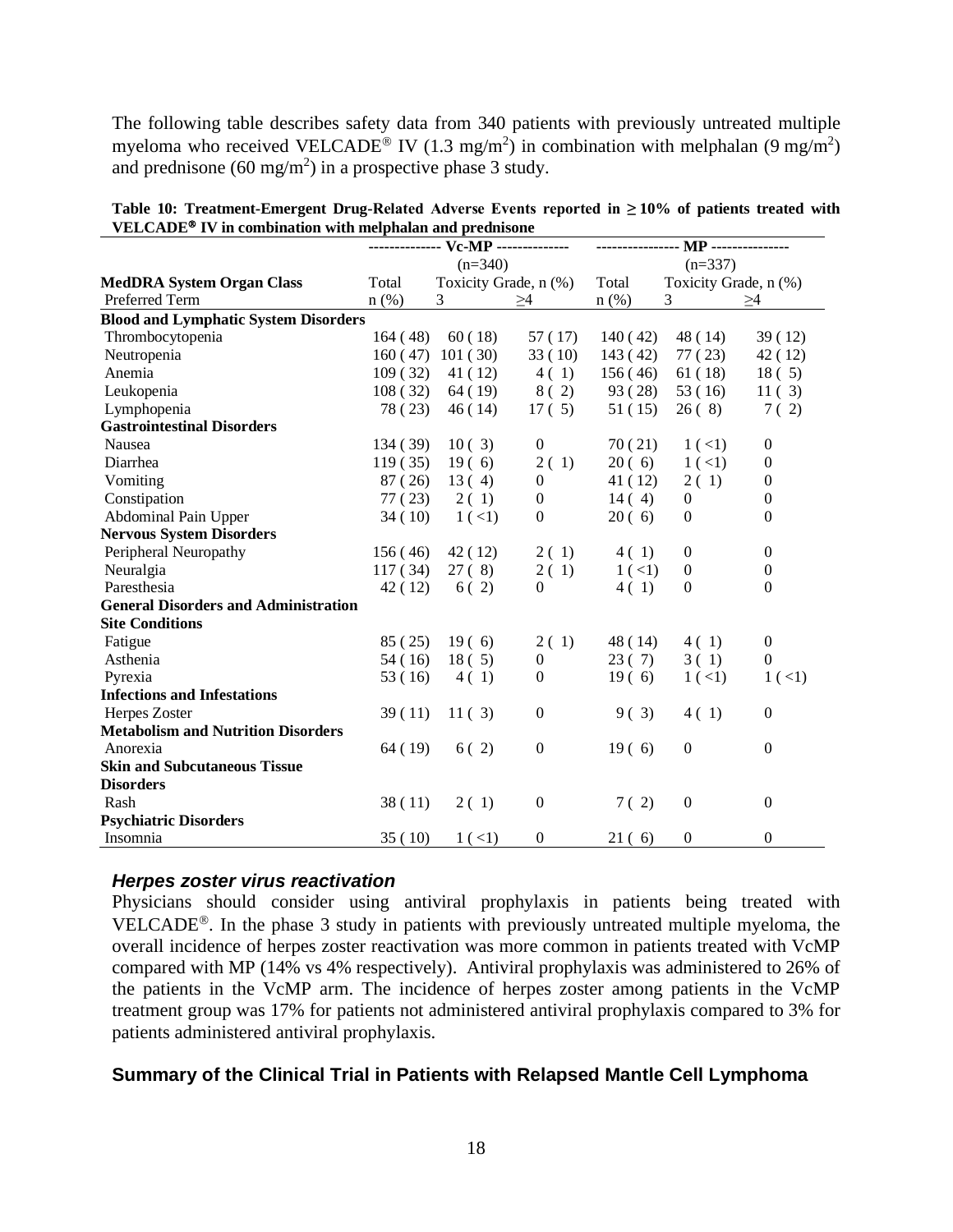Safety data for patients with relapsed mantle cell lymphoma were evaluated in a phase 2 study [M34103-053 (PINNACLE)], which included 155 patients treated with VELCADE<sup>®</sup> at the recommended dose of 1.3 mg/m<sup>2</sup>. The safety profile of VELCADE<sup>®</sup> in these patients was similar to that observed in patients with multiple myeloma. Notable differences between the two patient populations were that thrombocytopenia, neutropenia, anemia, nausea, vomiting and pyrexia were reported more often in the patients with multiple myeloma than in those with mantle cell lymphoma; whereas peripheral neuropathy, rash and pruritus were higher among patients with mantle cell lymphoma compared to patients with multiple myeloma.

## **Summary of Clinical Trial in Patients with Previously Untreated Mantle Cell Lymphoma**

**Table 11** describes safety data from 240 patients with previously untreated mantle cell lymphoma who received VELCADE<sup>®</sup> (1.3 mg/m<sup>2</sup>) administered IV in combination with rituximab (375 mg/m<sup>2</sup>), cyclophosphamide (750 mg/m<sup>2</sup>), doxorubicin (50 mg/m<sup>2</sup>), and prednisone (100 mg/m<sup>2</sup>) (VcR-CAP) in a prospective randomized study.

The incidences of Grade  $\geq 3$  bleeding events were similar between the 2 arms (4 patients in the VcR-CAP arm and 3 patients in the R-CHOP arm). All of the Grade  $\geq$  3 bleeding events resolved without sequelae in the VcR-CAP arm.

Infections were reported for 31% of patients in the VcR-CAP arm and 23% of the patients in the R-CHOP arm. Respiratory tract and lung infections were reported, with the predominant preferred term of pneumonia (VcR-CAP 8% versus R-CHOP 5%).

The incidence of herpes zoster reactivation was 4.6% in the VcR-CAP arm and 0.8% in the R-CHOP arm. Antiviral prophylaxis was mandated by protocol amendment.

|                                             |                  | VcR-CAP                        |                                   |                  | R-CHOP                         |                                       |
|---------------------------------------------|------------------|--------------------------------|-----------------------------------|------------------|--------------------------------|---------------------------------------|
|                                             |                  | $n=240$                        |                                   |                  | $n=242$                        |                                       |
| <b>System Organ Class</b><br>Preferred Term | Total<br>$n$ (%) | Toxicity<br>Grade 3<br>$n$ (%) | Toxicity<br>Grade $>4$<br>$n$ (%) | Total<br>$n$ (%) | Toxicity<br>Grade 3<br>$n$ (%) | Toxicity<br>Grade $\geq 4$<br>$n$ (%) |
| lymphatic<br><b>Blood</b><br>and<br>system  |                  |                                |                                   |                  |                                |                                       |
| disorders                                   |                  |                                |                                   |                  |                                |                                       |
| Neutropenia                                 | 209 (87)         | 32(13)                         | 168(70)                           | 172(71)          | 31(13)                         | 125(52)                               |
| Leukopenia                                  | 116 (48)         | 34 (14)                        | 69 (29)                           | 87 (36)          | 39 (16)                        | 27(11)                                |
| Anaemia                                     | 106(44)          | 27(11)                         | 4(2)                              | 71 (29)          | 23(10)                         | 4(2)                                  |
| Thrombocytopenia                            | 172 (72)         | 59 (25)                        | 76 (32)                           | 42(17)           | 9(4)                           | 3(1)                                  |
| Febrile neutropenia                         | 41 (17)          | 24 (10)                        | 12(5)                             | 33 (14)          | 17(7)                          | 15(6)                                 |
| Lymphopenia                                 | 68 (28)          | 25(10)                         | 36(15)                            | 28 (12)          | 15(6)                          | 2(1)                                  |
| Nervous system disorders                    |                  |                                |                                   |                  |                                |                                       |
| Peripheral sensory neuropathy               | 53 (22)          | 11(5)                          | 1 (< 1)                           | 45 (19)          | 6(3)                           | $\Omega$                              |
| Neuropathy peripheral                       | 18(8)            | 4(2)                           | 0                                 | 18(7)            | 2(1)                           | 0                                     |
| Hypoaesthesia                               | 14(6)            | 3(1)                           | 0                                 | 13(5)            | $\Omega$                       | 0                                     |
| Paraesthesia                                | 14(6)            | 2(1)                           | $\overline{0}$                    | 11(5)            | $\Omega$                       | 0                                     |
| Neuralgia                                   | 25(10)           | 9(4)                           | $\overline{0}$                    | 1 (< 1)          | $\theta$                       | 0                                     |

| Table 11: Most Commonly Reported Adverse Reactions ( $\geq$ 5%) with Grades 3 and $\geq$ 4 Intensity in the Mantle |  |
|--------------------------------------------------------------------------------------------------------------------|--|
| Cell Lymphoma Study of VcR-CAP versus R-CHOP (N=482) (Study LYM-3002)                                              |  |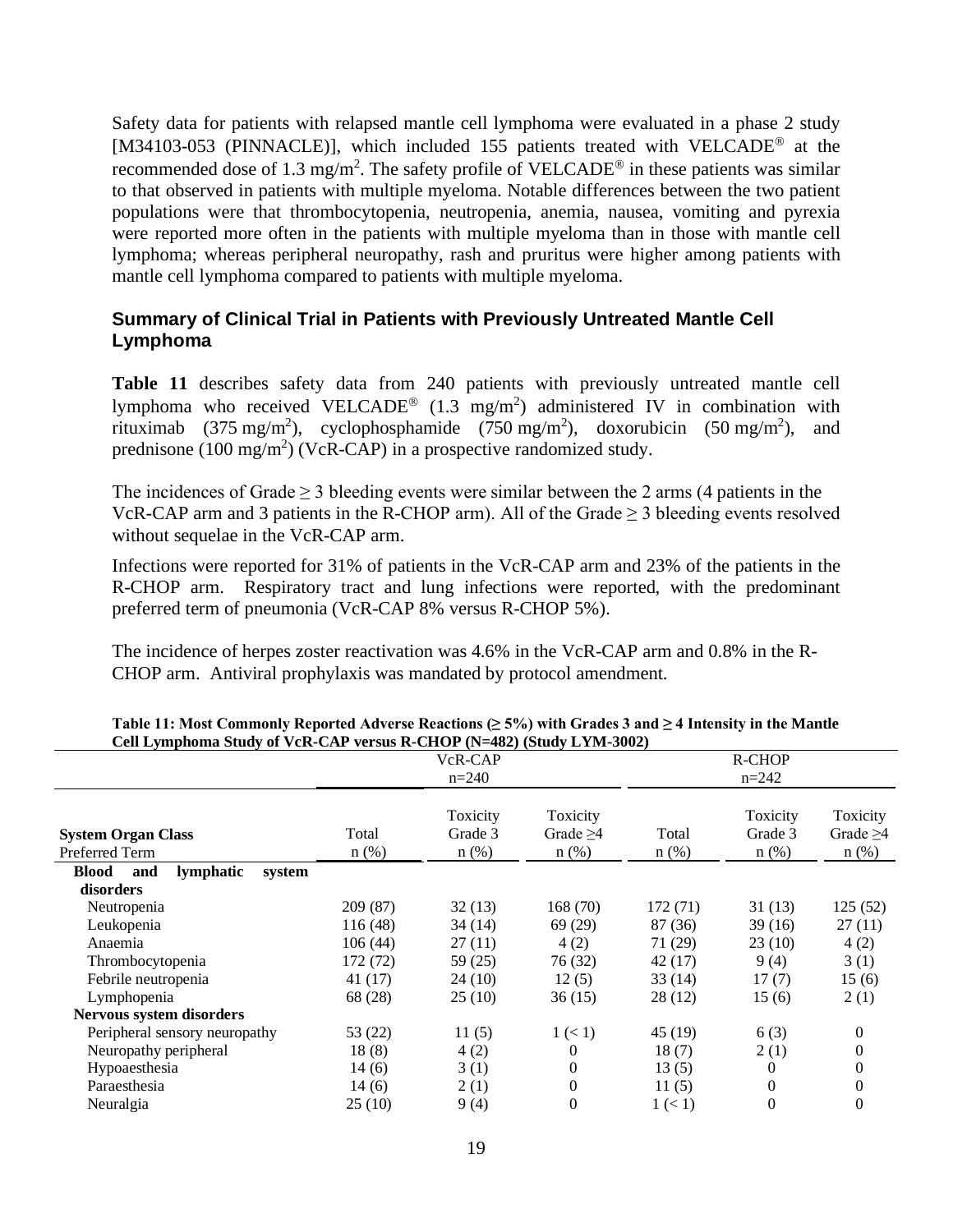|                                                    |                  | VcR-CAP                        |                                       |                  | R-CHOP                         |                                       |
|----------------------------------------------------|------------------|--------------------------------|---------------------------------------|------------------|--------------------------------|---------------------------------------|
|                                                    |                  | $n = 240$                      |                                       |                  | $n = 242$                      |                                       |
| <b>System Organ Class</b><br>Preferred Term        | Total<br>$n$ (%) | Toxicity<br>Grade 3<br>$n$ (%) | Toxicity<br>Grade $\geq 4$<br>$n$ (%) | Total<br>$n$ (%) | Toxicity<br>Grade 3<br>$n$ (%) | Toxicity<br>Grade $\geq 4$<br>$n$ (%) |
| disorders<br><b>General</b><br>and                 |                  |                                |                                       |                  |                                |                                       |
| administration site conditions                     |                  |                                |                                       |                  |                                |                                       |
| Fatigue                                            | 43 (18)          | 11(5)                          | 1 (< 1)                               | 38(16)           | 5(2)                           | $\boldsymbol{0}$                      |
| Pyrexia                                            | 48 (20)          | 7(3)                           | $\mathbf{0}$                          | 23(10)           | 5(2)                           | $\Omega$                              |
| Asthenia                                           | 29(12)           | 4(2)                           | 1 (< 1)                               | 18(7)            | 1 (< 1)                        | $\overline{0}$                        |
| Oedema peripheral                                  | 16(7)            | 1 (< 1)                        | 0                                     | 13(5)            | $\Omega$                       | $\theta$                              |
| <b>Gastrointestinal disorders</b>                  |                  |                                |                                       |                  |                                |                                       |
| Nausea                                             | 54(23)           | 1 (< 1)                        | $\theta$                              | 28 (12)          | $\overline{0}$                 | $\boldsymbol{0}$                      |
| Constipation                                       | 42(18)           | 1 (< 1)                        | $\theta$                              | 22(9)            | 2(1)                           | $\overline{0}$                        |
| Stomatitis                                         | 20(8)            | 2(1)                           | $\boldsymbol{0}$                      | 19(8)            | $\overline{0}$                 | 1 (< 1)                               |
| Diarrhoea                                          | 59(25)           | 11(5)                          | $\boldsymbol{0}$                      | 11(5)            | 3(1)                           | 1 (< 1)                               |
| Vomiting                                           | 24(10)           | 1 (< 1)                        | $\boldsymbol{0}$                      | 8(3)             | $\mathbf{0}$                   | $\overline{0}$                        |
| Abdominal distension                               | 13(5)            | $\overline{0}$                 | $\boldsymbol{0}$                      | 4(2)             | $\theta$                       | $\mathbf{0}$                          |
| <b>Infections and infestations</b>                 |                  |                                |                                       |                  |                                |                                       |
| Pneumonia                                          | 20(8)            | 8(3)                           | 5(2)                                  | 11(5)            | 5(2)                           | 3(1)                                  |
| Skin and<br>subcutaneous<br>tissue<br>disorders    |                  |                                |                                       |                  |                                |                                       |
| Alopecia                                           | 31(13)           | 1 (< 1)                        | 1 (< 1)                               | 33(14)           | 4(2)                           | $\boldsymbol{0}$                      |
| <b>Metabolism</b><br>nutrition<br>and<br>disorders |                  |                                |                                       |                  |                                |                                       |
| Hyperglycaemia                                     | 10(4)            | 1 (< 1)                        | $\boldsymbol{0}$                      | 17(7)            | 10(4)                          | $\overline{0}$                        |
| Decreased appetite                                 | 36(15)           | 2(1)                           | $\Omega$                              | 15(6)            | 1 (< 1)                        | $\overline{0}$                        |
| Hypokalaemia                                       | 11(5)            | 3(1)                           | 1 (< 1)                               | 6(2)             | 1 (< 1)                        | $\theta$                              |
| <b>Vascular disorders</b>                          |                  |                                |                                       |                  |                                |                                       |
| Hypertension                                       | 15(6)            | 1 (< 1)                        | $\mathbf{0}$                          | 3(1)             | $\Omega$                       | $\mathbf{0}$                          |
| <b>Psychiatric disorders</b>                       |                  |                                |                                       |                  |                                |                                       |
| Insomnia                                           | 16(7)            | 1 (< 1)                        | $\mathbf{0}$                          | 8(3)             | $\boldsymbol{0}$               | $\boldsymbol{0}$                      |

Key: R-CHOP=rituximab, cyclophosphamide, doxorubicin, vincristine, and prednisone; VcR-CAP=VELCADE®, rituximab, cyclophosphamide, doxorubicin, and prednisone.

### **Post-Marketing Experience**

Clinically significant adverse drug reactions are listed here if they have not been reported above.

The frequencies provided below reflect reporting rates of adverse drug reactions from the worldwide post-marketing experience with VELCADE<sup>®</sup>. The frequencies provided below reflect reporting rates and precise estimates of incidence cannot be made.

These adverse drug reactions are ranked by frequency, using the following convention: Very common ( $\geq$ 1/10), common ( $\geq$ 1/100 and < 1/10), uncommon ( $\geq$ 1/1000 and <1/100), rare  $(\geq 1/10,000$  and < 1/1000), very rare (<1/10,000, including isolated reports).

**Table 12: Post-marketing Reports of Adverse Reactions**

| <b>Blood and lymphatic system disorders</b> |           |
|---------------------------------------------|-----------|
| Disseminated intravascular coagulation      | Rare      |
| Thrombotic microangiopathy                  | Verv Rare |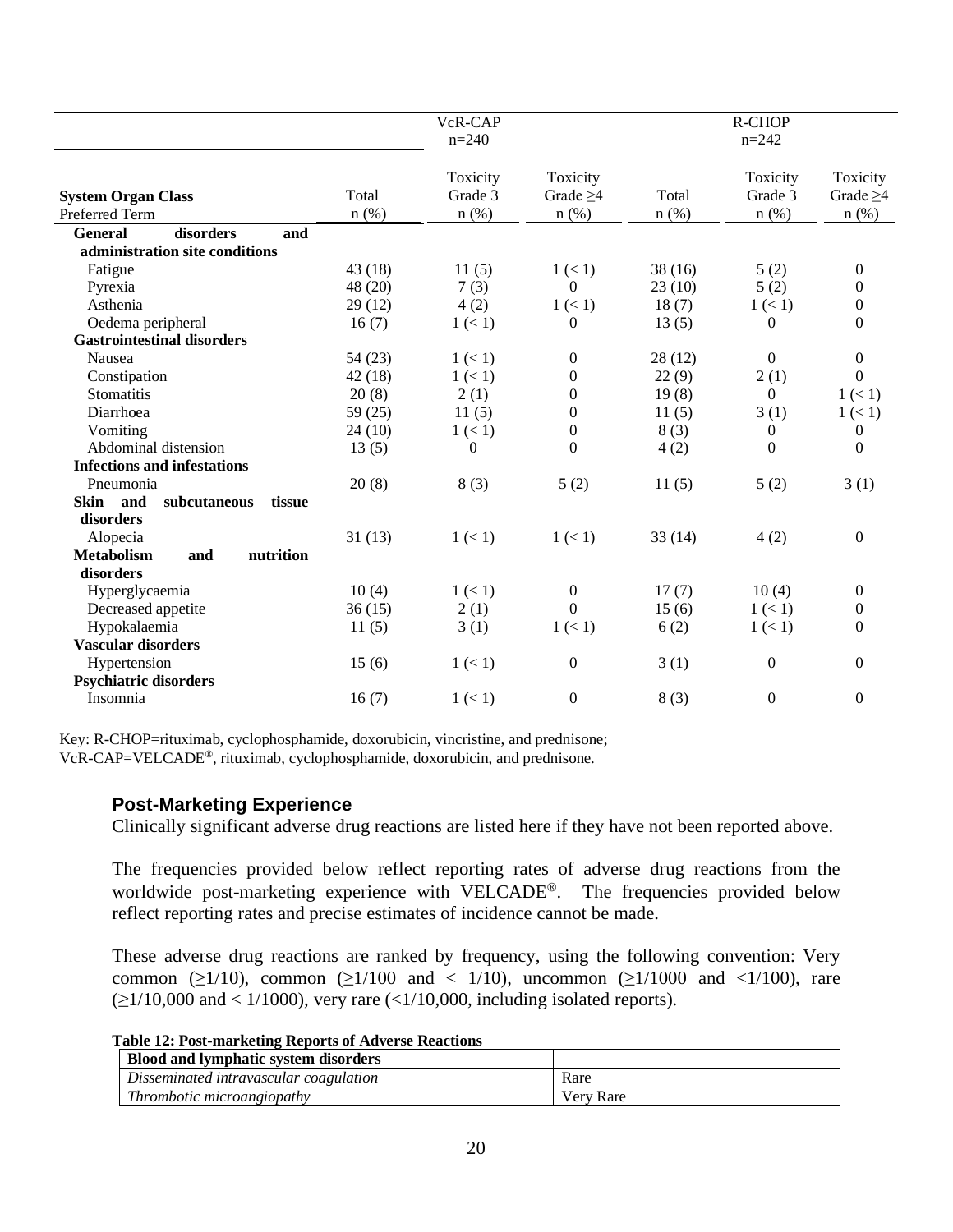| <b>Cardiac disorders</b>                                           |           |
|--------------------------------------------------------------------|-----------|
| Atrioventricular block complete, cardiac tamponade                 | Rare      |
| Ear and labyrinth disorders                                        |           |
| Deafness bilateral                                                 | Rare      |
| <b>Eye disorders</b>                                               |           |
| Ophthalmic herpes, optic neuropathy, blindness                     | Rare      |
| Chalazion/blepharitis                                              | Rare      |
| <b>Gastrointestinal disorders</b>                                  |           |
| Ischemic colitis, acute pancreatitis                               | Rare      |
| Intestinal obstruction                                             | Uncommon  |
| <b>Infections and infestations</b>                                 |           |
| Herpes meningoencephalitis, septic shock                           | Rare      |
| Progressive multifocal leukoencephalopathy <sup>a</sup>            | Very rare |
| <b>Immune system disorders</b>                                     |           |
| Angioedema                                                         | Rare      |
| Anaphylactic reaction                                              | Very rare |
| <b>Nervous system disorders</b>                                    |           |
| Encephalopathy, autonomic neuropathy, posterior reversible         | Rare      |
| encephalopathy syndrome                                            |           |
| Guillain-Barré syndrome, demyelinating polyneuropathy              | Very rare |
| Respiratory, thoracic and mediastinal disorders                    |           |
| Acute diffuse infiltrative pulmonary disease (see Special Warnings | Rare      |
| and Special Precautions for Use)                                   |           |
| Pulmonary hypertension                                             | Rare      |
| Skin and subcutaneous tissue disorders                             |           |
| Stevens-Johnson Syndrome and toxic epidermal necrolysis            | Very rare |
| Acute febrile neutrophilic dermatosis (Sweet's syndrome)           | Rare      |

<sup>a</sup> Very rare cases with unknown causality of John Cunningham (JC) virus infection, resulting in PML and death, have been reported in patients treated with VELCADE<sup>®</sup>.

## **Hepatitis B Virus (HBV) reactivation and infection**

When rituximab is used in combination with VELCADE®, HBV screening must always be performed in patients at risk of infection with HBV before initiation of treatment. Carriers of hepatitis B and patients with a history of hepatitis B must be closely monitored for clinical and laboratory signs of active HBV infection during and following rituximab combination treatment with VELCADE<sup>®</sup>. Antiviral prophylaxis should be considered.

## **Overdose**

Cardiovascular safety pharmacology studies in monkeys and dogs showed that IV doses approximately two to three times the recommended clinical dose on a mg/m<sup>2</sup> basis are associated with increases in heart rate, decreases in contractility, hypotension, and death. The decreased cardiac contractility and hypotension responded to acute intervention with positive inotropic or pressor agents. In dog studies, a slight increase in the corrected QT interval was observed at a lethal dose. In monkeys, doses of  $3.0 \text{ mg/m}^2$  and greater (approximately twice the recommended clinical dose) resulted in hypotension starting at 1 hour post-administration, with progression to death in 12 to 14 hours following drug administration.

Overdosage more than twice the recommended dose in patients has been associated with the acute onset of symptomatic hypotension and thrombocytopenia with fatal outcomes.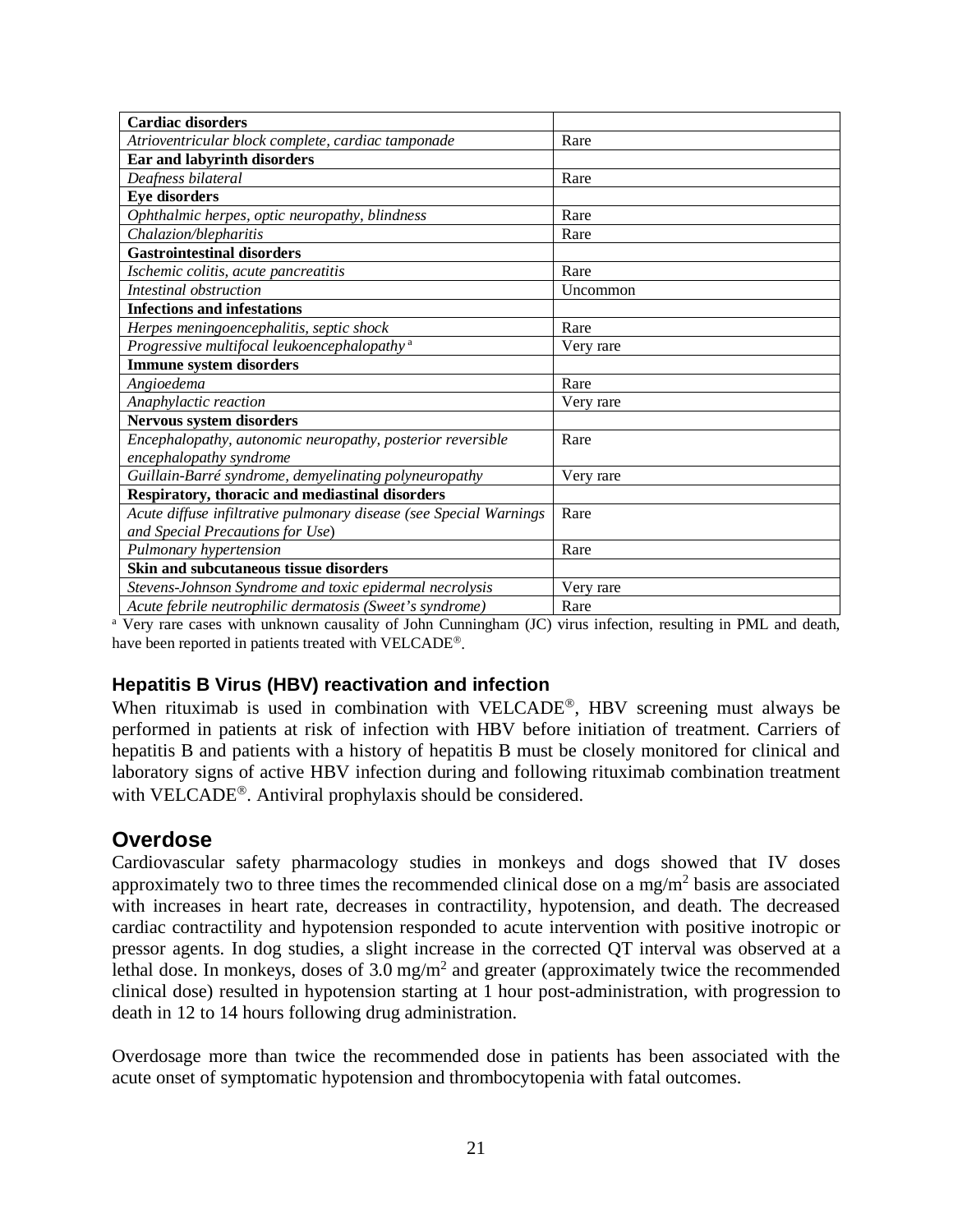There is no known specific antidote for VELCADE<sup>®</sup> overdosage. In the event of an overdosage, the patient's vital signs should be monitored and appropriate supportive care given to maintain blood pressure (such as fluids, pressors and/or inotropic agents) and body temperature (see *Special Warnings and Special Precautions for Use* and *Posology and Method of Administration*).

## **Pharmacological Properties Pharmacodynamic Properties** *Mechanism of Action*

Bortezomib is a reversible inhibitor of the chymotrypsin-like activity of the 26S proteasome in mammalian cells. The 26S proteasome is a large protein complex that degrades ubiquitinated proteins. The ubiquitin-proteasome pathway plays an essential role in regulating the intracellular concentration of specific proteins, thereby maintaining homeostasis within cells. Inhibition of the 26S proteasome prevents this targeted proteolysis, which can affect multiple signaling cascades within the cell. This disruption of normal homeostatic mechanisms can lead to cell death. Experiments have demonstrated that bortezomib is cytotoxic to a variety of cancer cell types *in vitro*. Bortezomib causes a delay in tumor growth *in vivo* in nonclinical tumor models, including multiple myeloma.

Data from in vitro, ex vivo, and animal models with bortezomib suggest that it increases osteoblast differentiation and activity and inhibits osteoclast function. These effects have been observed in patients with multiple myeloma affected by an advanced osteolytic disease and treated with bortezomib.

## *Clinical Studies*

### **Phase 2 Clinical Studies in Relapsed Multiple Myeloma**

The safety and efficacy of VELCADE<sup>®</sup> IV in relapsed multiple myeloma were evaluated in an open-label, single-arm, multicenter study of 202 patients who had received at least 2 prior therapies and demonstrated disease progression on their most recent therapy. The median number of prior therapies was 6. Baseline patient and disease characteristics are summarized in **Table 13**.

An IV bolus injection of VELCADE<sup>®</sup> 1.3 mg/m<sup>2</sup>/dose was administered twice weekly for 2 weeks on Days 1, 4, 8, and 11 followed by a 10-day rest period (Days 12 to 21) for a maximum of 8 treatment cycles. The study employed dose modifications for toxicity (see *Posology and Method of Administration*). Patients who experienced a response to VELCADE<sup>®</sup> were allowed to continue  $VELCADE^{\circledast}$  treatment in an extension study.

|                                                                                                                                                                                                                                                                                                                   | $N = 202$         |
|-------------------------------------------------------------------------------------------------------------------------------------------------------------------------------------------------------------------------------------------------------------------------------------------------------------------|-------------------|
| <b>Patient Characteristics</b>                                                                                                                                                                                                                                                                                    |                   |
| Median age in years (range)                                                                                                                                                                                                                                                                                       | 59 (34, 84)       |
| Gender: Male/female                                                                                                                                                                                                                                                                                               | 60% / 40%         |
| Race: Caucasian/black/other                                                                                                                                                                                                                                                                                       | 81% / 10% / 8%    |
| Karnofsky Performance Status score $\leq 70$                                                                                                                                                                                                                                                                      | 20%               |
| Hemoglobin $\langle 100 \text{ g/L} \rangle$                                                                                                                                                                                                                                                                      | 44%               |
| Platelet count <75 x $10^9$ /L                                                                                                                                                                                                                                                                                    | 21%               |
| <b>Disease Characteristics</b>                                                                                                                                                                                                                                                                                    |                   |
| $\mathbf{T}$ and $\mathbf{C}$ and $\mathbf{I}$ and $\mathbf{C}$ ( $\mathbf{C}$ ). <b>T</b> and $\mathbf{C}$ ( $\mathbf{T}$ and $\mathbf{A}$ if $\mathbf{T}$ and $\mathbf{I}$ and $\mathbf{I}$ and $\mathbf{I}$ and $\mathbf{I}$ and $\mathbf{I}$ and $\mathbf{I}$ and $\mathbf{I}$ and $\mathbf{I}$ and $\mathbf$ | $(0) / (0)$ $(0)$ |

#### **Table 13: Summary of Patient Population and Disease Characteristicsin a Phase 2 Multiple Myeloma Studya**

Type of myeloma (%): IgG/IgA/Light chain 60% / 24% / 14%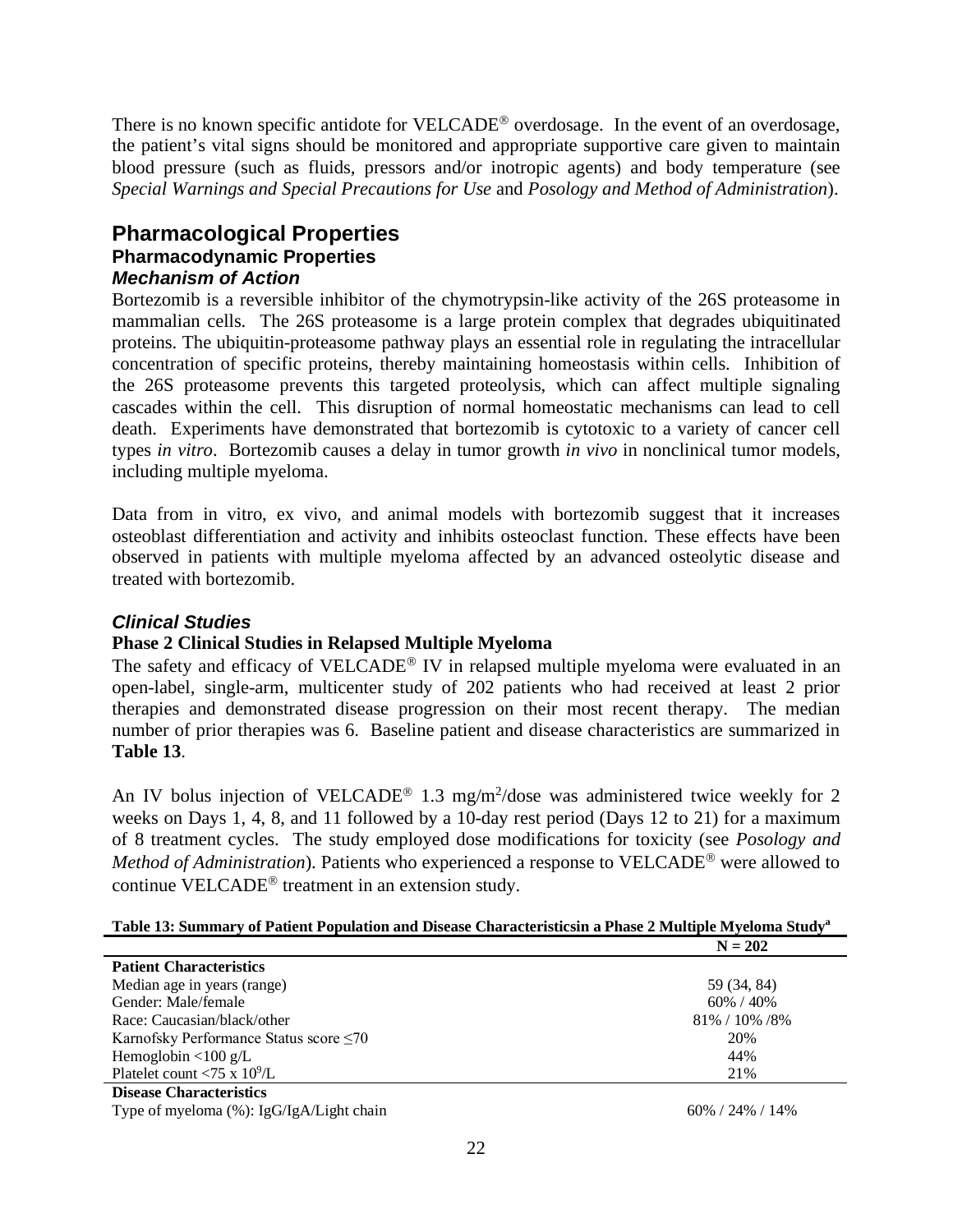| Median $\beta_2$ -microglobulin (mg/L)                              | 3.5  |
|---------------------------------------------------------------------|------|
| Median creatinine clearance (mL/min)                                | 73.9 |
| Abnormal cytogenetics                                               | 35%  |
| Chromosome 13 deletion                                              | 15%  |
| <b>Median Duration of Multiple Myeloma Since Diagnosis in Years</b> | 4.0  |
| <b>Previous Therapy</b>                                             |      |
| Any prior steroids, e.g., dexamethasone, VAD                        | 99%  |
| Any prior alkylating agents, e.g., MP, VBMCP                        | 92%  |
| Any prior anthracyclines, e.g., VAD, mitoxantrone                   | 81%  |
| Any prior thalidomide therapy                                       | 83%  |
| Received at least 2 of the above                                    | 98%  |
| Received at least 3 of the above                                    | 92%  |
| Received all 4 of the above                                         | 66%  |
| Any prior stem cell transplant/other high-dose therapy              | 64%  |
| Prior experimental or other types of therapy                        | 44%  |

<sup>a</sup> Based on number of patients with baseline data available

Responses to VELCADE<sup>®</sup> alone are shown in **Table 14**. Response rates to VELCADE<sup>®</sup> alone were determined by an independent review committee (IRC) based on criteria published by Bladé and others. Complete response required <5% plasma cells in the marrow, 100% reduction in M-protein, and a negative immunofixation test (IF- ). Response rates using the Southwest Oncology Group (SWOG) criteria are also shown. SWOG response required a  $\geq 75\%$  reduction in serum myeloma protein and/or ≥90% urine protein. A total of 188 patients were evaluable for response; 9 patients with nonmeasurable disease could not be evaluated for response by the IRC, and 5 patients were excluded from the efficacy analyses because they had had minimal prior therapy.

Ninety-eight percent of study patients received a starting dose of 1.3 mg/m<sup>2</sup> administered IV. Twenty-eight percent of these patients received a dose of 1.3 mg/m<sup>2</sup> throughout the study, while 33% of patients who started at a dose of 1.3 mg/m<sup>2</sup> had to have their dose reduced during the study. Sixty-three percent of patients had at least one dose held during the study. In general, patients who had a confirmed CR received 2 additional cycles of VELCADE<sup>®</sup> treatment beyond confirmation. It was recommended that responding patients receive up to 8 cycles of VELCADE<sup>®</sup> therapy. The mean number of cycles administered was 6.

The median time to response was 38 days (range 30 to 127 days). The median survival of all patients enrolled was 16 months (range  $\leq 1$  to 18+ months).

| Table 14. Summary of Disease Outcomes in a Filase 2 Multiple Myeroma Study |           |            |                     |  |
|----------------------------------------------------------------------------|-----------|------------|---------------------|--|
| Response Analyses (VELCADE <sup>®</sup> monotherapy)                       | $N = 188$ | N(%        | $(95\% \text{ CI})$ |  |
| Overall Response Rate (Bladé) $(CR + PR)$                                  |           | 52 (27.7%) | (21, 35)            |  |
| Complete Response $(CR)^a$                                                 |           | $5(2.7\%)$ | (1, 6)              |  |
| Partial Response (PR) <sup>b</sup>                                         |           | 47 (25%)   | (19, 32)            |  |
| Clinical Remission $(SWOG)^c$                                              |           | 33 (17.6%) | (12, 24)            |  |
|                                                                            |           |            |                     |  |

**Table 14: Summary of Disease Outcomes in a Phase 2 Multiple Myeloma Study**

Kaplan-Meier Estimated Median Duration of Response (95% CI)

365 Days (224, NE)

 $\frac{a}{a}$  Complete Response required  $\lt 5\%$  plasma cells in the marrow, 100% reduction in M-protein, and a negative immunofixation test (IF).

<sup>b</sup> Partial Response requires ≥50% reduction in serum myeloma protein and ≥ 90% reduction of urine myeloma protein on at least 2 occasions for a minimum of at least 6 weeks, stable bone disease and calcium.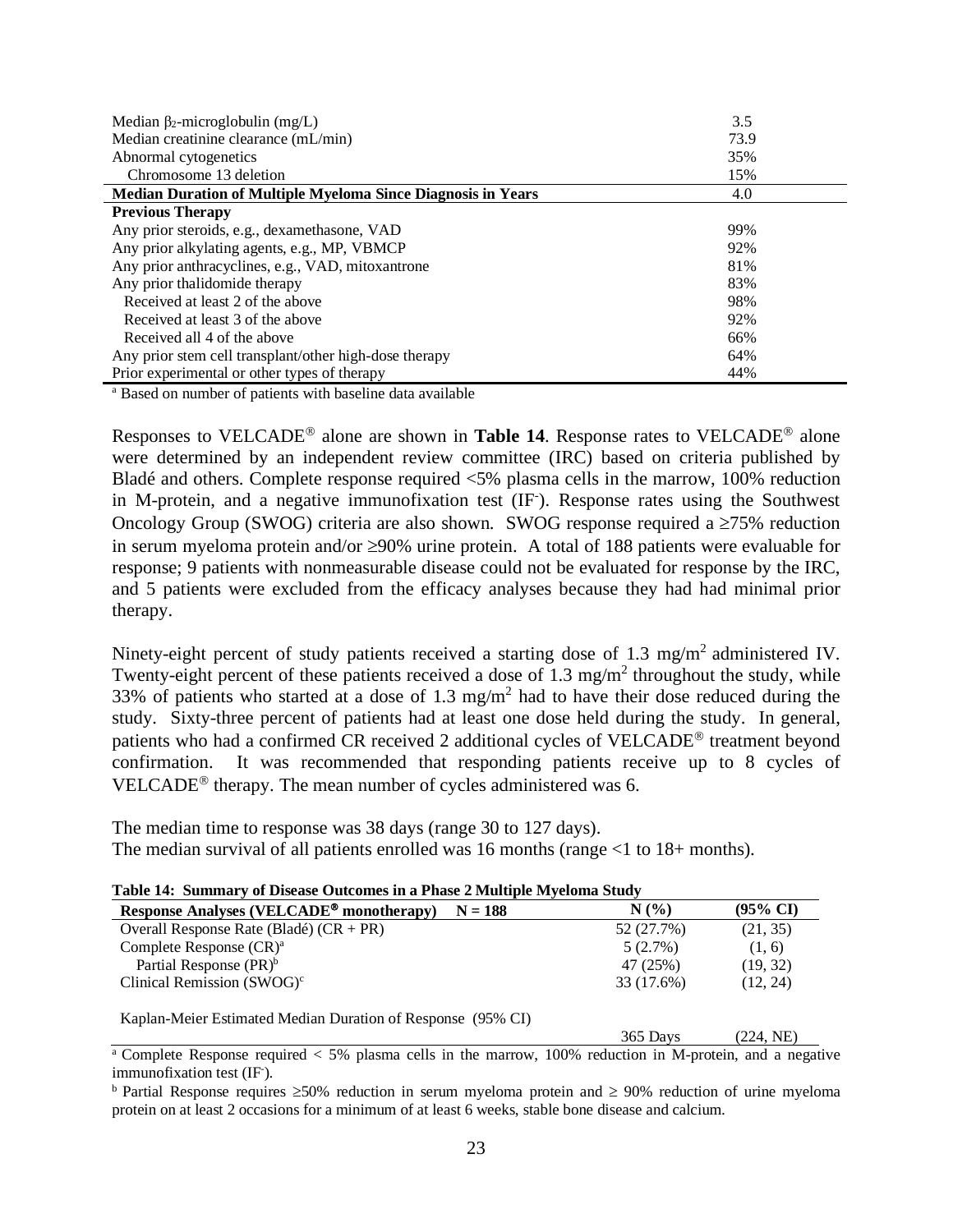c Clinical Remission (SWOG) required ≥75% reduction in serum myeloma protein and/or ≥90% reduction of urine myeloma protein on at least 2 occasions for a minimum of at least 6 weeks, stable bone disease and calcium.

Of the 202 patients enrolled, 35% were 65 years of age or older. Nineteen percent (19%) of patients aged 65 years or older experienced CR or PR.

### **In this study, the response rate to VELCADE, based on a univariate analysis, was independent of the number and types of prior therapies. There was a decreased likelihood of response in patients with either >50% plasma cells or abnormal cytogenetics in the bone marrow. Responses were seen in patients with chromosome 13 abnormalities.**

A small dose-response study was performed in 54 patients with multiple myeloma who received a 1.0 mg/m<sup>2</sup>/dose or a 1.3 mg/m<sup>2</sup>/dose twice weekly for two out of three weeks. A single complete response was seen at each dose, and there were overall  $(CR + PR)$  response rates of 30% (8/27) at 1.0 mg/m<sup>2</sup> and 38% (10/26) at 1.3 mg/m<sup>2</sup>.

Patients who did not obtain an optimal response to therapy with VELCADE<sup>®</sup> alone (progressive or stable disease after 2 or 4 cycles, respectively) were able to receive high-dose dexamethasone in conjunction with VELCADE<sup>®</sup> (i.e., 40 mg dexamethasone with each dose of VELCADE<sup>®</sup> administered orally as 20 mg on the day of and 20 mg the day after VELCADE<sup>®</sup> administration, (i.e., Days 1, 2, 4, 5, 8, 9, 11, and 12), thus 160 mg over 3 weeks). A total of 74 patients were administered dexamethasone in combination with VELCADE<sup>®</sup> and were assessed for response. Eighteen percent (13/74) of patients achieved or had an improved response (CR 11% or PR 7%) with combination treatment.

## **Randomized, Open-Label, Phase 3 Clinical Study in Relapsed Multiple Myeloma comparing VELCADE to Dexamethasone**

A prospective phase 3, international, randomized (1:1), stratified, open-label clinical study enrolling 669 patients was designed to determine whether VELCADE<sup>®</sup> resulted in improvement in time to progression (TTP) compared to high-dose dexamethasone in patients with progressive multiple myeloma following 1 to 3 prior therapies. Patients considered to be refractory to prior high-dose dexamethasone were excluded as were those with baseline grade ≥2 peripheral neuropathy or platelet counts <50,000/ $\mu$ L. A total of 627 patients were evaluable for response.

Stratification factors were based on the number of lines of prior therapy the patient had previously received (1 previous line versus more than 1 line of therapy), time of progression relative to prior treatment (progression during or within 6 months of stopping their most recent therapy versus relapse >6 months after receiving their most recent therapy), and screening  $\beta_2$ -microglobulin levels (<2.5 mg/L versus >2.5 mg/L).

Baseline patient and disease characteristics are summarized in **Table 15**.

| Table                          | 15: | Summary | оf | <b>Baseline</b> | <b>Patient</b> | and                        | <b>Disease</b> | <b>Characteristics</b> |
|--------------------------------|-----|---------|----|-----------------|----------------|----------------------------|----------------|------------------------|
| in the Phase 3 Trial           |     |         |    |                 |                |                            |                |                        |
|                                |     |         |    |                 |                | <b>VELCADE<sup>®</sup></b> |                | <b>Dexamethasone</b>   |
| <b>Patient Characteristics</b> |     |         |    |                 |                | $N = 333$                  |                | $N = 336$              |
| Median age in years (range)    |     |         |    |                 |                | 62.0(33, 84)               |                | 61.0(27, 86)           |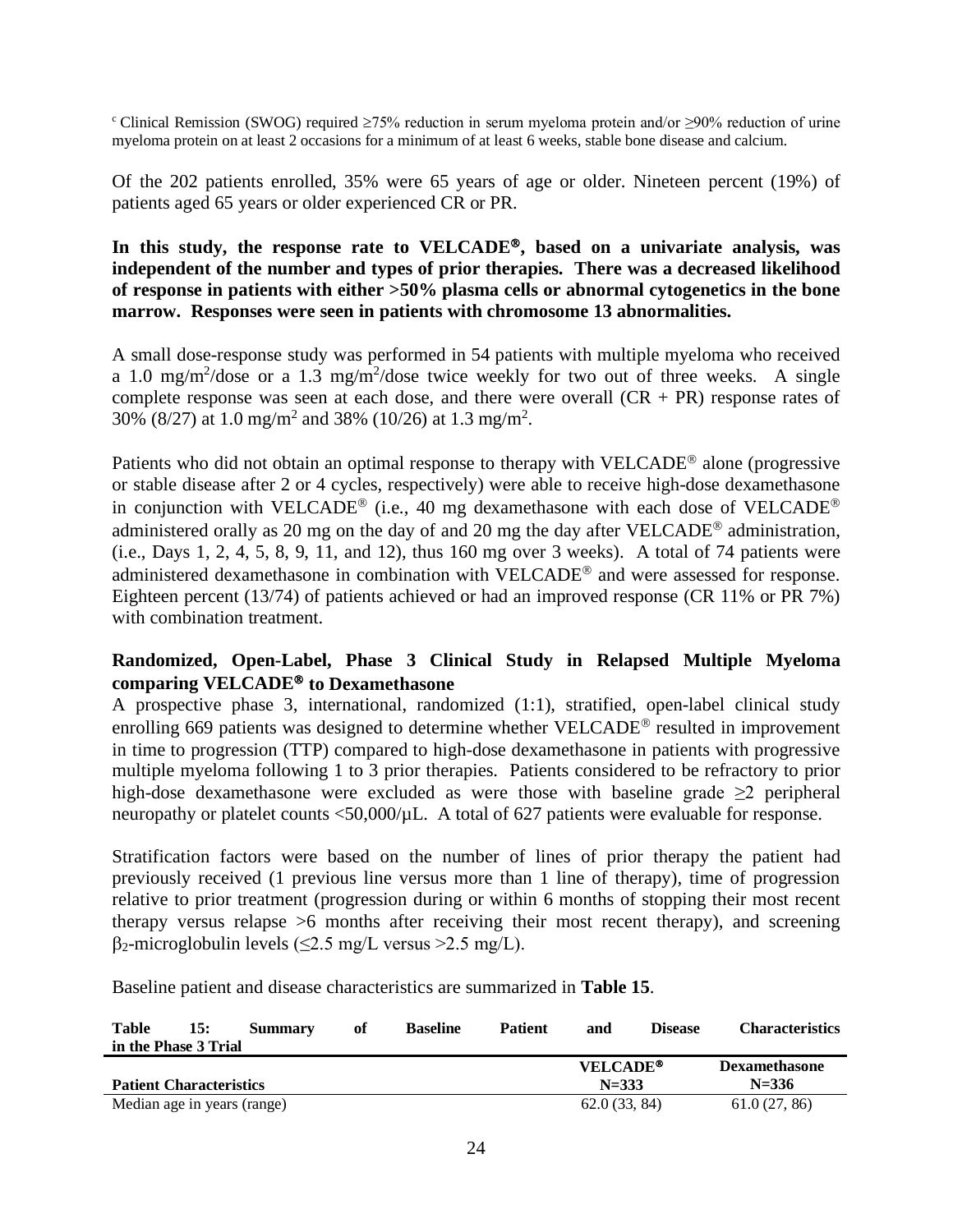| Gender: Male/female                                                | 56% / 44%            | 60% / 40%       |
|--------------------------------------------------------------------|----------------------|-----------------|
| Race: Caucasian/black/other                                        | $90\% / 6\% / 4\%$   | 88% / 7% / 5%   |
| Karnofsky performance status score $\leq 70$                       | 13%                  | 17%             |
| Hemoglobin $\langle 100 \text{ g/L} \rangle$                       | 32%                  | 28%             |
| Platelet count <75 x $10^9$ /L                                     | 6%                   | 4%              |
| <b>Disease Characteristics</b>                                     |                      |                 |
| Type of myeloma (%): IgG/IgA/Light chain                           | $60\%$ / 23\% / 12\% | 59% / 24% / 13% |
| Median $\beta_2$ -microglobulin (mg/L)                             | 3.7                  | 3.6             |
| Median albumin $(g/L)$                                             | 39.0                 | 39.0            |
| Creatinine clearance $\leq 30$ mL/min [n (%)]                      | 17(5%)               | 11(3%)          |
| <b>Median Duration of Multiple Myeloma Since Diagnosis (Years)</b> | 3.5                  | 3.1             |
| <b>Number of Prior Therapeutic Lines of Treatment</b>              |                      |                 |
| Median                                                             | 2                    | 2               |
| 1 prior line                                                       | 40%                  | 35%             |
| $>1$ prior line                                                    | 60%                  | 65%             |
| <b>All Patients</b>                                                | $(N=333)$            | $(N=336)$       |
| Any prior steroids, e.g., dexamethasone, VAD                       | 98%                  | 99%             |
| Any prior anthracyclines, e.g., VAD, mitoxantrone                  | 77%                  | 76%             |
| Any prior alkylating agents, e.g., MP, VBMCP                       | 91%                  | 92%             |
| Any prior thalidomide therapy                                      | 48%                  | 50%             |
| Vinca alkaloids                                                    | 74%                  | 72%             |
| Prior stem cell transplant/other high-dose therapy                 | 67%                  | 68%             |
| Prior experimental or other types of therapy                       | 3%                   | 2%              |

Patients in the VELCADE® treatment group were to receive eight 3-week treatment cycles followed by three 5-week treatment cycles of VELCADE<sup>®</sup>. Within each 3-week treatment cycle, VELCADE<sup>®</sup> 1.3 mg/m<sup>2</sup>/dose alone was administered by IV bolus twice weekly for 2 weeks on Days 1, 4, 8, and 11 followed by a 10-day rest period (Days 12 to 21). Within each 5-week treatment cycle, VELCADE<sup>®</sup> 1.3 mg/m<sup>2</sup>/dose alone was administered by IV bolus once weekly for 4 weeks on Days 1, 8, 15, and 22 followed by a 13-day rest period (Days 23 to 35) (see *Posology and Method of Administration*).

Patients in the dexamethasone treatment group were to receive four 5-week treatment cycles followed by five 4-week treatment cycles. Within each 5-week treatment cycle, dexamethasone 40 mg/day PO was administered once daily on Days 1 to 4, 9 to 12, and 17 to 20 followed by a 15-day rest period (Days 21-35). Within each 4-week treatment cycle, dexamethasone 40 mg/day PO was administered once daily on Days 1 to 4 followed by a 24-day rest period (Days 5 to 28). Patients with documented progressive disease on dexamethasone were offered  $VELCADE<sup>®</sup>$  at a standard dose and schedule on a companion study.

Following a preplanned interim analysis of time to progression, the dexamethasone arm was halted and all patients randomized to dexamethasone were offered VELCADE®, regardless of disease status. At this time of study termination, a final statistical analysis was performed. Due to this early termination of the study, the median duration of follow-up for surviving patients (n=534) is limited to 8.3 months.

In the VELCADE<sup>®</sup> arm, 34% of patients received at least one VELCADE<sup>®</sup> dose in all 8 of the 3week cycles of therapy, and 13% received at least one dose in all 11 cycles. The average number of VELCADE<sup>®</sup> doses during the study was 22, with a range of 1 to 44. In the dexamethasone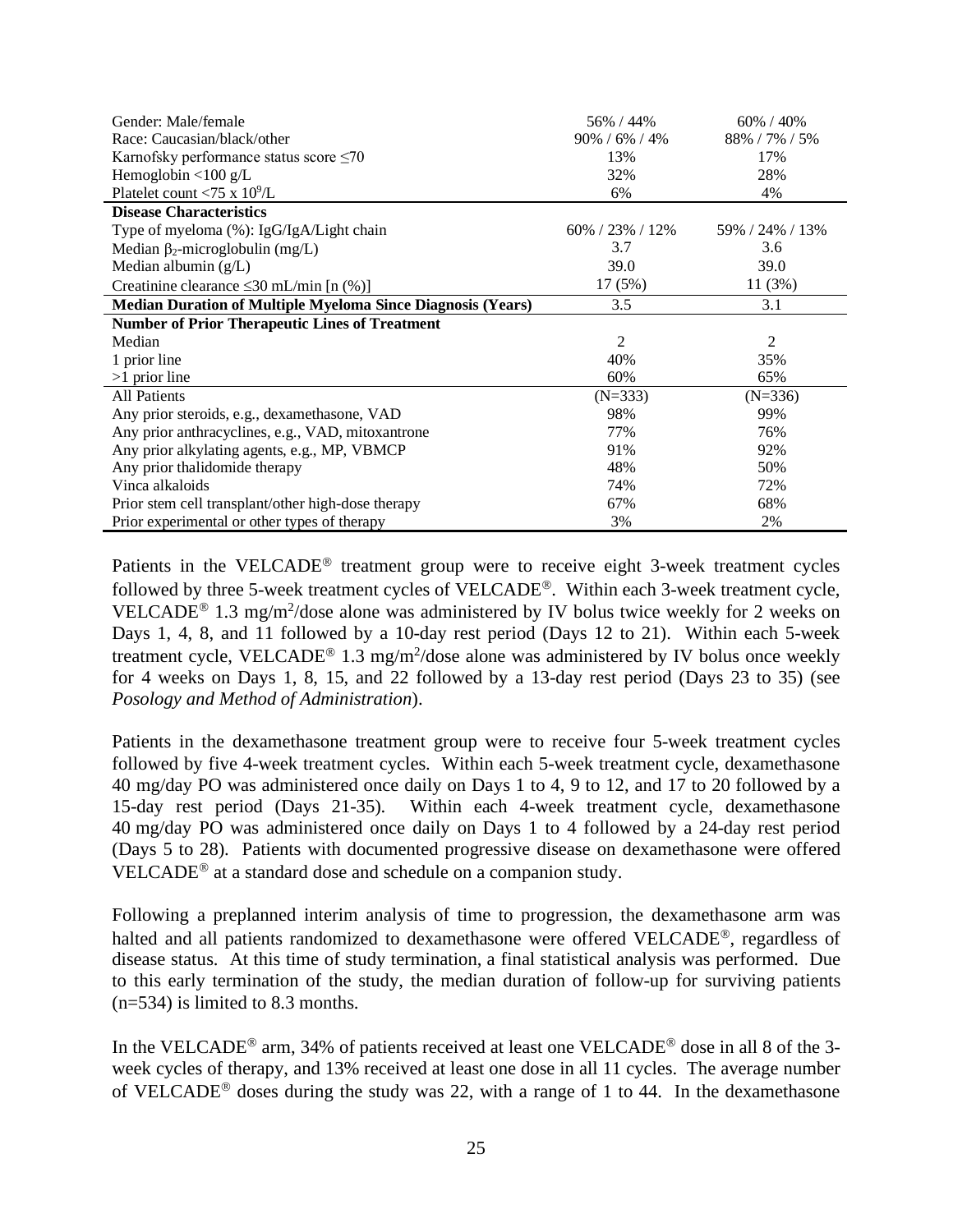arm, 40% of patients received at least one dose in all 4 of the 5-week treatment cycles of therapy, and 6% received at least one dose in all 9 cycles.

The time to event analyses and response rates from the phase 3 multiple myeloma study are presented in **Table 16**. Response and progression were assessed using the European Group for Blood and Marrow Transplantation (EBMT) criteria.<sup>1</sup> Complete response (CR) required <5% plasma cells in the marrow, 100% reduction in M-protein, and a negative immunofixation test (IF). Partial Response (PR) requires  $\geq 50\%$  reduction in serum myeloma protein and  $\geq 90\%$ reduction of urine myeloma protein on at least 2 occasions for a minimum of at least 6 weeks along with stable bone disease and normal calcium. Near complete response (nCR) was defined as meeting all the criteria for complete response including 100% reduction in M-protein by protein electrophoresis, however M-protein was still detectable by immunofixation (IF<sup>+</sup>).

|                                     |                     | 1 Prior Line of           |                    |                  | > 1 Prior Line of |                   |  |
|-------------------------------------|---------------------|---------------------------|--------------------|------------------|-------------------|-------------------|--|
|                                     | <b>All Patients</b> |                           |                    | <b>Therapy</b>   |                   | <b>Therapy</b>    |  |
|                                     | <b>VELCADE®</b>     | <b>Dex</b>                | <b>VELCADE®</b>    | <b>Dex</b>       | <b>VELCADE®</b>   | <b>Dex</b>        |  |
| <b>Efficacy Endpoint</b>            | $n = 333$           | $n = 336$                 | $n=132$            | $n=119$          | $n=200$           | $n=217$           |  |
| <b>Time to Progression</b>          |                     |                           |                    |                  |                   |                   |  |
| Events $n$ $(\%)$                   | 147(44)             | 196 (58)                  | 55 (42)            | 64 (54)          | 92(46)            | 132(61)           |  |
|                                     | $6.2 \text{ mo}$    | $3.5 \text{ mo}$          | 7.0 <sub>mo</sub>  | 5.6 mo           | $4.9 \text{ mo}$  | 2.9 <sub>mo</sub> |  |
| Median <sup>a</sup>                 | (4.9, 6.9)          | (2.9,                     | (6.2, 8.8)         | (3.4,            | (4.2, 6.3)        | (2.8, 3.5)        |  |
| $(95\% \text{ CI})$                 |                     | 4.2)                      |                    | 6.3)             |                   |                   |  |
| Hazard ratio <sup>b</sup>           | 0.55                |                           | 0.55               |                  | 0.54              |                   |  |
| $(95\% \text{ CI})$                 | (0.44, 0.69)        |                           | (0.38, 0.81)       |                  | (0.41, 0.72)      |                   |  |
| p-value <sup>c</sup>                | < 0.0001            |                           | 0.0019             |                  | < 0.0001          |                   |  |
| <b>Overall Survival</b>             |                     |                           |                    |                  |                   |                   |  |
| Events (deaths) $n$ (%)             | 51(15)              | 84 (25)                   | 12(9)              | 24(20)           | 39(20)            | 60(28)            |  |
| Hazard ratio <sup>b</sup>           | 0.57                |                           | 0.39               |                  | 0.65              |                   |  |
| $(95\% \text{ CI})$                 | (0.40, 0.81)        |                           | (0.19, 0.81)       |                  | (0.43, 0.97)      |                   |  |
| $p$ -value $\overline{c,d}$         | < 0.05              |                           | < 0.05             |                  | < 0.05            |                   |  |
| <b>Response Rate</b>                |                     |                           |                    |                  |                   |                   |  |
| Population $e$ <sup>e</sup> n = 627 | $n=315$             | $n=312$                   | $n=128$            | $n=110$          | $n=187$           | $n=202$           |  |
| $CRf$ n $(\frac{\%}{\%})$           | 20(6)               | $2 \left( \leq 1 \right)$ | 8(6)               | 2(2)             | 12(6)             | 0(0)              |  |
| $PRf n(\%)$                         | 101 (32)            | 54 (17)                   | 49 (38)            | 27(25)           | 52(28)            | 27(13)            |  |
| $nCR^{f,g} n$ (%)                   | 21(7)               | 3(1)                      | 8(6)               | 2(2)             | 13(7)             | $1 (\lt 1)$       |  |
| $CR + PRf n (\%)$                   | 121 (38)            | 56(18)                    | 57 (45)            | 29(26)           | 64 (34)           | 27(13)            |  |
| p-value <sup>h</sup>                | < 0.0001            |                           | 0.0035             |                  | < 0.0001          |                   |  |
| <b>Median Response Duration</b>     |                     |                           |                    |                  |                   |                   |  |
| CR <sup>f</sup>                     | $9.9 \text{ mo}$    | NE <sup>i</sup>           | $9.9 \text{ mo}$   | <b>NE</b>        | $6.3 \text{ mo}$  | NA <sup>j</sup>   |  |
| nCR <sup>f</sup>                    | $11.5 \text{ mo}$   | $9.2 \text{ mo}$          | <b>NE</b>          | <b>NE</b>        | $11.5 \text{ mo}$ | $9.2 \text{ mo}$  |  |
| $\text{CR}+\text{PR}^\mathrm{f}$    | 8.0 <sub>mo</sub>   | $5.6\,\mathrm{mo}$        | $8.1\ \mathrm{mo}$ | $6.2 \text{ mo}$ | 7.8 mo            | 4.1 mo            |  |

**Table 16: Summary of Efficacy Analyses in the Phase 3 Study**

a Kaplan-Meier estimate.

<sup>b</sup> Hazard ratio is based on Cox proportional-hazard model with the treatment as single independent variable. A hazard ratio less than 1 indicates an advantage for VELCADE<sup>®</sup>.

c p-value based on the stratified log-rank test including randomization stratification factors.

d Precise p-value cannot be rendered.

e Response population includes patients who had measurable disease at baseline and received at least 1 dose of study drug.

<sup>f</sup> EBMT criteria<sup>1</sup>; nCR meets all EBMT criteria for CR but has positive IF. Under EBMT criteria. nCR is in the PR category.

g In 2 patients, the IF was unknown.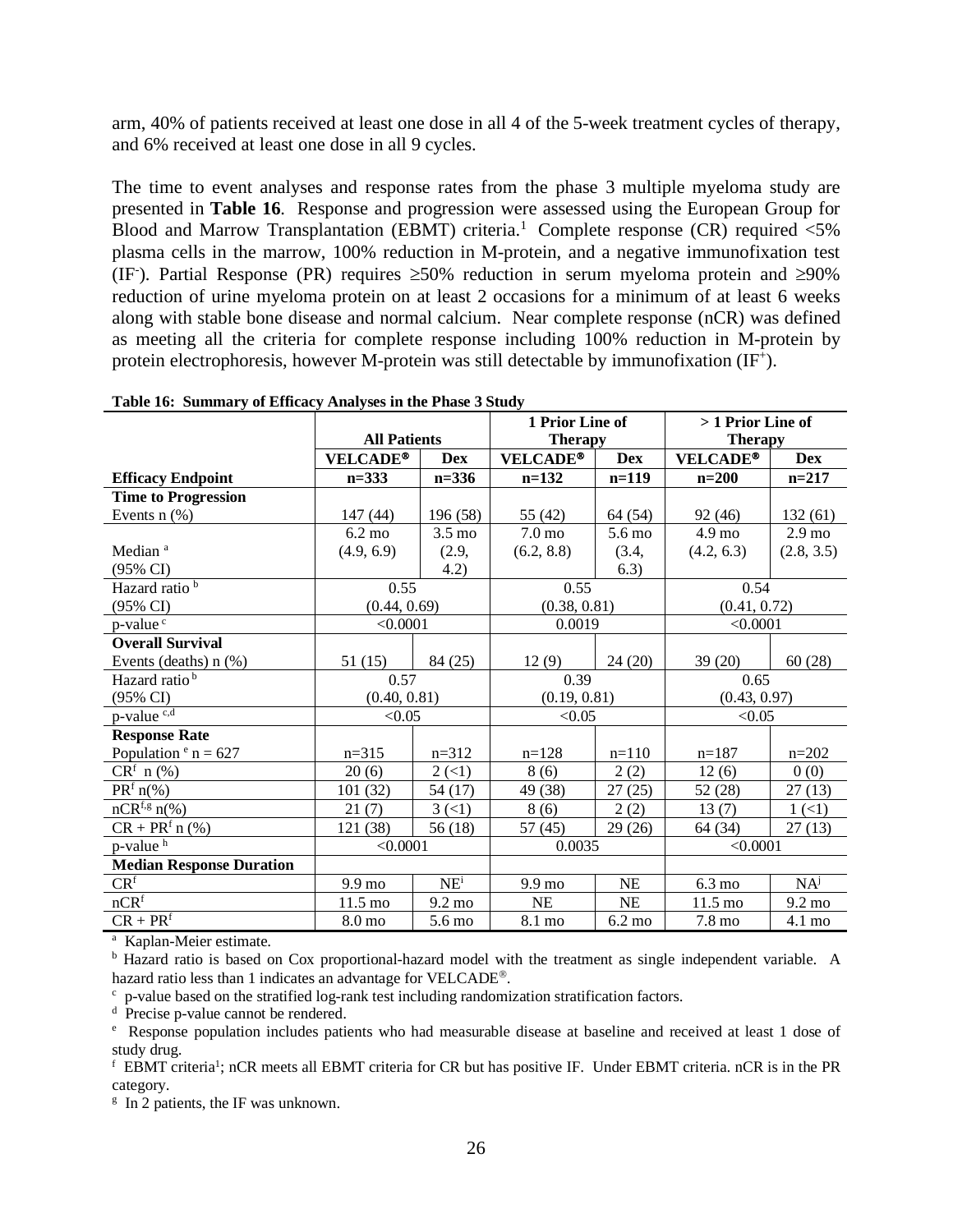$h$  p-value for Response Rate (CR + PR) from the Cochran-Mantel-Haenszel chi-square test adjusted for the stratification factors.

i Not Estimable.

<sup>j</sup> Not Applicable, no patients in category.

## **Randomized, Open-Label Clinical Study in Relapsed Multiple Myeloma comparing VELCADE<sup>®</sup> <b>IV** and SC

An open-label, randomized, phase 3 non-inferiority study compared the efficacy and safety of the subcutaneous administration (SC) of VELCADE<sup>®</sup> versus the intravenous administration (IV). This study included 222 patients with relapsed multiple myeloma, who were randomized in a 2:1 ratio to receive 1.3 mg/m<sup>2</sup> of VELCADE<sup>®</sup> by either the SC or IV route for 8 cycles. Patients who did not obtain an optimal response (less than Complete Response (CR)) to therapy with VELCADE<sup>®</sup> alone after 4 cycles were allowed to receive dexamethasone 20 mg daily on the day of and after VELCADE<sup>®</sup> administration. Patients with baseline grade  $\geq 2$  peripheral neuropathy or platelet counts < 50000/μl were excluded. A total of 218 patients were evaluable for response.

Stratification factors were based on the number of lines of prior therapy the patient had received (1 previous line versus more than 1 line of therapy), and international staging system (ISS) stage (incorporating beta2-microglobulin and albumin levels; Stages I, II, or III) Baseline patient and disease characteristics are summarized in **Table 17**.

| ◡◡<br><b>Patient Characteristics</b>                  | IV             | <b>SC</b>           |
|-------------------------------------------------------|----------------|---------------------|
|                                                       | $N = 74$       | $N = 148$           |
| Median age in years (range)                           | 64.5 (38,86)   | 64.5 (42,88)        |
| Gender: male/female                                   | 64% / 36%      | 50% / 50%           |
| Race: Caucasian/Asian                                 | $96\% / 4\%$   | 97% / 3%            |
| Karnofsky performance status score $\leq 70$          | 16%            | 22%                 |
| <b>Disease Characteristics</b>                        |                |                     |
| Type of myeloma (%): IgG/IgA/Light chain              | 72% / 19% / 8% | $65\% / 26\% / 8\%$ |
| ISS staging <sup>a</sup> I/II/III $(\%)$              | 27/41/32       | 27/41/32            |
| Median $\beta_2$ -microglobulin (mg/l)                | 4.25           | 4.20                |
| Median albumin $(g/l)$                                | 3.60           | 3.55                |
| Creatinine clearance $\leq$ 30 ml/min [n (%)]         | 2(3%)          | 5(3%)               |
| Median Duration of Multiple Myeloma<br><b>Since</b>   |                |                     |
| Diagnosis (Years)                                     | 2.93           | 2.68                |
| <b>Number of Prior Therapeutic Lines of Treatment</b> |                |                     |
| 1 prior line                                          | 65%            | 62%                 |
| $> 1$ prior line                                      | 35%            | 38%                 |

**Table 17: Summary of Baseline Patient and Disease Characteristics in the Phase 3 Trial of VELCADE IV vs**   $\mathbf{S}$ 

<sup>a</sup> ISS Staging is derived from baseline central laboratory data.

This study met its primary objective of non-inferiority for response rate  $(CR + PR)$  after 4 cycles of single agent VELCADE<sup>®</sup> for both the SC and IV routes,  $42\%$  in both groups. In addition, secondary response-related and time to event related efficacy endpoints showed consistent results for SC and IV administration (**Table 18**).

| Table 18: Summary of efficacy analyses for the SC administration of VELCADE <sup>®</sup> compared to IV |                    |  |  |
|---------------------------------------------------------------------------------------------------------|--------------------|--|--|
| IV VELCADE <sup>®</sup>                                                                                 | <b>SC VELCADE®</b> |  |  |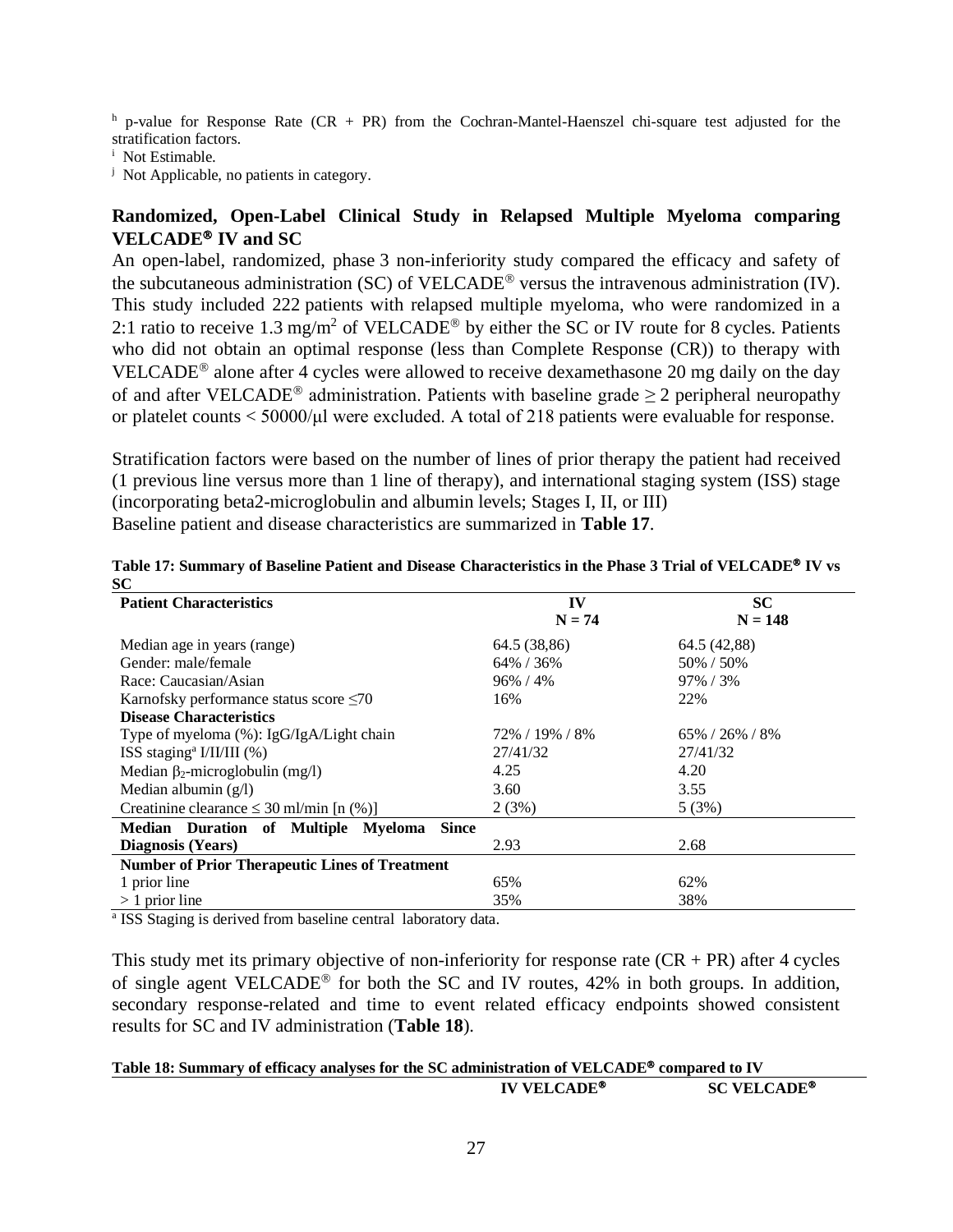| <b>Response-Evaluable Population</b> <sup>a</sup>          | $N = 73$                       | $N = 145$    |
|------------------------------------------------------------|--------------------------------|--------------|
| <b>Response Rate at 4 cycles</b>                           |                                |              |
| ORR (CR+PR)                                                | 31(42)                         | 61(42)       |
| p-value <sup>b</sup>                                       | 0.00201                        |              |
| $CRn(\%)$                                                  | 6(8)                           | 9(6)         |
| PR $n$ (%)                                                 | 25(34)                         | 52(36)       |
| $nCR \n  n$ (%)                                            | 4(5)                           | 9(6)         |
| <b>Response Rate at 8 cycles</b>                           |                                |              |
| ORR (CR+PR)                                                | 38(52)                         | 76(52)       |
| p-value <sup>b</sup>                                       | 0.0001                         |              |
| $CRn (\%)$                                                 | 9(12)                          | 15(10)       |
| PR $n$ (%)                                                 | 29(40)                         | 61(42)       |
| $nCR \n  n$ (%)                                            | 7(10)                          | 14(10)       |
| <b>Intent to Treat Population</b> <sup>c</sup>             | $N = 74$                       | $N = 148$    |
| <b>Median Time to Progression, months</b>                  | 9.4                            | 10.4         |
| $(95\% \text{ CI})$                                        | (7.6, 10.6)                    | (8.5, 11.7)  |
| Hazard ratio (95% $CI$ ) <sup>d</sup><br>$p$ -value $(d)$  | 0.839(0.564, 1.249)<br>0.38657 |              |
| <b>Progression Free Survival, months</b>                   | 8.0                            | 10.2         |
| $(95\% \text{ CI})$                                        | (6.7, 9.8)                     | (8.1, 10.8)  |
| Hazard ratio (95% CI) <sup>d</sup><br>p-value <sup>e</sup> | 0.824(0.574, 1.183)<br>0.295   |              |
| 1-year Overall Survival $(\%)^f$                           | 76.7                           | 72.6         |
| (95% CI)                                                   | (64.1, 85.4)                   | (63.1, 80.0) |

<sup>a</sup> All randomized subjects who received at least 1 non-zero dose of study medication and had measurable disease at study entry

<sup>b</sup> P-value is for the non-inferiority hypothesis that the SC arm retains at least 60% of the response rate in the IV arm. <sup>c</sup> 222 subjects were enrolled into the study; 221 subjects were treated with VELCADE<sup>®</sup>

<sup>d</sup> Hazards ratio estimate is based on a Cox model adjusted for stratification factors: ISS staging and number of prior lines.

<sup>e</sup> Log-rank test adjusted for stratification factors: ISS staging and number of prior lines.

<sup>f</sup> Median duration of follow up is 11.8 months

**Table 19** presents a cross-tabulation summary of best response by algorithm after 4 cycles versus after 8 cycles for patients who received dexamethasone. Eighty-two subjects in the SC treatment group and 39 subjects in the IV treatment group received dexamethasone after cycle 4.

Dexamethasone had a similar effect on improvement of response on both treatment arms:

- 30% (SC) and 30% (IV) of patients with no response at end of Cycle 4 obtained a response later.
- 13% (SC) and 13% (IV) of patients with PR at end of Cycle 4 obtained a CR later.

#### **Table 19: Cross-tabulation of Summary of Best Response After 4 Cycles vs. After 8 Cycles for patients who received dexamethasone**

--------------------- Best Response After 8 Cycles ---------------------- $(N = 121)$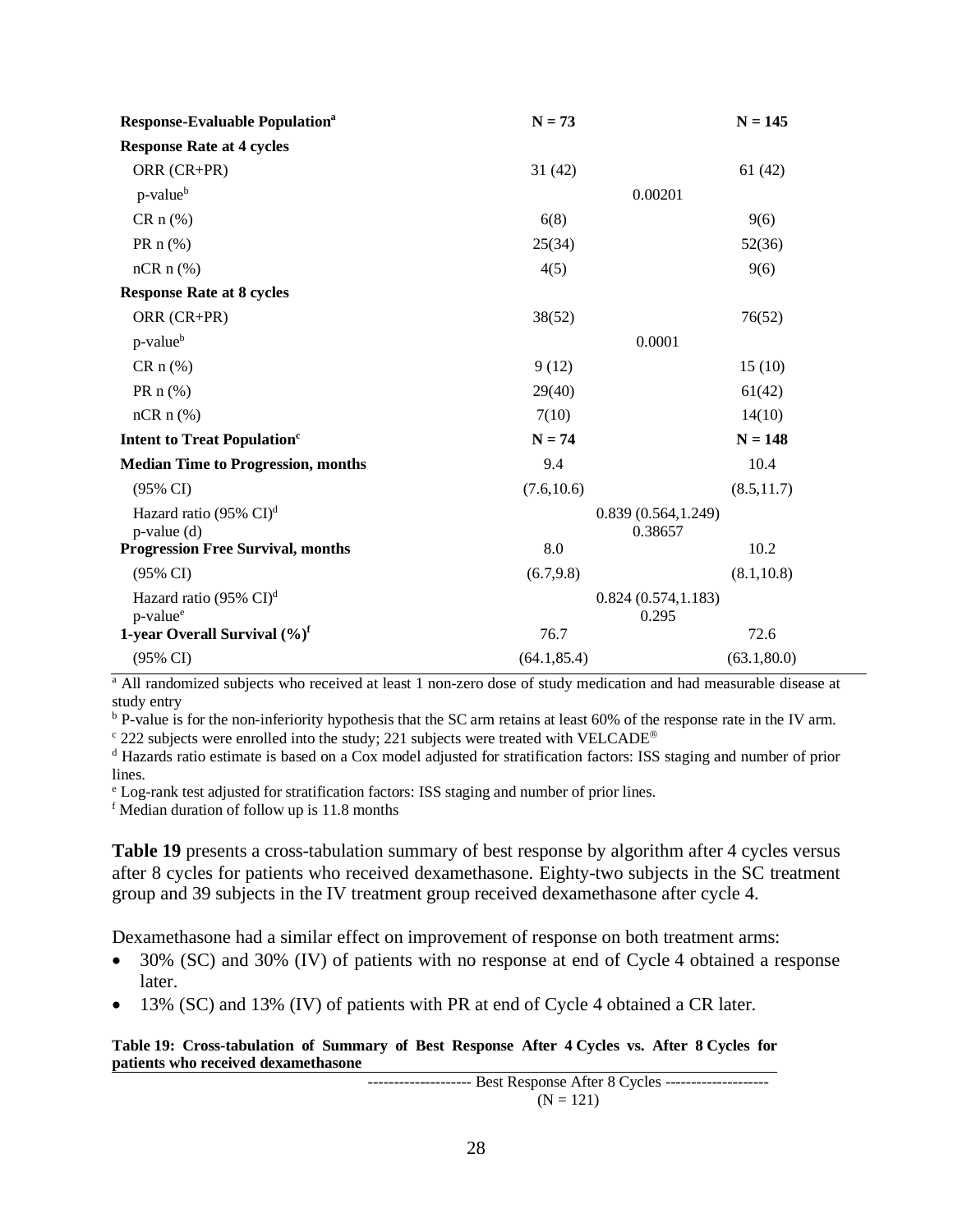| <b>Treatment Group</b>             | Total   | Category, $n$ $(\%)$ |           |               |  |  |
|------------------------------------|---------|----------------------|-----------|---------------|--|--|
| Cycle 4 Best Response <sup>a</sup> | $n$ (%) | <b>CR</b>            | <b>PR</b> | Non-responder |  |  |
| IV                                 | 39 (32) | 3(8)                 | 20(51)    | 16(41)        |  |  |
| <b>CR</b>                          | 1(1)    | 1(100)               | $\theta$  |               |  |  |
| <b>PR</b>                          | 15(12)  | 2(13)                | 13 (87)   |               |  |  |
| Non-responder                      | 23 (19) | $\theta$             | 7(30)     | 16(70)        |  |  |
| <b>SC</b>                          | 82 (68) | 8 (10)               | 41 (50)   | 33 (40)       |  |  |
| <b>CR</b>                          | 4(3)    | 4(100)               | 0         |               |  |  |
| <b>PR</b>                          | 31(26)  | 4(13)                | 27 (87)   |               |  |  |
| Non-responder                      | 47 (39) | O                    | 14 (30)   | 33 (70)       |  |  |

<sup>a</sup> Response assessment by validated computer algorithm. This algorithm incorporates a consistent assessment of all data required for response by the modified EBMT criteria.

Relative to previously reported outcomes, the ORR after 8 cycles of treatment (52% in both treatment groups) and time to progression (median 10.4 months and 9.4 months in SC and IV treatment groups, respectively), including the effect of the addition of dexamethasone from cycle 5 onwards, were higher than observed in prior registration study with single agent IV VELCADE<sup>®</sup> (38% ORR and median TTP of 6.2 months for the VELCADE<sup>®</sup> arm). Time to Progression and ORR was also higher compared to the subgroup of patients that received only 1 prior line of therapy (43% ORR and median TTP of 7.0 months) (**Table 16**).

TTP was statistically significantly longer on the VELCADE<sup>®</sup> arm (see Figure 1).



Figure 1: Time to Progression Bortezomib vs. Dexamethasone

\* Patients remaining after the indicated timepoint † p-value from log-rank test

As shown in Figure 2, VELCADE<sup>®</sup> had a significant survival advantage relative to dexamethasone ( $p<0.05$ ). The median follow-up was 8.3 months.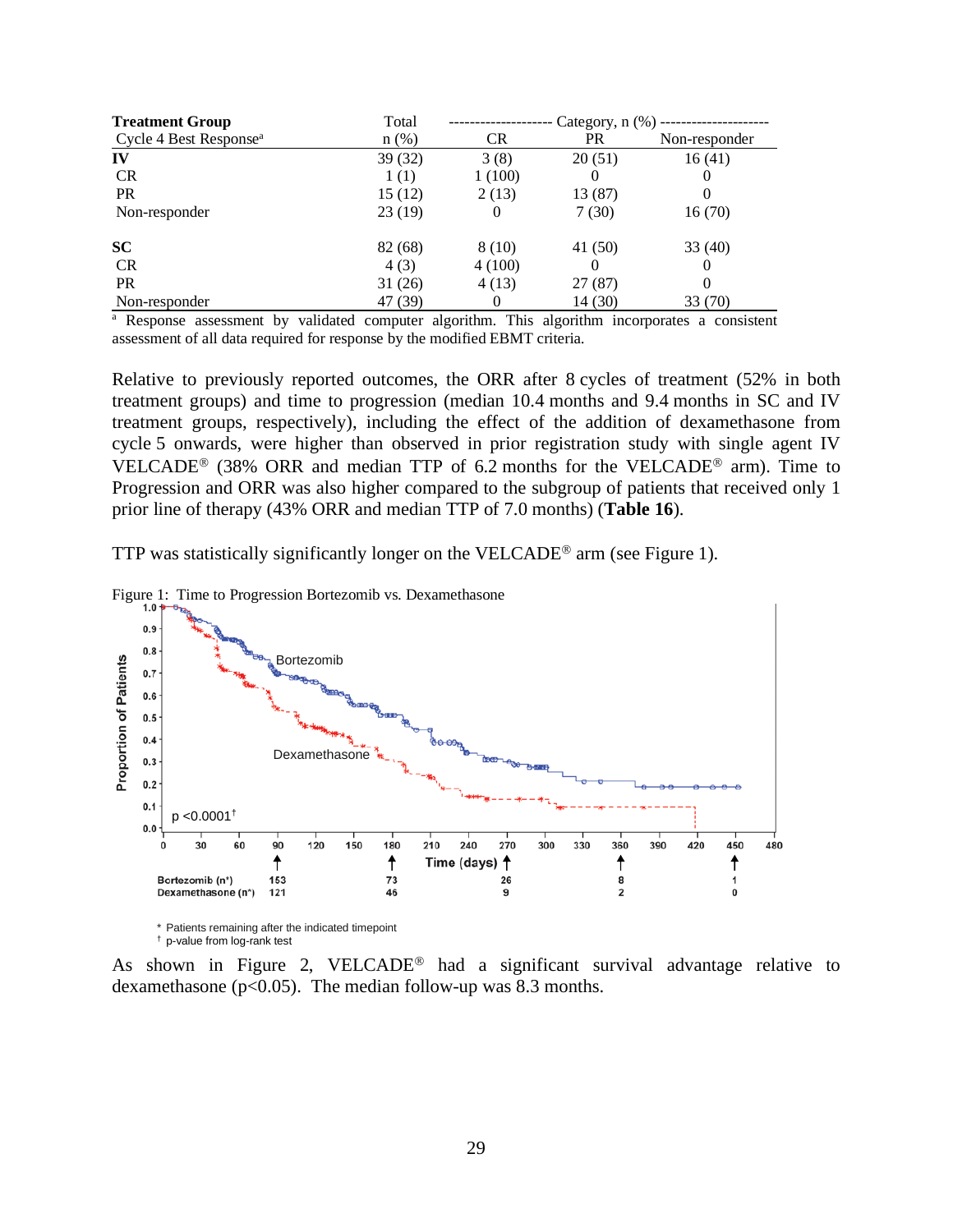

Figure 2: Overall Survival Bortezomib vs. Dexamethasone

† p-value from log-rank test

For the 121 patients achieving a response (CR or PR) on the VELCADE<sup>®</sup> arm, the median duration was 8.0 months (95% CI: 6.9, 11.5 months) compared to 5.6 months (95% CI: 4.8, 9.2 months) for the 56 responders on the dexamethasone arm. The response rate was significantly higher on the VELCADE<sup>®</sup> arm regardless of  $\beta_2$ -microglobulin levels at baseline.

#### **A Randomized Phase 2 Dose-Response Study in Relapsed Multiple Myeloma**

An open-label, multicenter study randomized 54 patients with multiple myeloma who had progressed or relapsed on or after front-line therapy to receive VELCADE<sup>®</sup> 1.0 mg/m<sup>2</sup> or 1.3 mg/m2 IV bolus twice weekly for 2 weeks on Days 1, 4, 8, and 11 followed by a 10-day rest period (Days 12 to 21). The median duration of time between diagnosis of multiple myeloma and first dose of VELCADE<sup>®</sup> on this trial was 2.0 years, and patients had received a median of 1 prior line of treatment (median of 3 prior therapies). A single complete response was seen at each dose. The overall response rates  $(CR + PR)$  were 30% (8/27) at 1.0 mg/m<sup>2</sup> and 38% (10/26) at 1.3 mg/m<sup>2</sup>.

<sup>\*</sup> Patients remaining after the indicated timepoint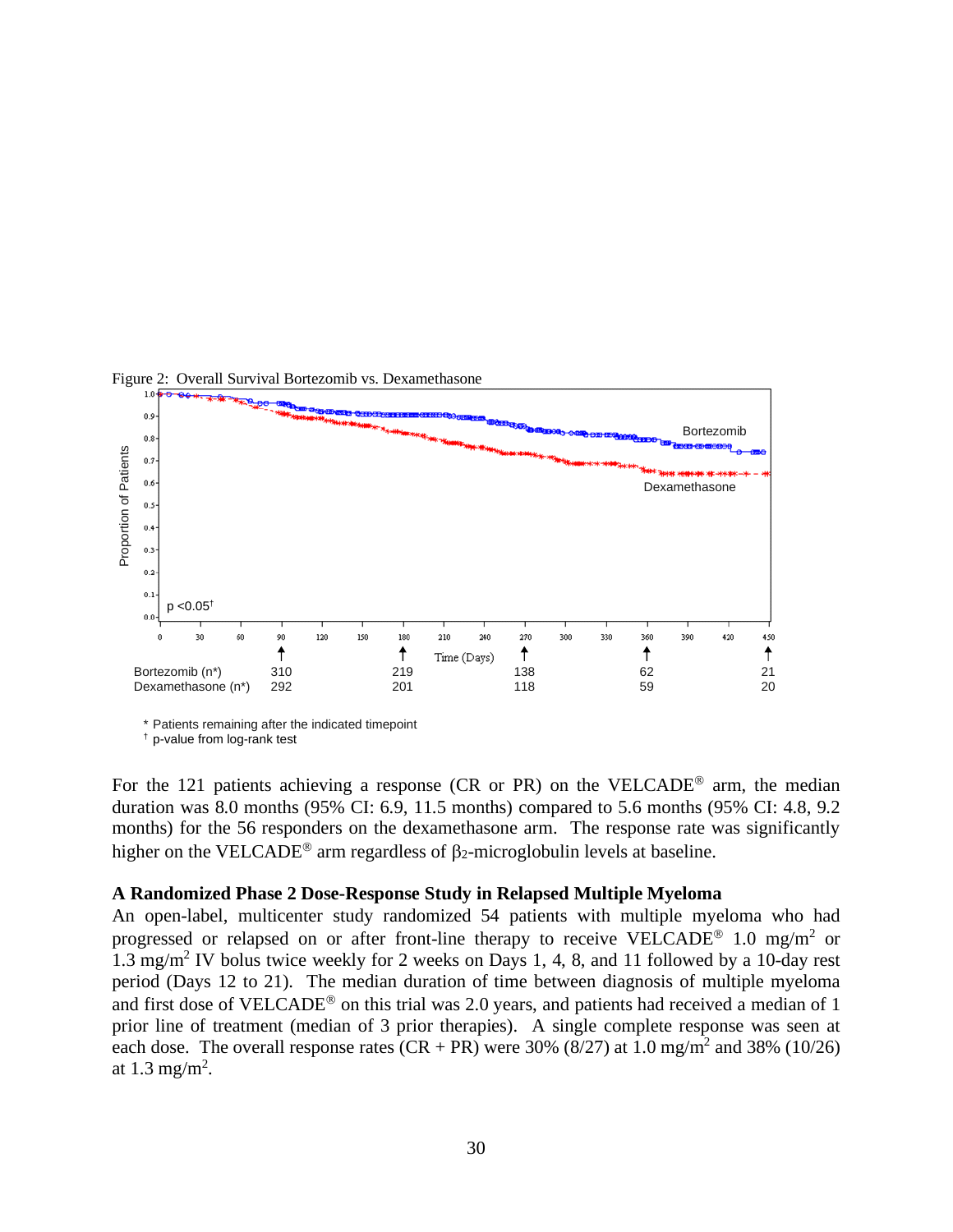#### **A Phase 2 Open-Label Extension Study in Relapsed Multiple Myeloma**

Patients from the two phase 2 studies who in the investigators' opinion would experience additional clinical benefit continued to receive VELCADE<sup>®</sup> beyond 8 cycles on an extension study. Sixty-three (63) patients from the phase 2 multiple myeloma studies were enrolled and received a median of 7 additional cycles of VELCADE<sup>®</sup> therapy for a total median of 14 cycles (range 7 to 32). The overall median dosing intensity was the same in both the parent protocol and extension study. Sixty-seven percent (67%) of patients initiated the extension study at the same or higher dose intensity at which they completed the parent protocol, and 89% of patients maintained the standard 3-week-dosing schedule during the extension study. No new cumulative or new long-term toxicities were observed with prolonged VELCADE<sup>®</sup> treatment (see *Undesirable Effects*).

## **Randomized, Open-Label Clinical Study in Patients with Previously Untreated Multiple Myeloma**

A prospective phase 3, international, randomized (1:1), open-label clinical study of 682 patients was conducted to determine whether VELCADE<sup>®</sup> (1.3 mg/m<sup>2</sup>) in combination with melphalan (9 mg/m<sup>2</sup>) and prednisone (60 mg/m<sup>2</sup>) resulted in improvement in time to progression (TTP) when compared to melphalan (9 mg/m<sup>2</sup>) and prednisone (60 mg/m<sup>2</sup>) in patients with previously untreated multiple myeloma. This study included patients who were not candidates for stem cell transplant. Treatment was administered for a maximum of 9 cycles (approximately 54 weeks) and was discontinued early for disease progression or unacceptable toxicity. Baseline demographics and patient characteristics are summarized in **Table 20**.

|                                               | <b>VMP</b>                | <b>MP</b>                 |
|-----------------------------------------------|---------------------------|---------------------------|
| <b>Patient Characteristics</b>                | $N = 344$                 | $N = 338$                 |
| Median age in years (range)                   | 71.0 (57, 90)             | 71.0 (48, 91)             |
| Gender: male/female                           | 51\% / 49\%               | 49% / 51%                 |
| Race: Caucasian/asian/black/other             | $88\% / 10\% / 1\% / 1\%$ | $87\% / 11\% / 2\% / 0\%$ |
| Karnofsky performance status score $\leq 70$  | 35%                       | 33%                       |
| Hemoglobin $<$ 100 g/L                        | 37%                       | 36%                       |
| Platelet count <75 x $10^9$ /L                | ${<}1\%$                  | 1%                        |
| <b>Disease Characteristics</b>                |                           |                           |
| Type of myeloma (%): IgG/IgA/Light chain      | $64\%$ / 24\% / 8\%       | $62\% / 26\% / 8\%$       |
| Median $\beta_2$ -microglobulin (mg/L)        | 4.2                       | 4.3                       |
| Median albumin $(g/L)$                        | 33.0                      | 33.0                      |
| Creatinine clearance $\leq 30$ mL/min [n (%)] | 20(6%)                    | 16(5%)                    |

#### **Table 20: Summary of Baseline Patient and Disease Characteristics in the VISTA Study**

At the time of a pre-specified interim analysis, the primary endpoint, time to progression, was met and patients in the MP arm were offered VcMP treatment. Median follow-up was 16.3 months. The final survival update was performed with a median duration of follow-up at 60.1 months. A statistically significant survival benefit in favor of the VcMP treatment group was observed (HR=0.695; p=0.00043) despite subsequent therapies that included VELCADE<sup>®</sup>-based regimens. The median survival in MP treatment group has been estimated at 43.1 months, and the median survival on the VcMP treatment group has been estimated at 56.4 months. Efficacy results are presented in **Table 21**.

#### **Table 21: Summary of Efficacy Analyses in the VISTA study**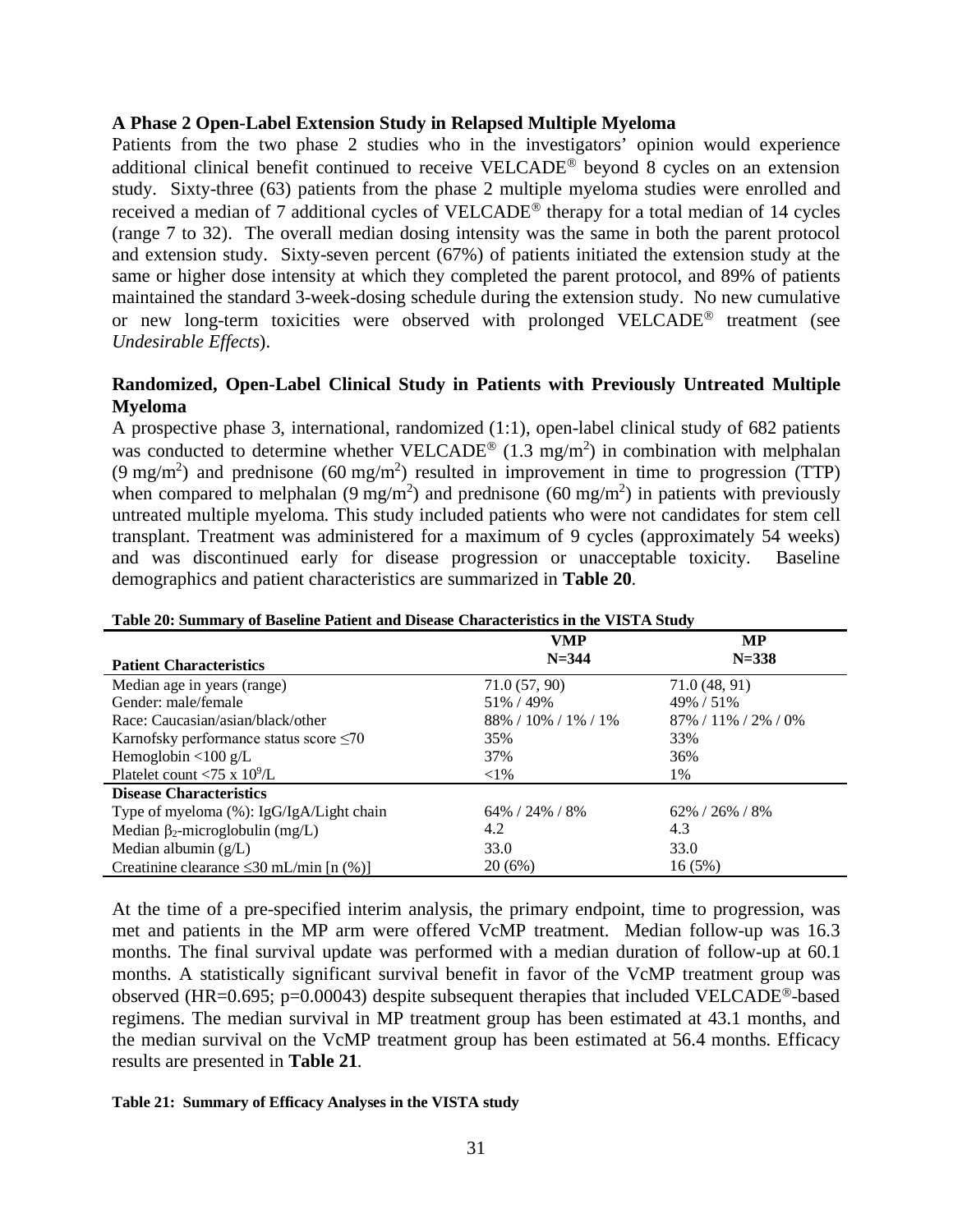| <b>Efficacy Endpoint</b>                                       | <b>VMP</b><br>$n = 344$ | MP               |  |  |  |
|----------------------------------------------------------------|-------------------------|------------------|--|--|--|
|                                                                |                         | $n = 338$        |  |  |  |
| Time to Progression -<br>Events $n$ (%)                        | 101(29)                 | 152(45)          |  |  |  |
| Median <sup>a</sup> (95% CI)                                   | 20.7 mo                 | 15.0 mo          |  |  |  |
|                                                                | (17.6, 24.7)            | (14.1, 17.9)     |  |  |  |
| Hazard ratio <sup>b</sup>                                      | 0.54                    |                  |  |  |  |
| (95% CI)                                                       | (0.42, 0.70)            |                  |  |  |  |
| $p$ -value $\overline{c}$                                      | 0.000002                |                  |  |  |  |
| <b>Progression-free Survival</b>                               |                         |                  |  |  |  |
| Events $n$ (%)                                                 | 135 (39)                | 190(56)          |  |  |  |
| $(95\% \text{ CI})$<br>Median <sup>a</sup>                     | 18.3 mo                 | 14.0 mo          |  |  |  |
|                                                                | (16.6, 21.7)            | (11.1, 15.0)     |  |  |  |
| Hazard ratio <sup>b</sup>                                      | 0.61                    |                  |  |  |  |
| $(95\% \text{ CI})$                                            | (0.49, 0.76)            |                  |  |  |  |
| p-value <sup>c</sup>                                           | 0.00001                 |                  |  |  |  |
| Overall Survival <sup>h</sup>                                  |                         |                  |  |  |  |
| Events (deaths) $n$ (%)                                        | 176(51.2)               | 211 (62.4)       |  |  |  |
| $(95\% \text{ CI})$<br>Median <sup>a</sup>                     |                         | 43.1 mo          |  |  |  |
|                                                                | 56.4 mo                 |                  |  |  |  |
|                                                                | (52.8, 60.9)            | (35.3, 48.3)     |  |  |  |
| Hazard ratio <sup>b</sup>                                      | 0.695                   |                  |  |  |  |
| $(95\% \text{ CI})$                                            | (0.567, 0.852)          |                  |  |  |  |
| p-value <sup>c</sup>                                           | 0.00043                 |                  |  |  |  |
| <b>Response Rate</b>                                           | $n = 337$               | $n = 331$        |  |  |  |
| population <sup>e</sup> $n = 668$                              |                         |                  |  |  |  |
| $CRf$ n (%)                                                    | 102(30)                 | 12(4)            |  |  |  |
| $PRf$ n (%)                                                    | 136(40)                 | 103(31)          |  |  |  |
| $nCR \, n \, (\%)$                                             | 5(1)                    | $\boldsymbol{0}$ |  |  |  |
| $CR + PRf$ n (%)                                               | 238 (71)                | 115(35)          |  |  |  |
| p-value <sup>d</sup>                                           | ${<}10^{-10}$           |                  |  |  |  |
| <b>Reduction in Serum M-protein</b>                            | $n=336$                 | $n = 331$        |  |  |  |
| population <sup>g</sup> $n=667$                                |                         |                  |  |  |  |
| $>=90\% \; n(\%)$                                              | 151(45)                 | 34(10)           |  |  |  |
| Time to First Response in $CR + PR$                            |                         |                  |  |  |  |
| Median                                                         | $1.4 \text{ mo}$        | $4.2 \text{ mo}$ |  |  |  |
| <b>Median<sup>a</sup> Response Duration</b><br>CR <sup>f</sup> |                         | 12.8 mo          |  |  |  |
| $CR + PRf$                                                     | 24.0 mo                 |                  |  |  |  |
| <b>Time to Next Therapy</b>                                    | 19.9 mo                 | 13.1 mo          |  |  |  |
| Events $n$ $%$ )                                               | 224(65.1)               | 260 (76.9)       |  |  |  |
| (95% CI)<br>Median <sup>a</sup>                                | 27.0 mo                 | 19.2 mo          |  |  |  |
|                                                                | (24.7, 31.1)            | (17.0, 21.0)     |  |  |  |
| Hazard ratio <sup>b</sup>                                      | 0.557                   |                  |  |  |  |
| (95% CI)                                                       | (0.462, 0.671)          |                  |  |  |  |
| p-value <sup>c</sup>                                           | (< 0.000001)            |                  |  |  |  |

Note: All results are based on the analysis performed at a median follow-up duration of 16.3 months except for the overall survival analysis that was performed at a median follow-up duration of 60.1 months.

<sup>a</sup> Kaplan-Meier estimate

<sup>b</sup> Hazard ratio estimate is based on a Cox proportional-hazard model adjusted for stratification factors: beta2microglobulin, albumin, and region. A hazard ratio less than 1 indicates an advantage for VMP

<sup>c</sup> Nominal p-value based on the stratified log-rank test adjusted for stratification factors: beta2-microglobulin, albumin, and region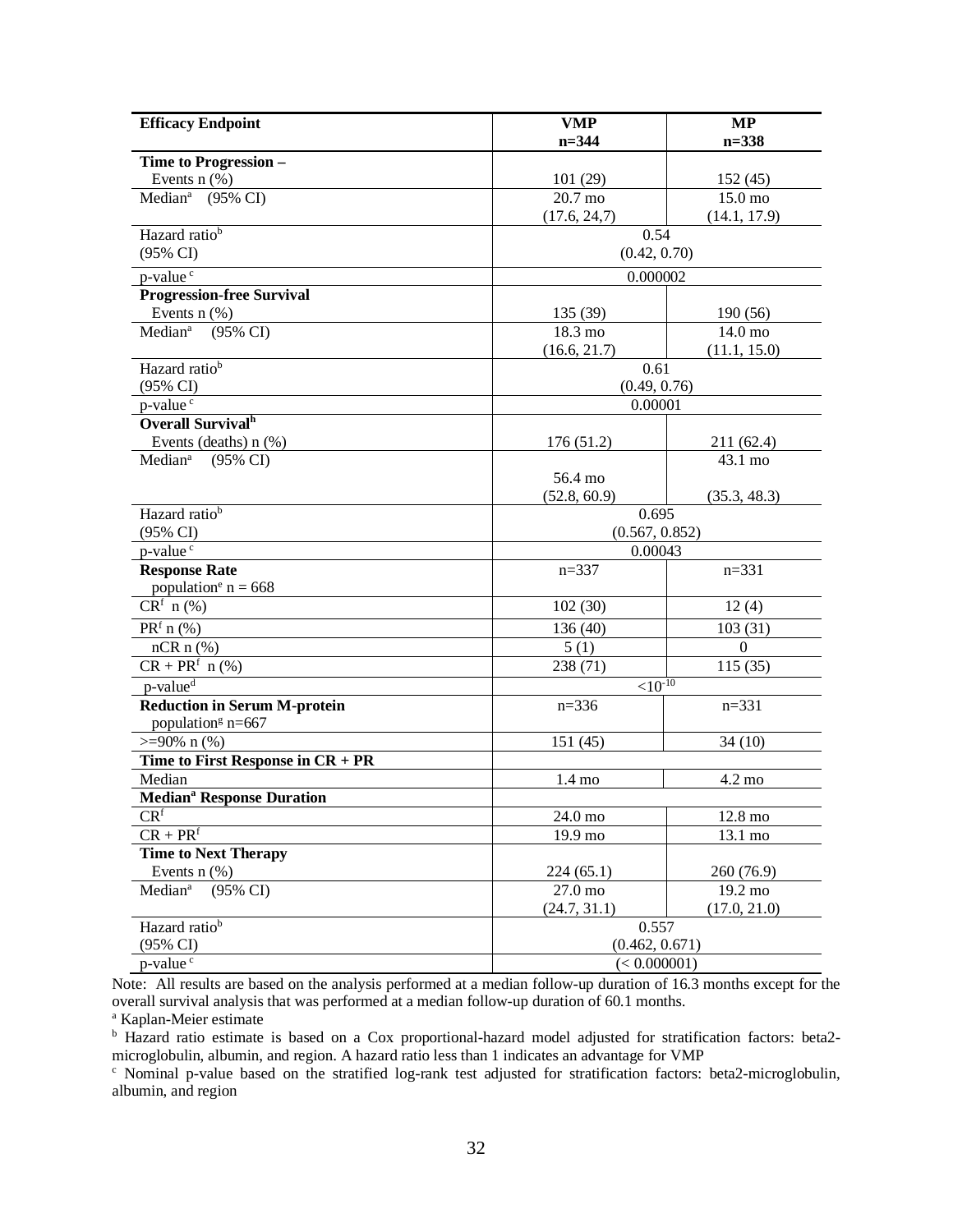$d$  p-value for Response Rate (CR + PR) from the Cochran-Mantel-Haenszel chi-square test adjusted for the stratification factors

<sup>e</sup> Response population includes patients who had measurable disease at baseline

<sup>f</sup> EBMT criteria

<sup>g</sup> All randomized patients with secretory disease

<sup>h</sup> Survival update based on a median duration of follow-up at 60.1 months

NE: Not estimable

## **A Phase 2 Single-arm Clinical Study in Relapsed Mantle Cell Lymphoma After Prior Therapy**

The safety and efficacy of  $VELCADE^{\circledR}$  in relapsed or refractory mantle cell lymphoma were evaluated in an open-label, single-arm, multicenter study [M34103-053 (PINNACLE)] of 155 patients with progressive disease who had received at least 1 prior therapy. VELCADE<sup>®</sup> was administered at the recommended dose of  $1.3 \text{ mg/m}^2$ . The median number of cycles administered across all patients was 4 (range 1-17); and 8 in responding patients. Response rates to VELCADE<sup>®</sup> are described in **Table 22.** 

| abic 22. Sunniai y of Discase Outcomes in a 1 nasc 2 manue Cen Lymphonia Study |             |             |  |  |  |  |
|--------------------------------------------------------------------------------|-------------|-------------|--|--|--|--|
| <sup>a</sup> Response Analyses ( $N = 141$ )                                   | N(% )       | 95% CI      |  |  |  |  |
| Overall Response Rate (IWRC) $(CR + CRu + PR)$                                 | 47 (33)     | (26, 42)    |  |  |  |  |
| Complete Response $(CR + CRu)$                                                 | 11(8)       | (4, 14)     |  |  |  |  |
| <b>CR</b>                                                                      | 9(6)        | (3, 12)     |  |  |  |  |
| Cru                                                                            | 2(1)        | (0, 5)      |  |  |  |  |
| Partial Response (PR)                                                          | 36(26)      | (19, 34)    |  |  |  |  |
| Time to Event Analyses                                                         | Median      | 95% CI      |  |  |  |  |
| Kaplan-Meier Estimated Duration of Response                                    |             |             |  |  |  |  |
| $CR + CRu + PR (N = 47)$                                                       | 9.2 months  | (4.9, 13.5) |  |  |  |  |
| $CR + CRu (N = 11)$                                                            | 13.5 months | (13.5, NE)  |  |  |  |  |
| Kaplan-Meier Estimated Time to Progression ( $N = 155$ )                       | 6.2 months  | (4.0, 6.9)  |  |  |  |  |
| **Kaplan-Meier Estimated Treatment Free Interval, $CR + CRu$ (N = 11)          | 13.8 months | (13.4, NE)  |  |  |  |  |
| Median Time to Next Treatment                                                  |             |             |  |  |  |  |
| $CR + CRu + PR (N = 47)$                                                       | 12.7 months | (9.33, NE)  |  |  |  |  |
|                                                                                | 19.4 months | (17.8, NE)  |  |  |  |  |
| $CR + CRu (N=11)$                                                              |             |             |  |  |  |  |

|  |  |  | Table 22: Summary of Disease Outcomes in a Phase 2 Mantle Cell Lymphoma Study |
|--|--|--|-------------------------------------------------------------------------------|
|  |  |  |                                                                               |

<sup>a</sup> Based on International Response Workshop Criteria (IRWC).

CRu = Complete Response unconfirmed

NE=not estimable\*\*Additional analyses

With a median duration of follow-up of more than 13 months in surviving patients, the median survival had not yet been reached and the Kaplan-Meier estimate of 1-year survival was 69%. The Kaplan-Meier estimate of 1-year survival was 94% in responders and 100% in those achieving CR or CRu.

### **Previously Untreated Mantle Cell Lymphoma**

A randomized, open-label, Phase 3 study (LYM-3002) was conducted in 487 adult patients with previously untreated mantle cell lymphoma (Stage II, III or IV) to determine whether VELCADE<sup>®</sup> administered in combination with rituximab, cyclophosphamide, doxorubicin, and prednisone (VcR-CAP) resulted in improvement in progression free survival (PFS) when compared to the combination of of rituximab, cyclophosphamide, doxorubicin, vincristine, and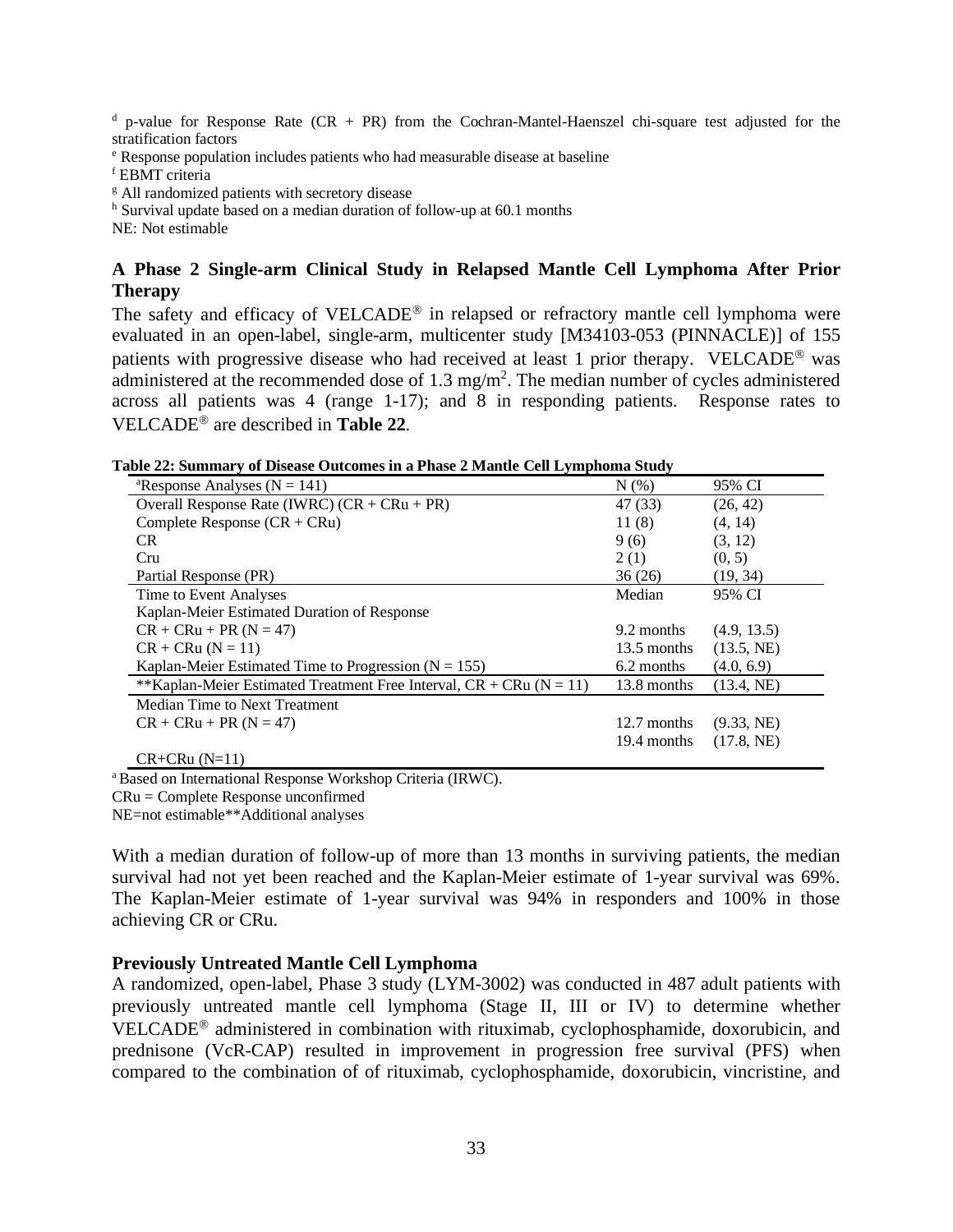prednisone (R-CHOP). This clinical study utilized independent pathology confirmation and independent radiologic response assessment.

Patients in the VcR-CAP treatment arm received VELCADE<sup>®</sup> (1.3 mg/m<sup>2</sup>) administered intravenously on Days 1, 4, 8, and 11 (rest period Days 12-21); rituximab (375 mg/m<sup>2</sup>) on Day 1; cyclophosphamide (750 mg/m<sup>2</sup>) on Day 1; doxorubicin (50 mg/m<sup>2</sup>) on Day 1; and prednisone  $(100 \text{ mg/m}^2)$  on Day 1 through Day 5 of the 21-day treatment cycle. For patients with a response first documented at Cycle 6, two additional treatment cycles were given.

Median patient age was 66 years, 74% were male, 66% were Caucasian and 32% were Asian. 69% of patients had a positive bone marrow aspirate and/or a positive bone marrow biopsy for MCL, 35% of patients had an International Prognostic Index (IPI) score of 3 (high-intermediate) and 74% had Stage IV disease. Median number of cycles received by patients in both treatment arms was 6 with 17% of patients in the R-CHOP group and 14% of subjects in the VcR-CAP group receiving up to 2 additional cycles. The majority of the patients in both groups received 6 or more cycles of treatment, 83% in the R-CHOP group and 84% in the VcR-CAP group.

The primary efficacy endpoint was progression-free survival based on Independent Review Committee (IRC) assessment. Secondary endpoints included, time to progression (TTP), time to next anti-lymphoma treatment (TNT), duration of treatment free interval (TFI), overall response rate (ORR) and complete response (CR/CRu) rate, overall survival (OS) and response duration. The response criteria used to assess efficacy were based on the International Workshop to Standardize Response Criteria for Non-Hodgkin's Lymphoma (IWRC)<sup>6</sup>.

A statistically significant benefit in favor of the VcR-CAP treatment group was observed for PFS, TTP, TNT, TFI overall complete response rate, and overall survival. At a median follow-up of 40 months, a 59% improvement in the primary endpoint of PFS (Hazard Ratio [HR]=0.63; p < 0.001) was observed in the Vc-RCAP group (median=24.7 months) as compared to the R-CHOP group (median=14.4 months). The median duration of complete response was more than double in the VcR-CAP group (42.1 months) compared with the R-CHOP group (18 months) and the duration of overall response was 21.4 months longer in the VcR-CAP group. At a median follow-up of 40 months, median OS (56.3 months in the R-CHOP group, and not reached in the VcR-CAP group) favored the VcR-CAP group, (estimated HR=0.80; p=0.173). There was a trend towards prolonged overall survival favoring the VcR-CAP group; the estimated 4-year survival rate was 53.9% in the R-CHOP group and 64.4% in the VcR-CAP group.

The final analysis for OS was performed after a median follow-up of 82 months. Median OS in the VR-CAP group was 90.7 months, almost three years more than the OS achieved in the R-CHOP group, which was  $55.7$  months (HR=0.66; p=0.001).

Efficacy results are presented in **Table 23**.

|  |                                      |  |  |  |  | Table 23: Summary of Efficacy Outcomes in a Phase 3 Mantle Cell Lymphoma Study in Previously |  |  |
|--|--------------------------------------|--|--|--|--|----------------------------------------------------------------------------------------------|--|--|
|  | <b>Untreated Patients (LYM-3002)</b> |  |  |  |  |                                                                                              |  |  |

| <b>Efficacy endpoint</b>            | <b>VcR-CAP</b> | <b>R-CHOP</b> |                                           |
|-------------------------------------|----------------|---------------|-------------------------------------------|
| n: ITT patients                     | 243            | 244           |                                           |
| Progression free survival $(IRC)^a$ |                |               |                                           |
| Events $n$ $(\%)$                   | 133 (54.7)     | 165(67.6)     | $HR^{d}(95\% \text{ CI})=0.63(0.50;0.79)$ |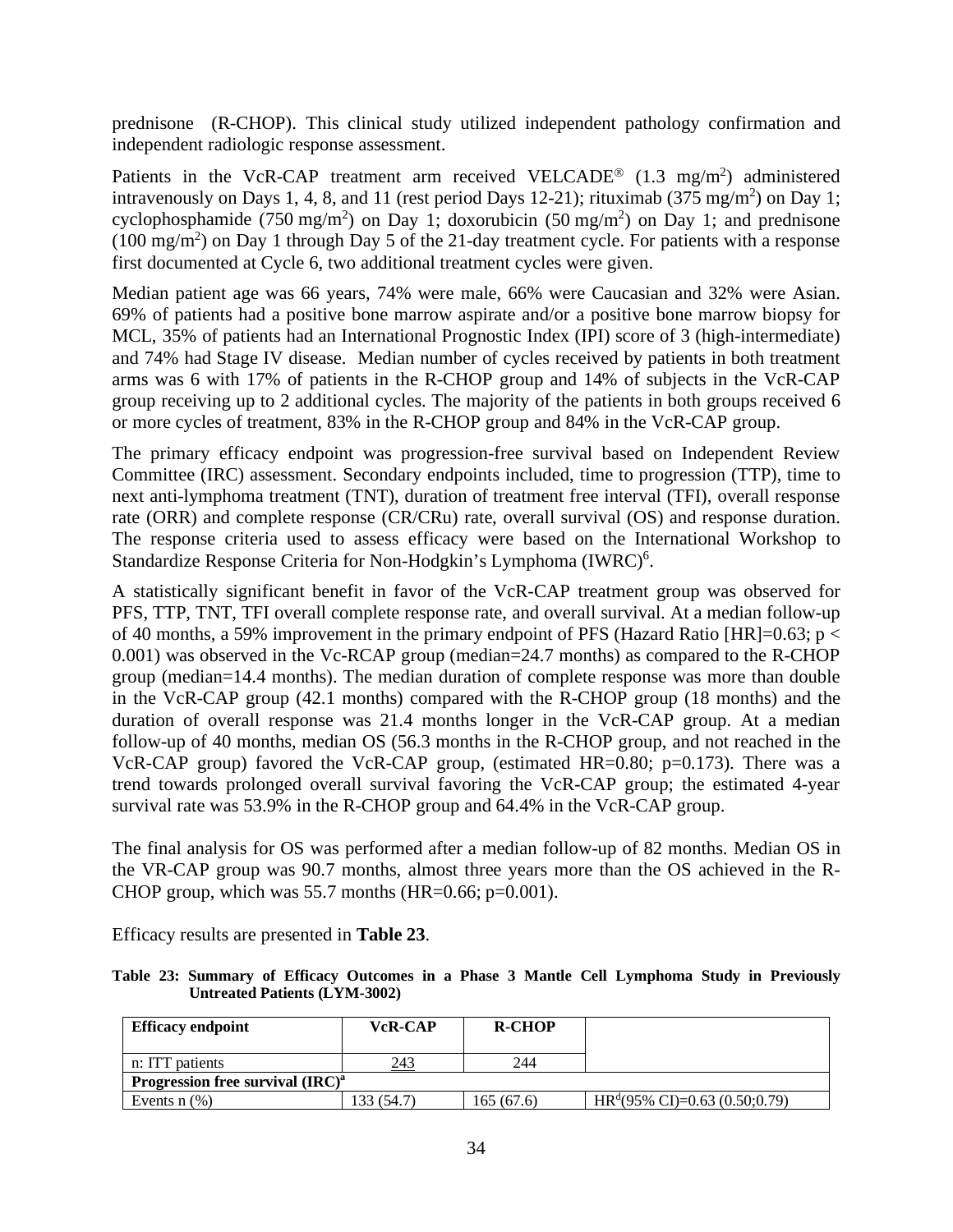| Median <sup>c</sup> (95% CI) (months)                 | 24.7(19.8; 31.8)  | 14.4(12; 16.9)    | $p$ -value <sup>e</sup> < 0.001    |  |  |  |  |
|-------------------------------------------------------|-------------------|-------------------|------------------------------------|--|--|--|--|
| Progression free survival (Investigator) <sup>b</sup> |                   |                   |                                    |  |  |  |  |
| Events $n$ $%$ )                                      | 128 (52.7)        | 179 (73.4)        | $HRd(95\% CI)=0.51(0.41; 0.65)$    |  |  |  |  |
| Median <sup>c</sup> (95% CI) (months)                 | 30.7(25.1; 37.3)  | 16.1(14.0; 18.4)  | $p$ -value <sup>e</sup> < 0.001    |  |  |  |  |
| Time to Progression <sup>a</sup>                      |                   |                   |                                    |  |  |  |  |
| Events $n$ (%)                                        | 114(46.9)         | 148(60.7)         | $HRd(95\% CI)=0.58(0.45;0.74)$     |  |  |  |  |
| Median <sup>c</sup> (95% CI) (months)                 | 30.5 (22.9; 40.9) | 16.1(13.7;18.1)   | $p$ -value <sup>e</sup> < 0.001    |  |  |  |  |
| Time to Next Anti-lymphoma Therapy                    |                   |                   |                                    |  |  |  |  |
| Events $n$ (%)                                        | 94 (38.7)         | 145 (59.4)        | $HRd$ (95% CI)=0.50 (0.38;0.65)    |  |  |  |  |
| Median <sup>c</sup> (95% CI) (months)                 | 44.5 (38.8; NE)   | 24.8 (22.1; 27.5) | $p$ -value <sup>e</sup> < 0.001    |  |  |  |  |
| <b>Treatment Free Interval</b>                        |                   |                   |                                    |  |  |  |  |
| n: All Treated Patients                               | 240               | 242               |                                    |  |  |  |  |
| Events $n$ (%)                                        | 93 (38.8)         | 145 (59.9)        | $HRd$ (95% CI)=0.50 (0.38; 0.65)   |  |  |  |  |
| Median <sup>c</sup> (95% CI) (months)                 | 40.6 (33.6; NE)   | 20.5 (17.8; 22.8) | $p$ -value <sup>e</sup> < 0.001    |  |  |  |  |
| Overall survival at a median follow-up of 82 months   |                   |                   |                                    |  |  |  |  |
| n : ITT patients                                      | 243               | 244               |                                    |  |  |  |  |
| Events $n$ $%$                                        | 103(42.4)         | 138 (56.6)        | $HRd$ (95% CI)=0.66 (0.51; 0.85)   |  |  |  |  |
| Median $c(95\% \text{ CI})$ (months)                  | 90.7 (71.4; NE)   | 55.7 (47.2; 68.9) | $p$ -value <sup>e</sup> =0.001     |  |  |  |  |
| <b>Response Rate</b>                                  |                   |                   |                                    |  |  |  |  |
| n : response-evaluable patients                       | 229               | 228               |                                    |  |  |  |  |
| Overall complete<br>response                          | 122(53.3)         | 95(41.7)          | $ORf(95\% CI)=1.688(1.148; 2.481)$ |  |  |  |  |
| $(CR+CRu)^h n\llap/(\%)$                              |                   |                   | $p$ -value <sup>g</sup> = 0.007    |  |  |  |  |
| Overall radiological response                         | 211(92.1)         | 204(89.5)         | $ORf(95\% CI)=1.428(0.749; 2.722)$ |  |  |  |  |
| $(CR+CRu+PR)^{i} n(\%)$                               |                   |                   | $p$ -value <sup>g</sup> = 0.275    |  |  |  |  |
| <b>Response Duration</b>                              |                   |                   |                                    |  |  |  |  |
| Duration of complete response $(CR + CRu)^{j}$        |                   |                   |                                    |  |  |  |  |
| $n =$ response-evaluable patients                     | 122               | 95                |                                    |  |  |  |  |
| Median <sup>c</sup> (95% CI) (months)                 | 42.1(30.7; 49.1)  | 18.0 (14.0; 23.4) |                                    |  |  |  |  |
| Duration of Response $(CR + CRu + PR)^k$              |                   |                   |                                    |  |  |  |  |
| n: response-evaluable subjects                        | 211               | 204               |                                    |  |  |  |  |
| Median <sup>c</sup> (95% CI) (months)                 | 36.5(26.7; 46.7)  | 15.1(12.5; 17.0)  |                                    |  |  |  |  |

Note: All results are based on the analysis performed at a median follow-up duration of 40 months except for

- the overall survival analysis.<br>
<sup>a</sup> Based on IRC assessment (radiological data only).<br>
<sup>b</sup> Based on Investigator assessment
- Based on Investigator assessment.
- Based on Kaplan-Meier product limit estimates.
- <sup>d</sup> Hazard ratio estimate is based on a Cox's model stratified by IPI risk and stage of disease. A hazard ratio < 1 indicates an advantage for VcR-CAP.
- <sup>e</sup> Based on Log-rank test stratified with IPI risk and stage of disease.<br> **Example 1.1** Mantel-Haenszel estimate of the common odds ratio for stratified to
- <sup>f</sup> Mantel-Haenszel estimate of the common odds ratio for stratified tables is used, with IPI risk and Stage of Disease as stratification factors. An odds ratio  $(OR) > 1$  indicates an advantage for VcR-CAP.
- <sup>g</sup> P-value from the Cochran Mantel-Haenszel Chi-Squared test, with IPI and Stage of Disease as stratification factors.
- h Include all  $CR + CRu$ , by IRC, bone marrow and LDH.<br>i Include all radiological  $CP + CPu + PP$  by IPC regardless
- <sup>i</sup> Include all radiological CR+CRu+PR by IRC regardless the verification by bone marrow and LDH.<br>Calculated from first date of complete response (CR+CRu by IRC, bone marrow and LDH) to date
- Calculated from first date of complete response (CR+CRu by IRC, bone marrow and LDH) to date of PD or death due to PD.
- <sup>k</sup> Calculated from first date of response (include all radiological CR+CRu+PR by IRC) to date of PD or death due to PD.

#### IRC=Independent Review Committee; IPI=International Prognostic Index; LDH = Lactate dehydrogenase; CR=Complete Response; CRu= Complete response unconfirmed; PR=Partial Response; CI=Confidence Interval, HR=hazard ratio; OR= odds ratio; ITT= intent to treat; PD=Progressive disease

#### **Patients with Previously Treated Light-Chain (AL) Amyloidosis**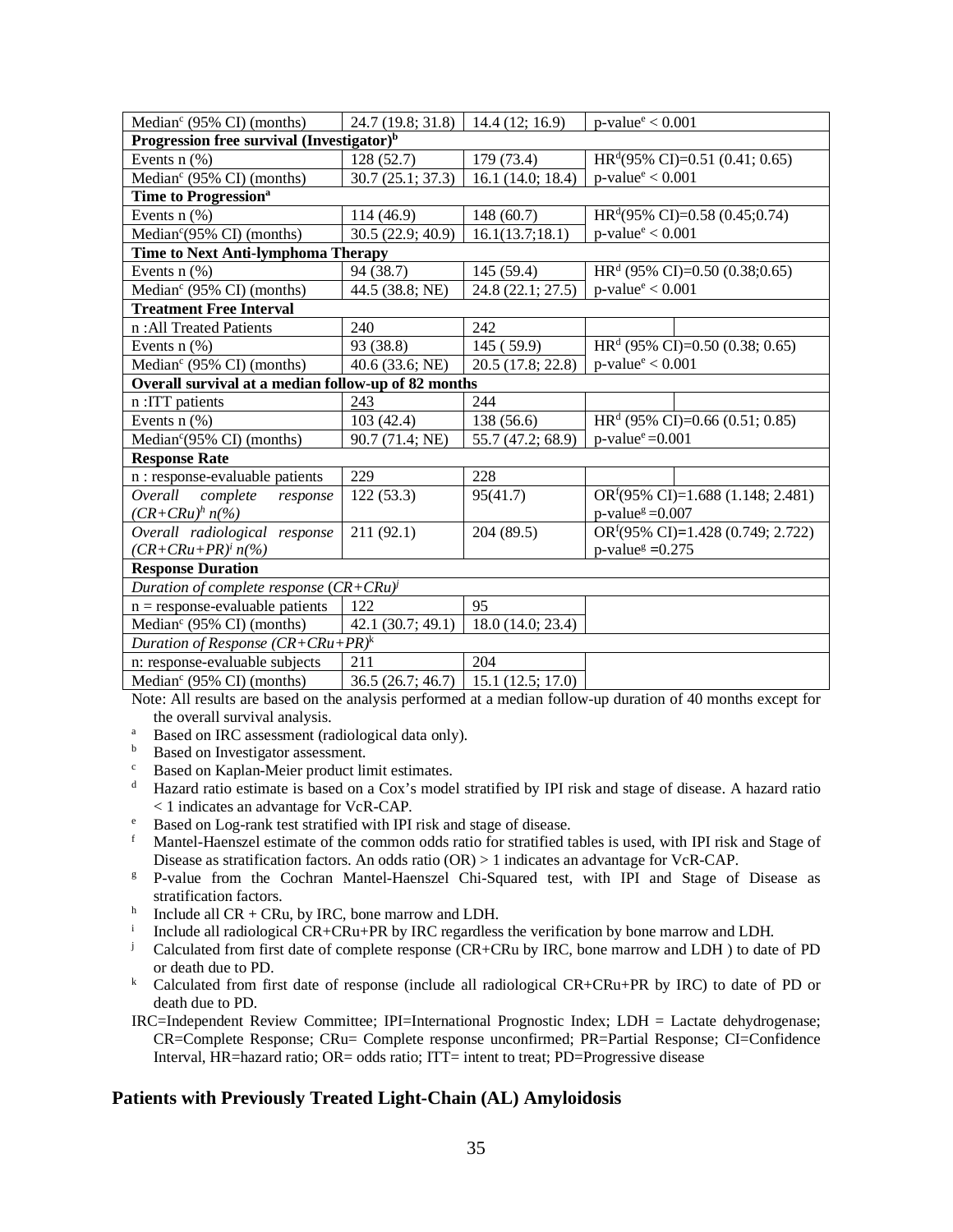A Phase  $1/2$  study was conducted to determine the safety and efficacy of VELCADE<sup>®</sup> in patients with previously treated light-chain (AL) Amyloidosis. No new safety concerns were observed during the study, and in particular  $VELCADE^{\circledR}$  did not exacerbate target organ damage (heart, kidney and liver). In 49 evaluable patients treated at 1.6 mg/m<sup>2</sup> weekly or 1.3 mg/m<sup>2</sup> twice weekly, a 67.3% response rate (including a 28.6% CR rate) as measured by haematological response (M- protein) was reported. For these dose cohorts, the combined 1-year survival rate was 88.1%.

## *Pediatric Use*

The safety and effectiveness of VELCADE<sup>®</sup> in pediatric patients has not been established for multiple myeloma and mantle cell lymphoma.

## *Geriatric Use*

Of the 669 patients enrolled in the phase 3 multiple myeloma study, 245 (37%) were 65 years of age or older: 125 (38%) on the VELCADE<sup>®</sup> arm and 120 (36%) on dexamethasone arm. Median time to progression and median duration of response for patients ≥65 were longer on VELCADE<sup>®</sup> compared to dexamethasone [5.5 mo versus 4.3 mo, and 8.0 mo versus 4.9 mo, respectively]. On the VELCADE<sup>®</sup> arm, 40% (n=46) of evaluable patients aged  $\geq 65$  experienced response (CR+PR) versus 18% (n=21) on the dexamethasone arm. The incidence of Grade 3 and 4 events was 64%, 78% and 75% for VELCADE<sup>®</sup> patients ≤50, 51-64 and ≥65 years old, respectively (see *Clinical Trials*).

In the phase 2 clinical study of 202 patients with relapsed multiple myeloma, 35% of patients were 65 years of age or older, the incidence of Grade ≥3 events was 74%, 80%, and 85% for VELCADE<sup>®</sup> patients  $\leq$ 50, 51 to 65, and >65 years old, respectively (see *Clinical Trials*).

No overall differences in safety or effectiveness were observed between patients ≥ age 65 and younger patients receiving VELCADE®; but greater sensitivity of some older individuals cannot be ruled out.

# **Pharmacokinetic Properties**

## *Pharmacokinetics*

Following intravenous bolus administration of a 1.0 mg/m<sup>2</sup> and 1.3 mg/m<sup>2</sup> dose to eleven patients with multiple myeloma, the mean first-dose maximum plasma concentrations of bortezomib were 57 and 112 ng/mL respectively. In subsequent doses, when administered twice weekly, the mean maximum observed plasma concentrations ranged from 67 to 106ng/mL for the 1.0mg/m² dose and 89 to 120ng/mL for the 1.3mg/m² dose. The mean elimination half-life of bortezomib upon multiple dosing ranged from 40-193 hours after the 1.0mg/m² and 76 to 108 hours after the 1.3mg/m<sup>2</sup> dose. Bortezomib is eliminated more rapidly following the first dose compared to subsequent doses. Mean total clearances were 102 and 112L/h following the first dose for doses of 1.0mg/m<sup>2</sup> and 1.3mg/m<sup>2</sup>, respectively, and ranged from 15 to 32 L/h following subsequent doses for doses of 1.0mg/m² and 1.3mg/m², respectively.

In the PK/PD substudy in Phase 3 trial, following an IV bolus or subcutaneous (SC) injection of a 1.3 mg/m<sup>2</sup> dose to multiple myeloma patients ( $n = 14$  for IV,  $n = 17$  for SC), the total systemic exposure after repeat dose administration (AUC<sub>last</sub>) was equivalent for SC and IV administration.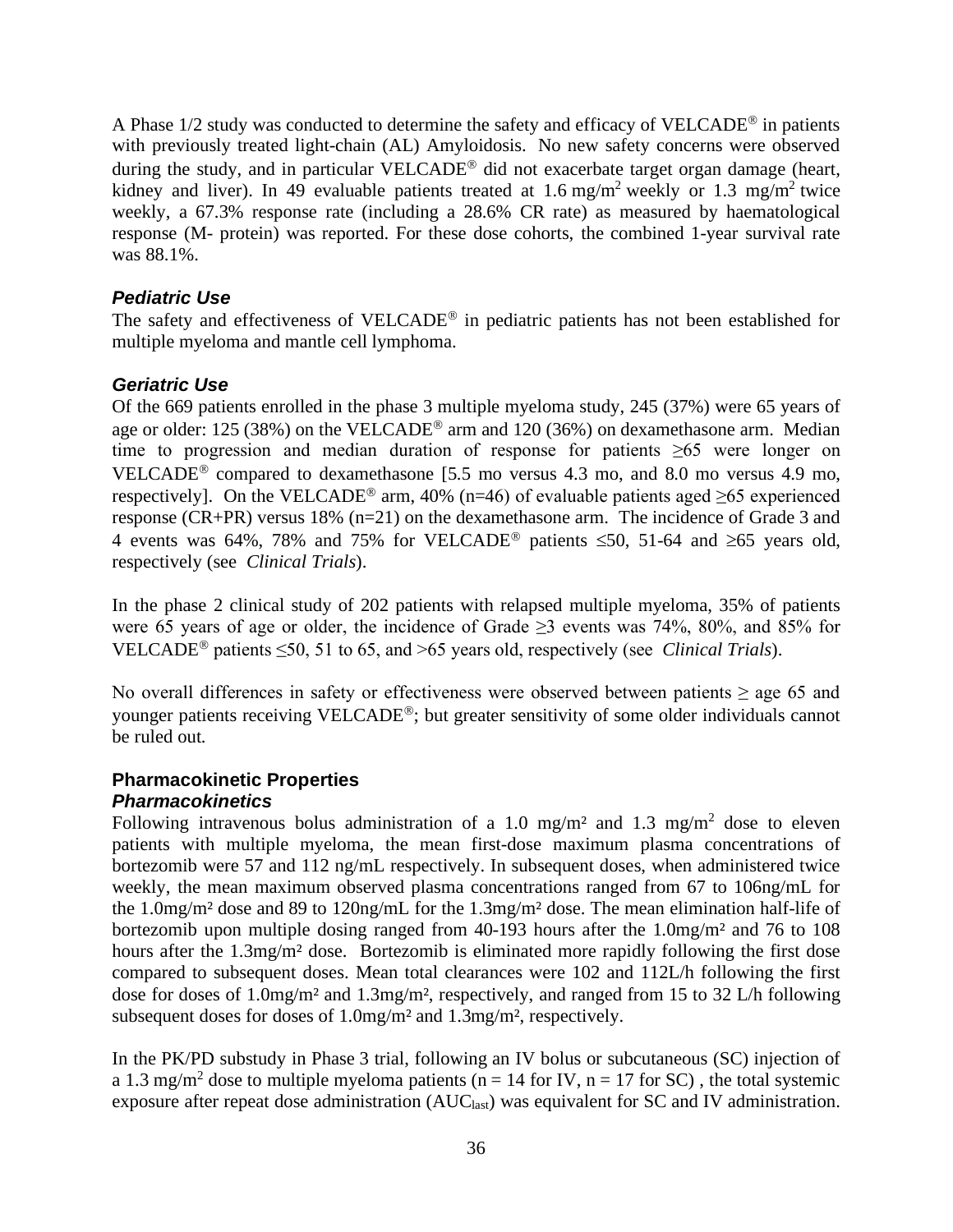The C<sub>max</sub> after SC administration (20.4 ng/ml) was lower than IV (223 ng/ml). The AUC<sub>last</sub> geometric mean ratio was 0.99 and 90% confidence intervals were 80.18% - 122.80%.

## *Distribution*

The mean distribution volume of bortezomib ranged from 1659 liters to 3294 liters (489 to 1884L/m²) following single or repeat dose IV administration of 1.0mg/m² or 1.3mg/m² to patients with multiple myeloma. This suggests that bortezomib distributes widely to peripheral tissues. The binding of bortezomib to human plasma proteins averaged 83% over the concentration range of 100 to 1000 ng/mL.

## *Metabolism*

*In vitro* studies with human liver microsomes and human cDNA-expressed cytochrome P450 isozymes indicate that bortezomib is primarily oxidatively metabolized via cytochrome P450 enzymes 3A4, 2C19, and 1A2. Bortezomib metabolism by CYP 2D6 and 2C9 enzymes is minor. The major metabolic pathway is deboronation to form two deboronated metabolites that subsequently undergo hydroxylation to several metabolites. Deboronated bortezomib metabolites are inactive as 26S proteasome inhibitors. Pooled plasma data from 8 patients at 10 min and 30 min after IV dosing indicate that the plasma levels of metabolites are low compared to the parent drug.

## *Elimination*

The pathways of elimination of bortezomib have not been characterized in humans.

## *Special Populations*

### **Age, Gender, and Race**

Based on a population pharmacokinetic analysis, clearance of bortezomib increased with increasing body surface area (BSA). Geometric mean (%CV) clearance was 7.79 (25%) L/hr/m<sup>2</sup>, volume of distribution at steady-state was 834 (39%)  $L/m^2$ , and the elimination half-life was 100 (44%) hours. After correcting for the BSA effect, other demographics such as age, body weight and sex did not have clinically significant effects on bortezomib clearance. BSA-normalized clearance of bortezomib in pediatric patients was similar to that observed in adults.

The effects of gender and race on pharmacokinetics of bortezomib have not been evaluated.

### **Hepatic Impairment**

The effect of hepatic impairment on the pharmacokinetics of IV bortezomib was assessed in 60 cancer patients at bortezomib doses ranging from  $0.5$  to  $1.3 \text{ mg/m}^2$ . When compared to patients with normal hepatic function, mild hepatic impairment did not alter dose-normalized bortezomib AUC. However, the dose-normalized mean AUC values were increased by approximately 60% in patients with moderate or severe hepatic impairment. A lower starting dose is recommended in patients with moderate or severe hepatic impairment, and those patients should be monitored closely (See **Table 5**).

### **Renal Impairment**

A pharmacokinetic study was conducted in patients with various degrees of renal impairment who were classified according to their creatinine clearance values (CrCL) into the following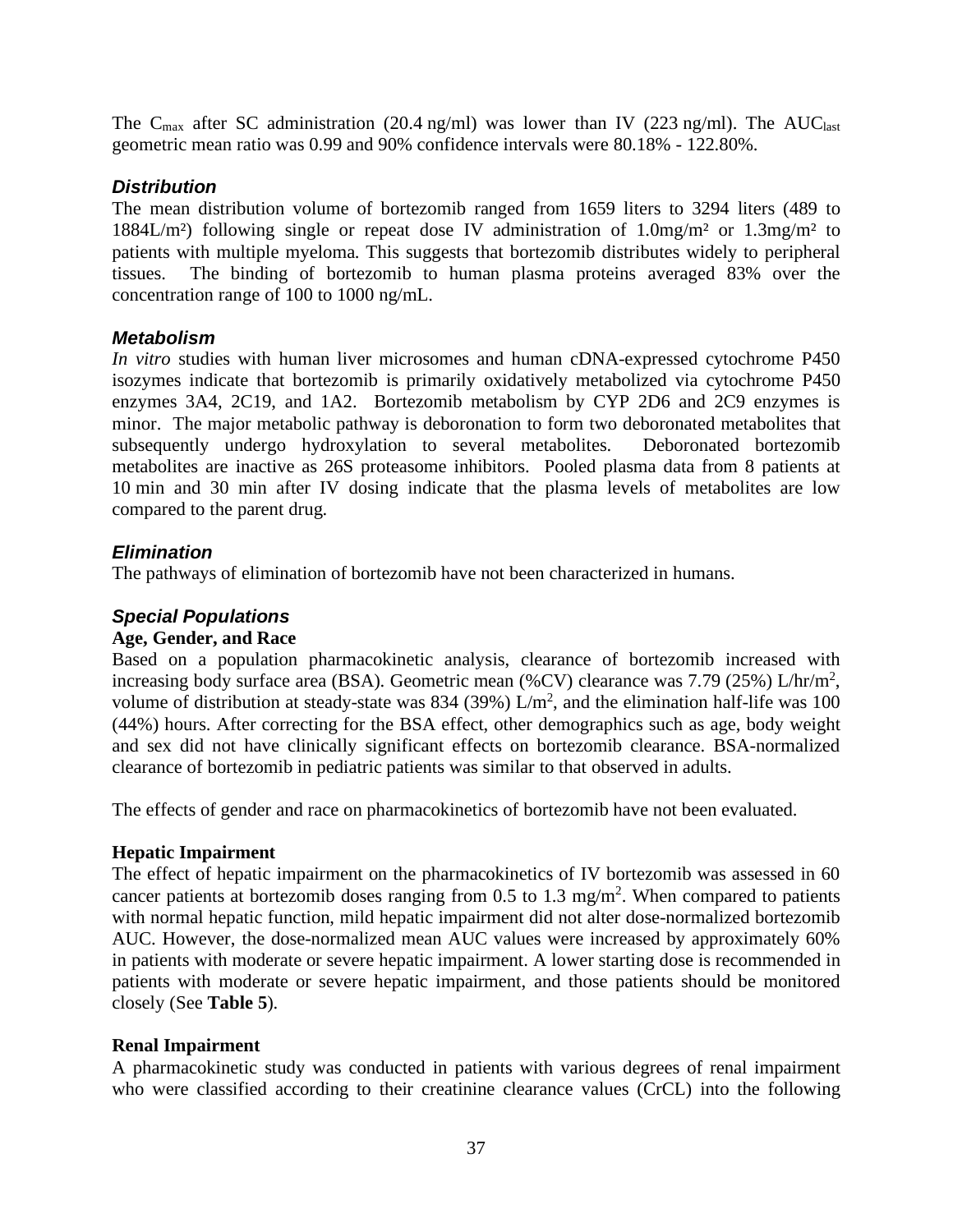groups: Normal (CrCL  $\geq 60$  mL/min/1.73 m<sup>2</sup>, n=12), Mild (CrCL=40-59 mL/min/1.73 m<sup>2</sup>, n=10), Moderate (CrCL=20-39 mL/min/1.73 m<sup>2</sup>, n=9), and Severe (CrCL < 20 mL/min/1.73 m<sup>2</sup>, n=3). A group of dialysis patients who were dosed after dialysis was also included in the study (n=8). Patients were administered intravenous doses of 0.7 to 1.3 mg/m<sup>2</sup> of bortezomib twice weekly. Exposure of bortezomib (dose-normalized AUC and Cmax) was comparable among all the groups (see *Posology and Method of Administration*).

## **Preclinical Safety Data**

## **Carcinogenesis, Mutagenesis, Impairment of Fertility**

Carcinogenicity studies have not been conducted with bortezomib.

Bortezomib showed clastogenic activity (structural chromosomal aberrations) in the in vitro chromosomal aberration assay using Chinese hamster ovary cells. Bortezomib was not genotoxic when tested in the in vitro mutagenicity assay (Ames test) and in vivo micronucleus assay in mice.

Fertility studies with bortezomib were not performed but evaluation of reproductive tissues has been performed in the general toxicity studies. In the 6-month rat toxicity study, degenerative effects in the ovary were observed at doses  $\geq 0.3$  mg/m<sup>2</sup> (one-fourth of the recommended clinical dose), and degenerative changes in the testes occurred at 1.2 mg/m<sup>2</sup>. VELCADE<sup>®</sup> could have a potential effect on either male or female fertility.

## **Animal Toxicity Findings**

## *Cardiovascular Toxicity*

Studies in monkeys showed that administration of dosages approximately twice the recommended clinical dose resulted in heart rate elevations, followed by profound progressive hypotension, bradycardia, and death 12 to 14 hours post dose. Doses  $\geq$ 1.2 mg/m<sup>2</sup> induced doseproportional changes in cardiac parameters. Bortezomib has been shown to distribute to most tissues in the body, including the myocardium. In a repeated dosing toxicity study in the monkey, myocardial hemorrhage, inflammation, and necrosis were also observed.

## *Chronic Administration*

In animal studies at a dose and schedule similar to that recommended for patients (twice weekly dosing for 2 weeks followed by 1-week rest), toxicities observed included severe anemia and thrombocytopenia, and gastrointestinal, neurological and lymphoid system toxicities. Neurotoxic effects of bortezomib in animal studies included axonal swelling and degeneration in peripheral nerves, dorsal spinal roots, and tracts of the spinal cord. Additionally, multifocal hemorrhage and necrosis in the brain, eye, and heart were observed.

# **PHARMACEUTICAL INFORMATION List of Excipients**

Mannitol (E421)

## **Incompatibilities**

This product must not be mixed with other medicinal products except those mentioned in Instructions for Use and Handing and Disposal.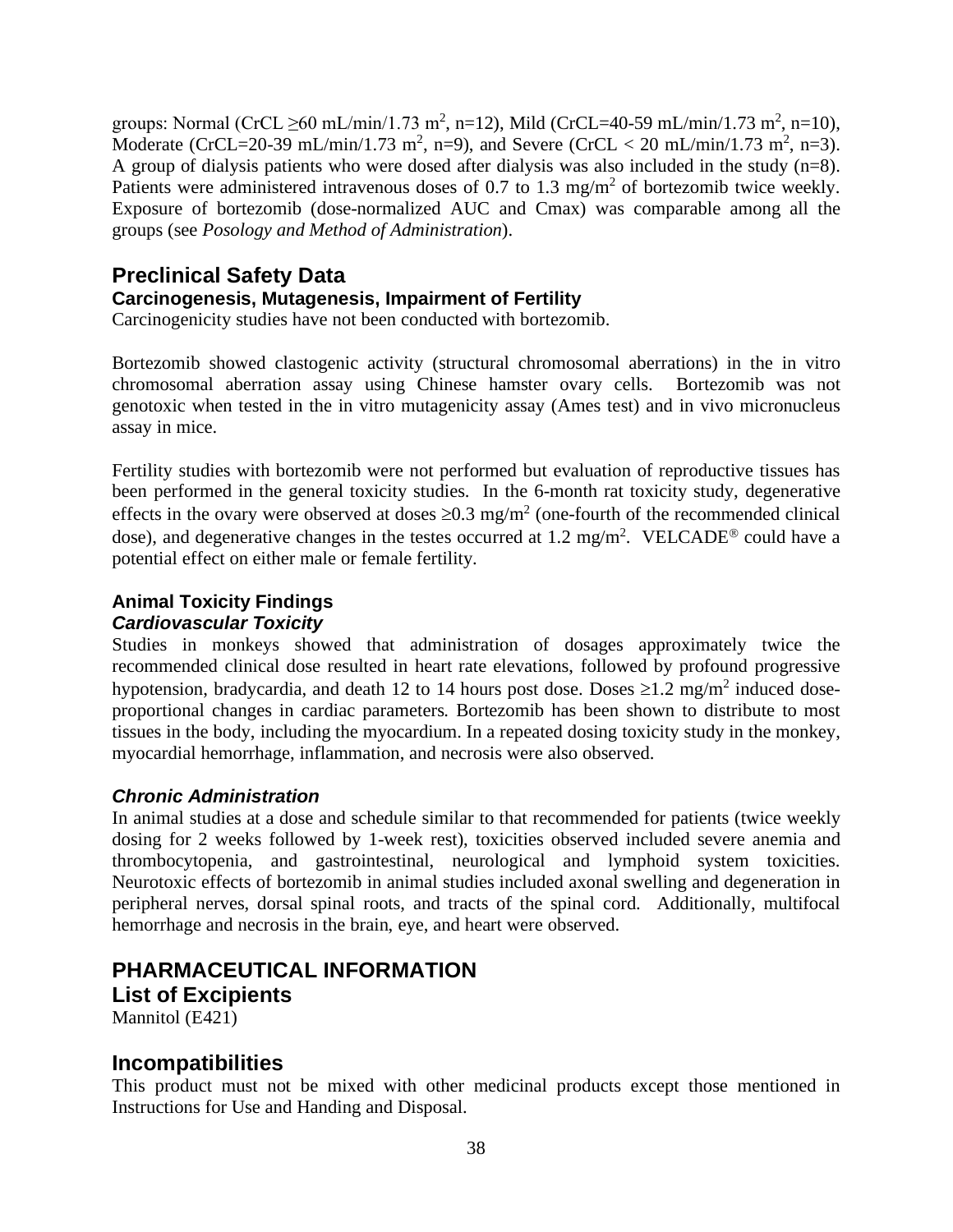# **Shelf Life**

Refer to outer carton.

Unopened vials of VELCADE<sup>®</sup> are stable until the date indicated on the package when stored in the original package protected from light.

# **Storage Conditions**

VELCADE<sup>®</sup> contains no antimicrobial preservative. When reconstituted as directed, VELCADE<sup>®</sup> may be stored up to 25 $^{\circ}$  (77 $^{\circ}$ F). Reconstituted VELCADE<sup>®</sup> should be administered within 8 hours of preparation. The reconstituted material may be stored for up to 8 hours in the original vial or in a syringe prior to administration. The total storage time for the reconstituted material must not exceed 8 hours when exposed to normal indoor lighting.

Do not store unopened vials above 30°C. Retain in original package to protect from light.

Keep out of reach of children.

# **Nature and Contents of Container**

Ten (10) mL, type 1, glass vial with a gray bromobutyl stopper and aluminum seal. The cap color of the 10 mL vial is royal blue. Each vial is contained in a transparent blister pack consisting of a tray with a lid. The 10 mL vial contains 38.5 mg powder for solution for injection.

VELCADE<sup>®</sup> is available in cartons containing 1 single use vial.

# **Instructions for Use and Handling and Disposal Administration Precautions**

 $VELCADE<sup>®</sup>$  is an antineoplastic. Caution should be used during handling and preparation including careful dose calculation to prevent overdose. The drug quantity contained in one vial (3.5 mg) may exceed the usual single dose required. Proper aseptic technique should be used. Use of gloves and other protective clothing to prevent skin contact is recommended. In clinical trials, local skin irritation was reported in 5% of patients, but extravasation of VELCADE<sup>®</sup> was not associated with tissue damage.

When administered subcutaneously, alternate sites for each injection (thigh or abdomen). New injections should be given at least one inch from an old site and never into areas where the site is tender, bruised, red, or hard.

There have been fatal cases of inadvertent intrathecal administration of VELCADE<sup>®</sup>. VELCADE<sup>®</sup> is for IV and SUBCUTANEOUS use only. **DO NOT ADMINISTER VELCADE<sup>®</sup> INTRATHECALLY.** 

## **Reconstitution/Preparation for Intravenous and Subcutaneous Administration**